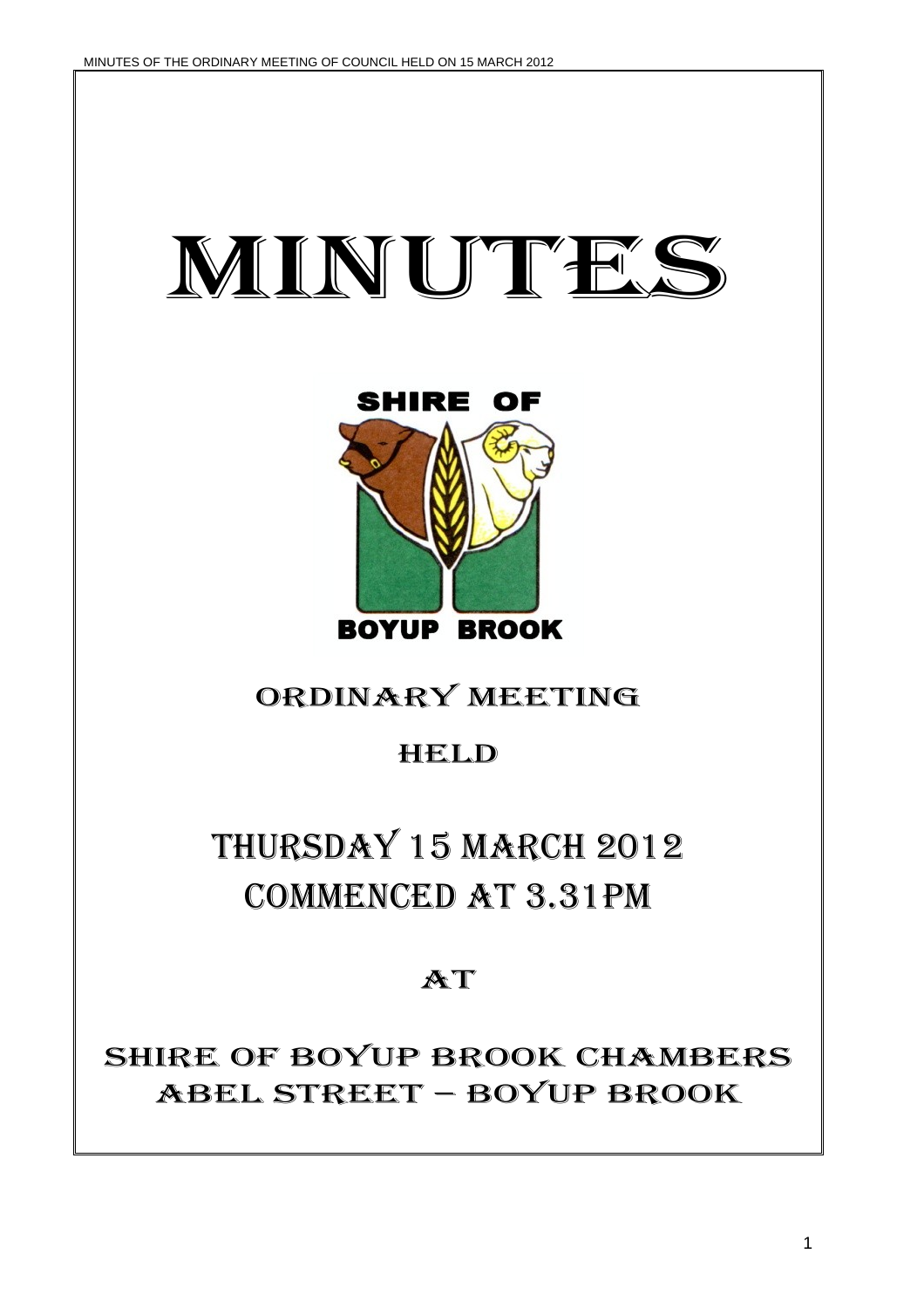# **TABLE OF CONTENTS**

| 1 RECORD OF ATTENDANCE/APOLOGIES/LEAVE OF ABSENCE PREVIOUSLY APPROVED3                     |  |
|--------------------------------------------------------------------------------------------|--|
|                                                                                            |  |
|                                                                                            |  |
|                                                                                            |  |
|                                                                                            |  |
|                                                                                            |  |
|                                                                                            |  |
|                                                                                            |  |
|                                                                                            |  |
|                                                                                            |  |
|                                                                                            |  |
|                                                                                            |  |
|                                                                                            |  |
|                                                                                            |  |
|                                                                                            |  |
|                                                                                            |  |
|                                                                                            |  |
|                                                                                            |  |
|                                                                                            |  |
|                                                                                            |  |
|                                                                                            |  |
|                                                                                            |  |
|                                                                                            |  |
|                                                                                            |  |
|                                                                                            |  |
|                                                                                            |  |
|                                                                                            |  |
|                                                                                            |  |
|                                                                                            |  |
|                                                                                            |  |
|                                                                                            |  |
|                                                                                            |  |
|                                                                                            |  |
|                                                                                            |  |
|                                                                                            |  |
|                                                                                            |  |
|                                                                                            |  |
|                                                                                            |  |
| URGENT BUSINESS BY APPROVAL OF THE PRESIDENT OR A MAJORITY OF COUNCILLORS PRESENT 51<br>11 |  |
|                                                                                            |  |
|                                                                                            |  |
| 12                                                                                         |  |
| 13                                                                                         |  |
|                                                                                            |  |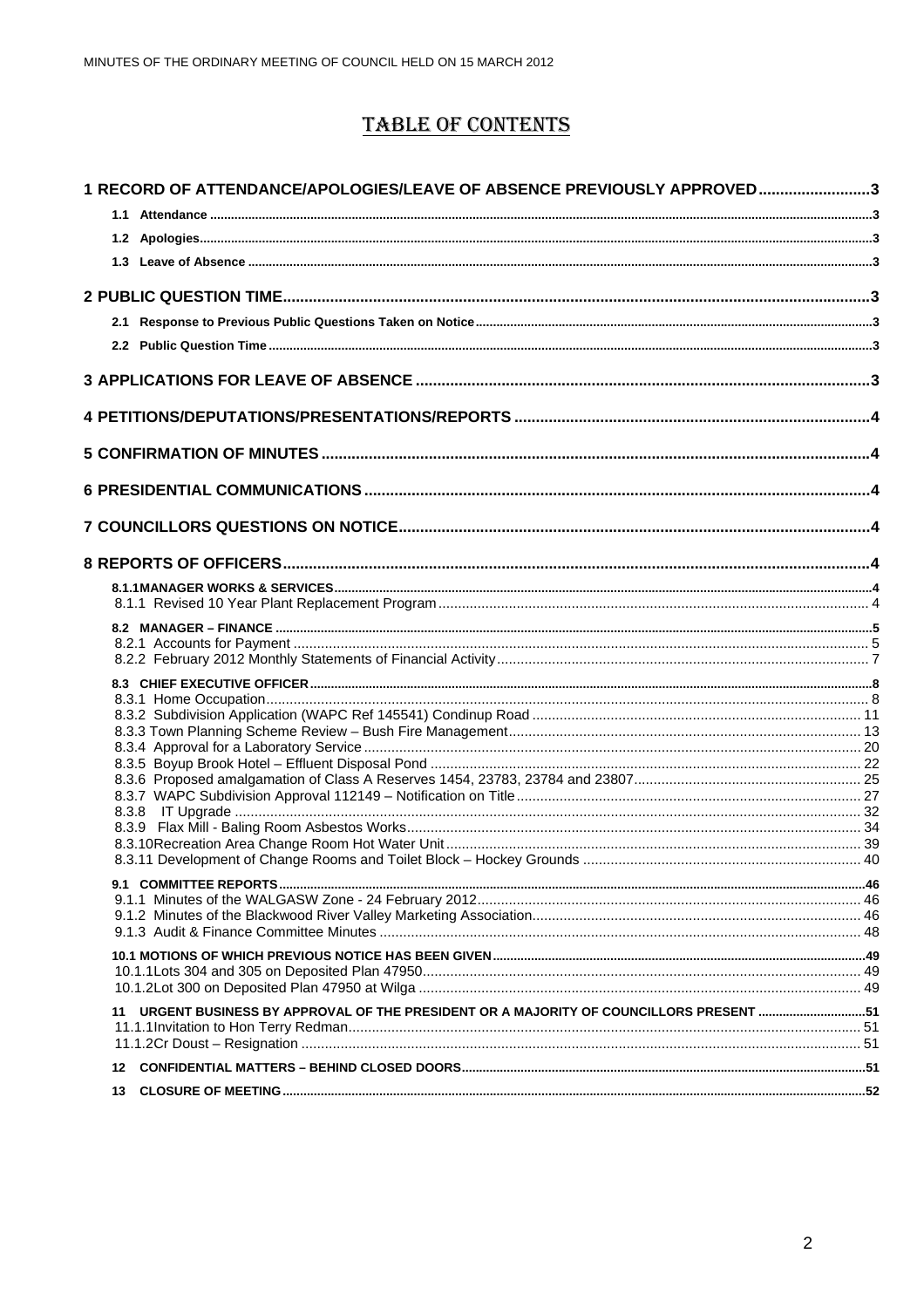# <span id="page-2-0"></span>**1 RECORD OF ATTENDANCE/APOLOGIES/LEAVE OF ABSENCE PREVIOUSLY APPROVED**

# **1.1 Attendance**

Cr M Giles – Shire President Cr K Moir – Deputy Shire President Cr G Aird Cr E Biddle Cr T Doust Cr P Kaltenrieder Cr B O'Hare Cr T Oversby Cr R Walker

| STAFF:  | Mr Alan Lamb (Chief Executive Officer)<br>Mr Rob Staniforth-Smith (Acting Manager of Works & Services)<br>Mrs Maria Lane (Executive Assistant)<br>Mr Geoffrey Lush - Planning Consultant - till 3.58pm |
|---------|--------------------------------------------------------------------------------------------------------------------------------------------------------------------------------------------------------|
| PUBLIC: | John Walsh arrived at 3.30pm<br>Kelly Clark arrived at 3.35pm                                                                                                                                          |

**1.2 Apologies** 

Nil

**1.3 Leave of Absence** Nil

**2 PUBLIC QUESTION TIME** 

Nil at the time however the President did allow another session later in the meeting to accommodate a question from the floor.

# **2.1 Response to Previous Public Questions Taken on Notice**

Nil

# **2.2 Public Question Time**

# **3 APPLICATIONS FOR LEAVE OF ABSENCE**

**MOVED: Cr Biddle SECONDED: Cr O'Hare** 

**That Cr Giles be granted leave of absence for the April 2012 ordinary meeting of Council.** 

**CARRIED 9/0 Res 014/12**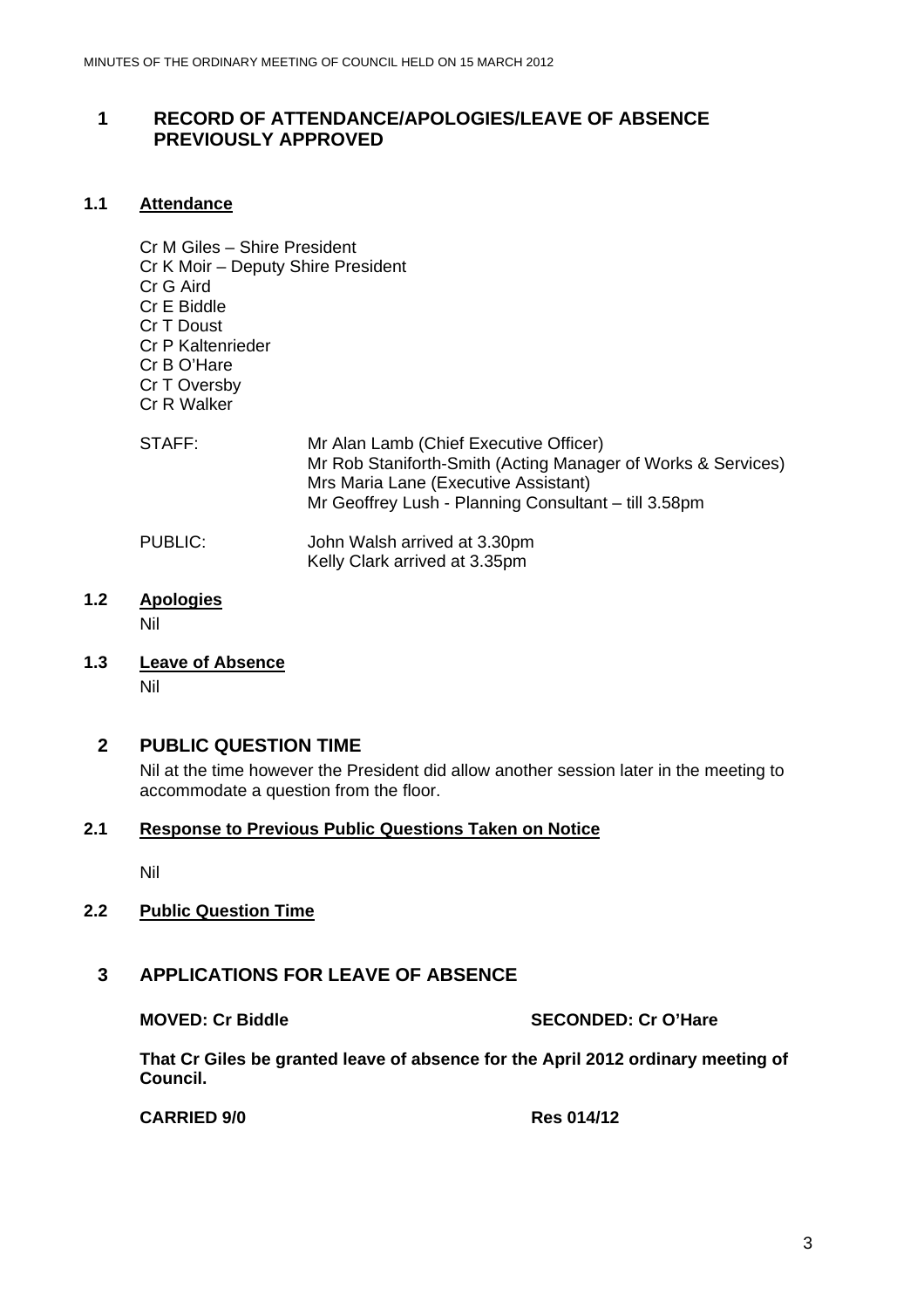# <span id="page-3-0"></span>**4 PETITIONS/DEPUTATIONS/PRESENTATIONS/REPORTS**

**Cr Biddle spoke about the Tourism Draft Strategic Plan which will be reviewed annually.** 

**Cr Oversby spoke about the Blackwood River Valley Marketing Association.** 

# **5 CONFIRMATION OF MINUTES**

**5.1 Ordinary Meeting of Council - Thursday 9 February 2012** 

### **COUNCIL DECISION & OFFICER RECOMMENDATION**

# **MOVED: Cr Aird SECONDED: Cr Biddle**

**That the minutes of the Ordinary Meeting of Council held on Thursday 9 February 2012 be confirmed as an accurate record with the following amendments:-** 

**CARRIED 9/0 Res 015/12** 

# **6 PRESIDENTIAL COMMUNICATIONS**

- $\triangleright$  Met with Brendan Mead and the CEO regarding the Football Club and spoke about maintenance that needs to be done.
- $\triangleright$  Attended the Country Music Club debrief regarding the Country Music Festival, the event was a success and ran smoothly.
- $\triangleright$  Attended the Regional Road Group meeting held on 12<sup>th</sup> March 2012.
- $\triangleright$  Attended the Business Association meeting held on 22<sup>nd</sup> February 2012.
- $\triangleright$  Attended the Audit and Finance Committee held on 13<sup>th</sup> March 2012.
- $\triangleright$  Spoke about Sandakan Anzac Day.

# **7 COUNCILLORS QUESTIONS ON NOTICE**

Nil

# **8 REPORTS OF OFFICERS**

#### **ITEM WITHDRAWN**

**Item 8.1.1 was withdrawn because it did not align with the recently conducted budget review, with the intention that it be bought to the next Council Meeting.** 

# **8.1.1 MANAGER WORKS & SERVICES**

# **8.1.1 Revised 10 Year Plant Replacement Program**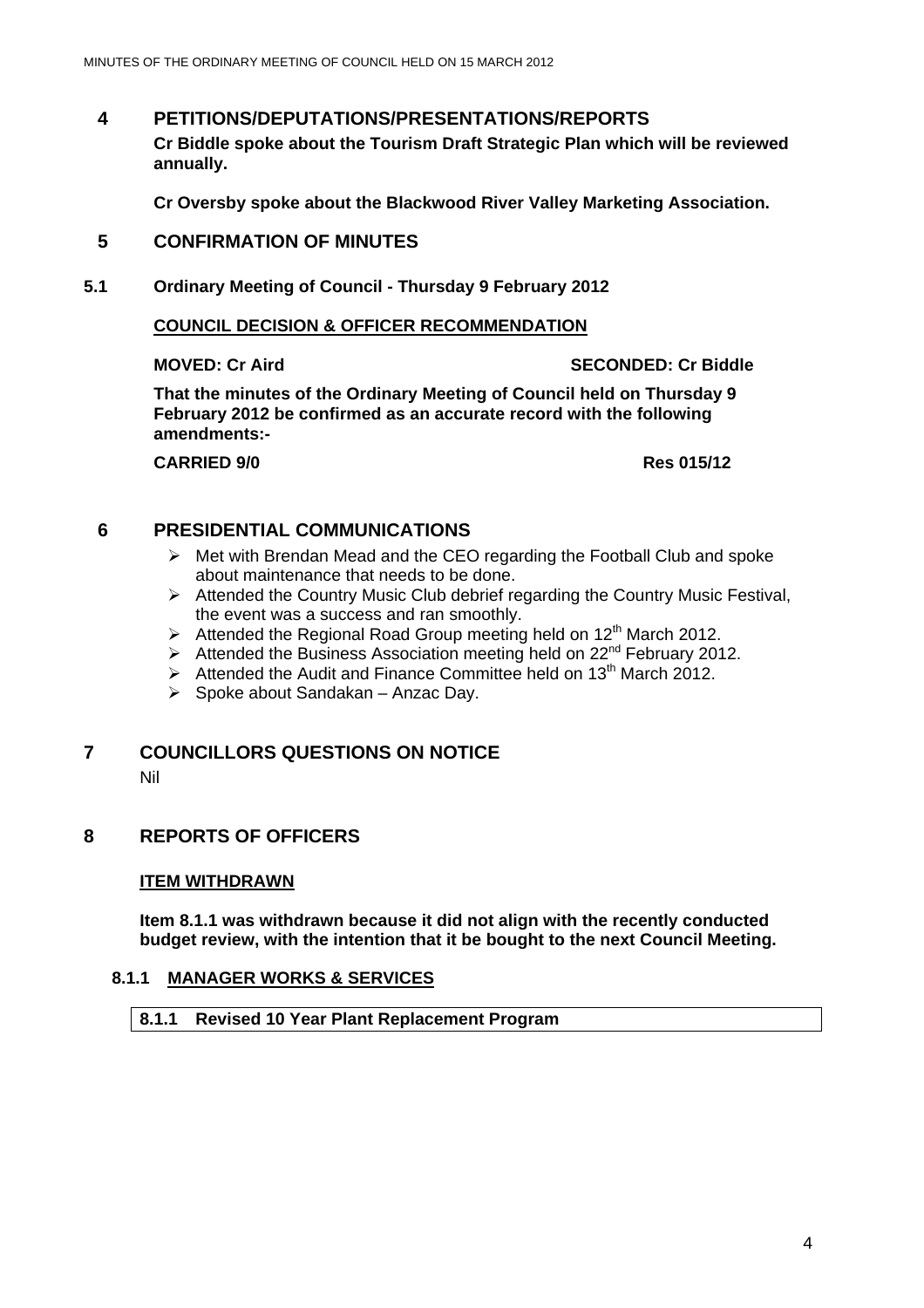# <span id="page-4-0"></span>**8.2 MANAGER – FINANCE**

| 8.2.1 Accounts for Payment      |                                     |
|---------------------------------|-------------------------------------|
| <b>Location:</b>                | Not applicable                      |
| <b>Applicant:</b>               | Not applicable                      |
| <b>File:</b>                    | FM/1/002                            |
| Disclosure of Officer Interest: | None                                |
| Date:                           | 8 March 2012                        |
| Author:                         | Kay Raisin - Finance Officer        |
| <b>Authorizing Officer:</b>     | Alan Lamb - Chief Executive Officer |
| <b>Attachments:</b>             | Yes - List of accounts paid         |

### **SUMMARY**

Report recommends the acceptance and approval of the Schedule of Accounts for Payment.

### **BACKGROUND**

Invoices have been received during the month of February 2012.

### **COMMENT**

Accounts are presented for consideration or where paid by direct debit pursuant to the Council's "Authorisation to Make Payments" policy.

#### **CONSULTATION**

Nil

# **STATUTORY OBLIGATIONS**

Local Government (Financial Management) Regulations Act 1009, Regulation 12; and Regulations 13(3) (a) (b); 13(1); and 13(4).

#### **POLICY IMPLICATIONS**

Accounts are presented for consideration or where paid by direct debit pursuant to the Council's "Authorization to Make Payments" policy.

#### **BUDGET/FINANCIAL IMPLICATIONS**

Account payments are in accordance with the adopted budget for 2011/12 or authorized by separate resolution.

# **STRATEGIC IMPLICATIONS**

Nil

# **VOTING REQUIREMENTS**

Simple Majority

#### **COUNCIL DECISION & OFFICER RECOMMENDATION – ITEM 8.2.1**

#### **MOVED: Cr Oversby SECONDED: Cr O'Hare**

**That the payment of accounts for February 2012 as presented totalling \$620,184.74 and as represented by cheque voucher numbers 18860-18907**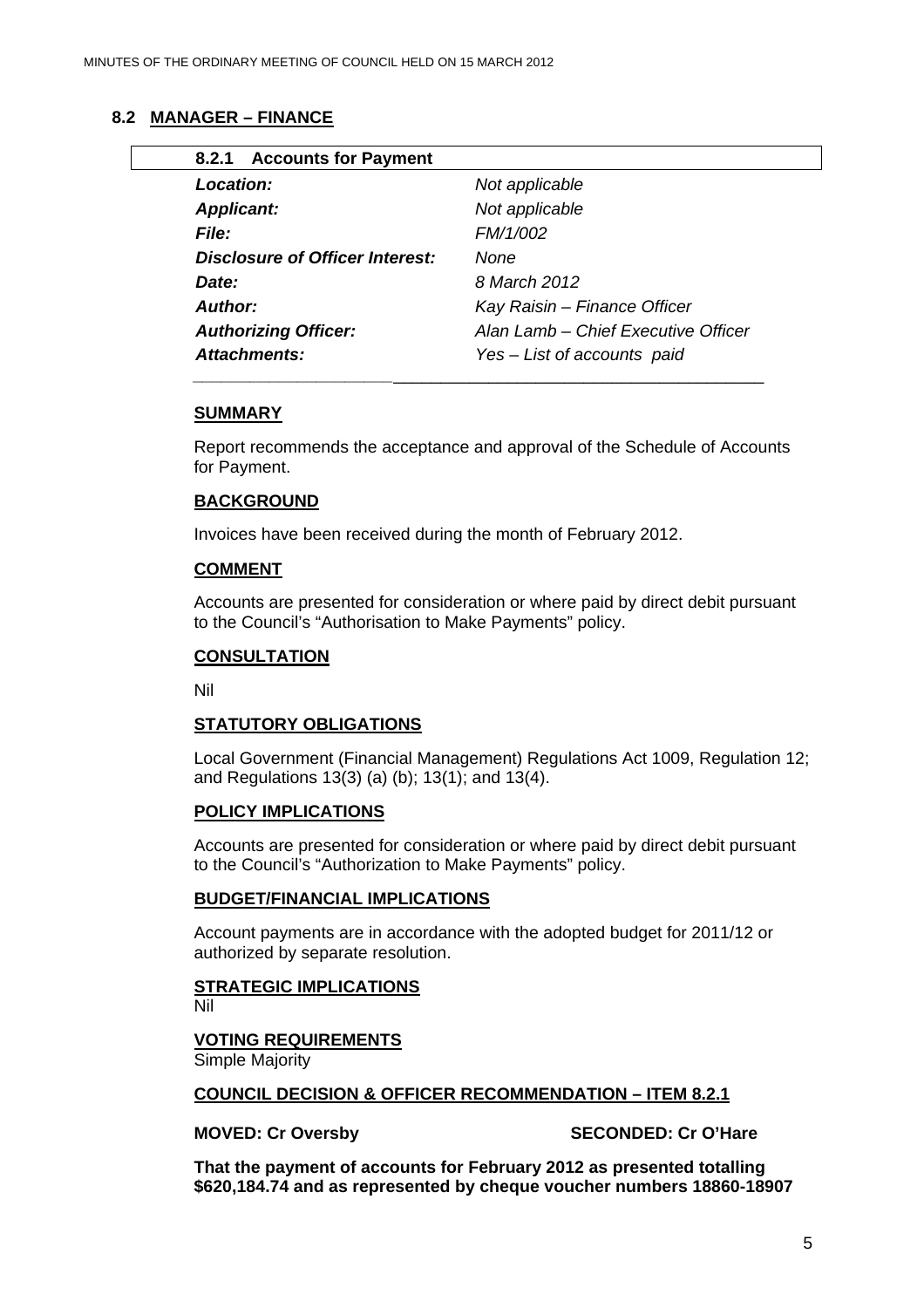**totalling \$96,761.70 and accounts paid by direct electronic payments through the Municipal Account totalling \$338,152.99 be endorsed.** 

**CARRIED 9/0 Res 016/12**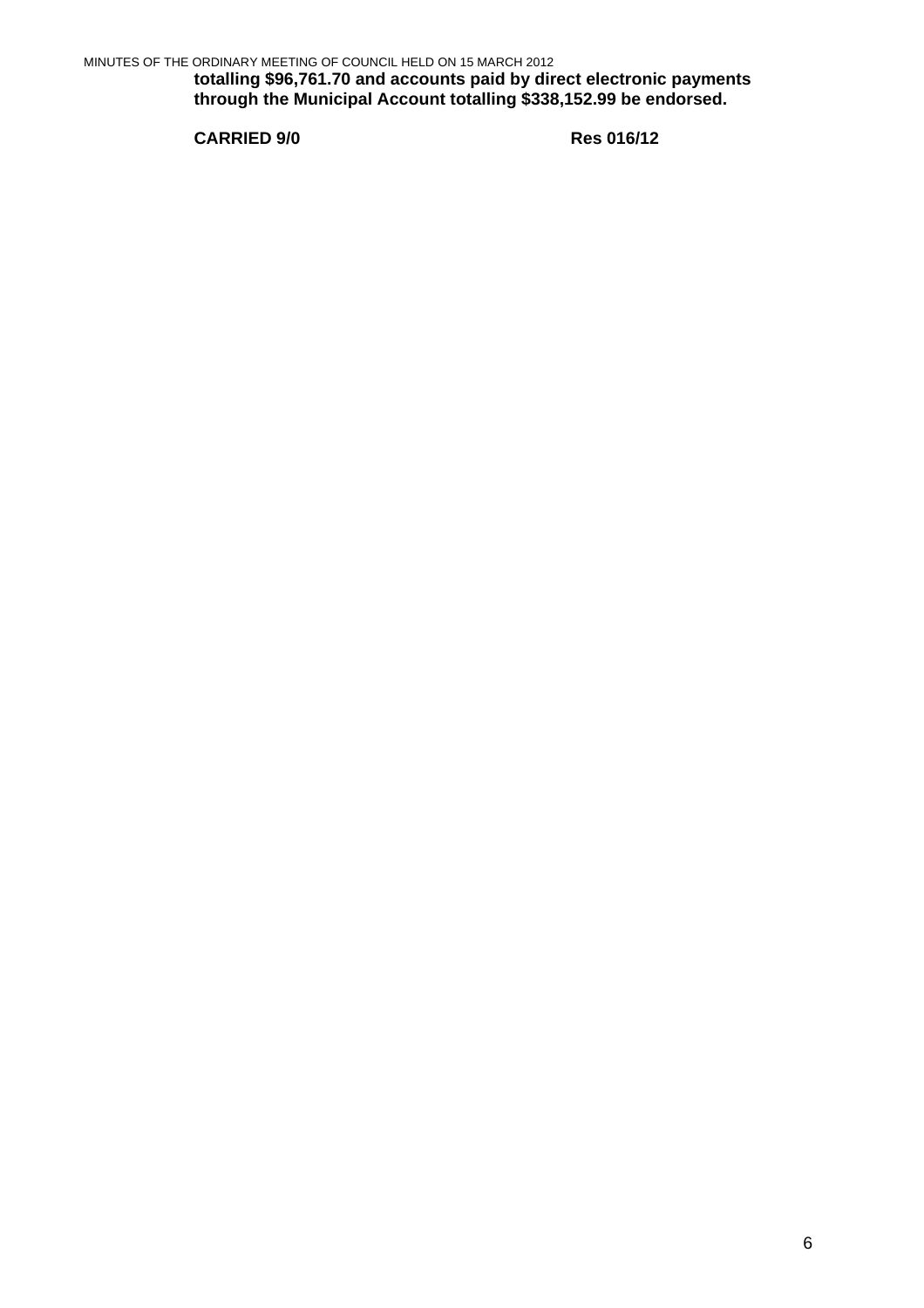# **8.2.2 February 2012 Monthly Statements of Financial Activity**

<span id="page-6-0"></span>

| Location:                       | Not applicable                      |
|---------------------------------|-------------------------------------|
| <b>Applicant:</b>               | Not applicable                      |
| <i>File:</i>                    | FM/10/003                           |
| Disclosure of Officer Interest: | <b>None</b>                         |
| Date:                           | 12 February 2012                    |
| Author:                         | John Crothers - Contractor          |
| <b>Authorizing Officer:</b>     | Alan Lamb - Chief Executive Officer |
| <b>Attachments:</b>             | Yes - Financial Reports             |

### **SUMMARY**

Report recommends Council receive the Balance Sheet and Operating Statement for the month ended 1 July 2011 and Investment Schedule for the month ended 29 February 2012.

# **BACKGROUND**

Section 6.4 of the Local Government Act 1995 places financial reporting obligations on local government operations.

Regulation 34 (1)–(4) of the Local Government (Financial Management) Regulations 1996 requires the local government to prepare a 'Monthly Statement of Financial Activity'.

The regulations also prescribe the content of the report.

The reports are attached.

#### **COMMENT**

Nil

#### **CONSULTATION**

Nil

#### **STATUTORY OBLIGATIONS**

Local Government (Financial Management) Regulations 1996, s34 (1) (a) Local Government (Financial Management) Regulations 1996, s19 (1) (2) (a) (b) Local Government (Financial Management) Regulations 1996, s34 (2) (a) (b)

#### **POLICY IMPLICATIONS**

Nil

#### **BUDGET/FINANCIAL IMPLICATIONS**

Nil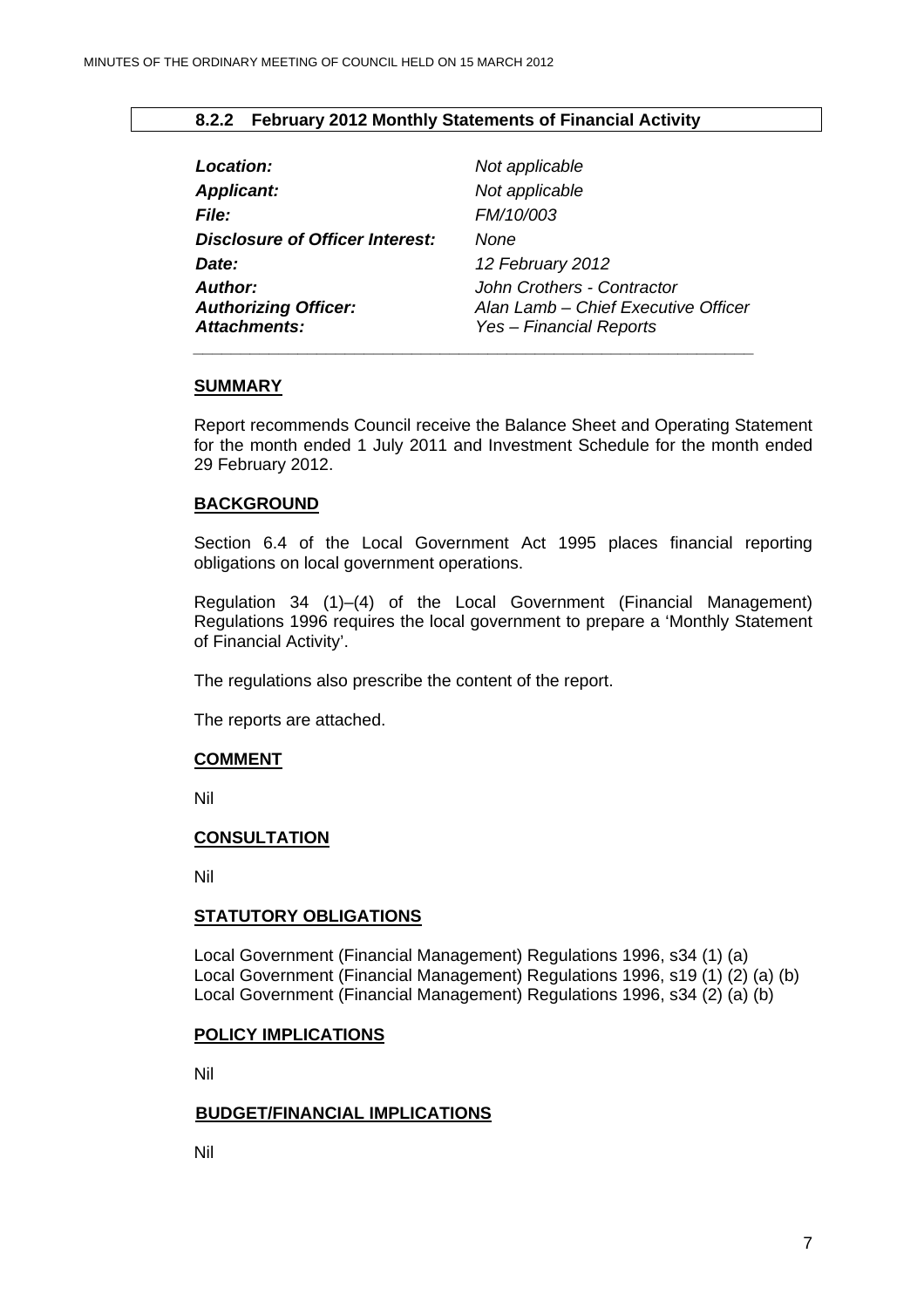#### <span id="page-7-0"></span>MINUTES OF THE ORDINARY MEETING OF COUNCIL HELD ON 15 MARCH 2012 **STRATEGIC IMPLICATIONS**

Nil

#### **VOTING REQUIREMENTS**

Simple Majority

#### **COUNCIL DECISION & OFFICER RECOMMENDATION – ITEM 8.2.2**

**MOVED: Cr Doust Critics** SECONDED: Cr Biddle

**That the February 2012 Monthly Statements of Financial Activity as presented, be received.** 

 **CARRIED 9/0 Res 017/12** 

# **8.3 CHIEF EXECUTIVE OFFICER**

### **8.3.1 Home Occupation**

| <b>Location:</b>                | Lot 273 (No9) Barron Street                     |
|---------------------------------|-------------------------------------------------|
| <b>Applicant:</b>               | J & S Mullen                                    |
| <b>File:</b>                    | AS1970                                          |
| Disclosure of Officer Interest: | None                                            |
| Date:                           | $2^{nd}$ March 2012                             |
| Author:                         | Geoffrey Lush (Council's Consultant<br>Planner) |
| <b>Authorizing Officer:</b>     | Alan Lamb $-(CEO)$                              |
| Attachments:                    | - Letter from J & S Mullen                      |
|                                 | - Plan                                          |

#### **SUMMARY**

The application is to conduct a Home Occupation on the subject land. This is for a computer generated vinyl sign and decal business.

#### **BACKGROUND**

The subject land is Lot 273 P162670 Barron Street Boyup Brook. The subject land has an area of 1,076sqm and is situated on the corner of Inglis Street.

There is an existing dwelling on the site and the application states that:

 *The proposed name of the business is 'Te Amo Decor Signs.'* 

 *\_\_\_\_\_\_\_\_\_\_\_\_\_\_\_\_\_\_\_\_\_\_\_\_\_\_\_\_\_\_\_\_\_\_\_\_\_\_\_\_\_\_\_\_\_\_\_\_\_\_\_\_\_\_\_\_\_\_\_* 

*This business is 'computer generated' and operated.* 

*The nature of the business is creating and cutting adhesive vinyl signs for decorative uses, school projects, artwork, labels etc. It can be used also for advertising, home decor and other uses.* 

*The cutter used is very quiet, no louder than a domestic sewing machine. It creates no fumes, dust or pollution.*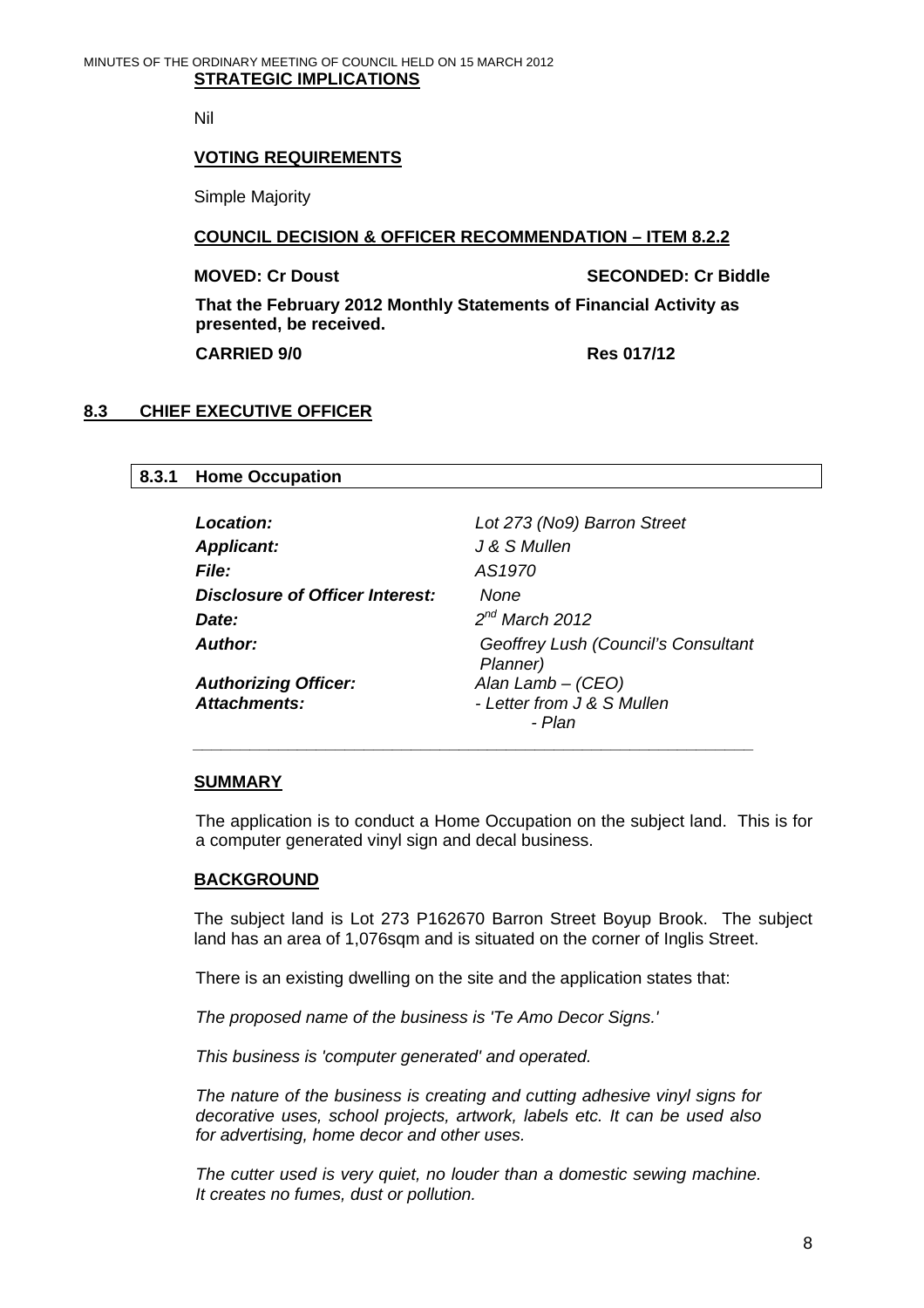MINUTES OF THE ORDINARY MEETING OF COUNCIL HELD ON 15 MARCH 2012

*No extra parking space other than our normal home use is required as most of the business will be postal and internet generated.* 

*There would be no commercial vehicles needed as all materials required will be received by mail.* 

*The business operating hours are between 9am-5pm Monday to Friday.* 

*The area required is approximately 14 square metres.* 

The adjoining land to the south is Lot 274 which is a Council reserve. The land to the west is separated from the subject land by a laneway.

# **COMMENT**

Home occupations are by their nature minor and should not have any adverse implications. The development of computer based home industries should provide opportunities for employment within the Shire.

### **CONSULTATION**

The application has been advertised and the closing date for submissions is the  $15^{\text{th}}$  March 2012.

# **STATUTORY ENVIRONMENT**

The subject land is zoned Residential in Town Planning Scheme No 2. A Home Occupation is an 'AA' use in the Residential zone.

Home Occupation is defined in the Scheme as means a business or activity carried on within a dwelling house or the curtilage of a house by a person resident therein or within a domestic outbuilding by a person resident in the dwelling house. It is limited to an area of 20 square metres and by definition cannot create any impacts upon surrounding properties.

#### **POLICY IMPLICATIONS**

None

#### **FINANCIAL IMPLICATIONS**

None

#### **STRATEGIC IMPLICATIONS**

None

#### **VOTING REQUIREMENTS**

Simple Majority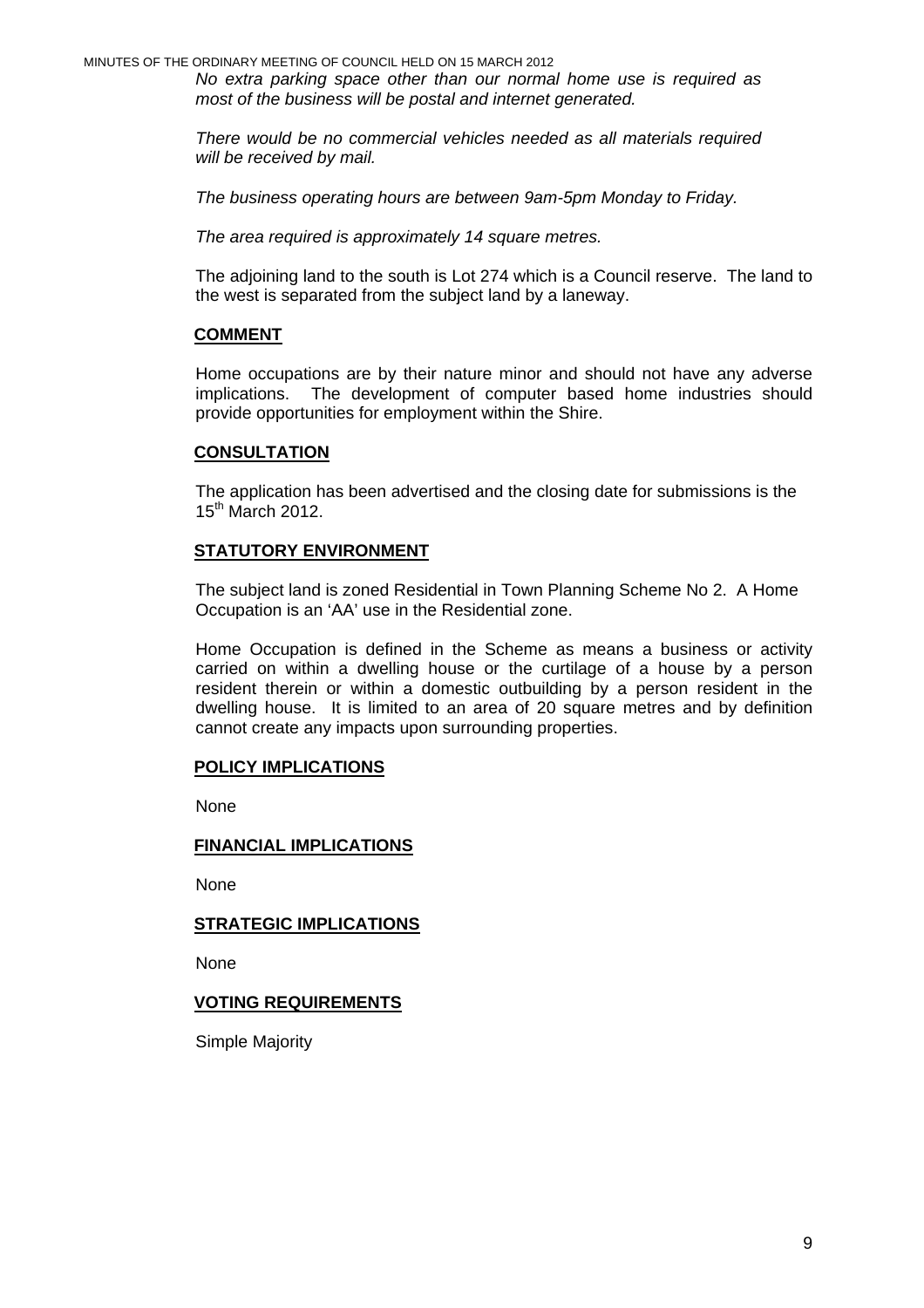# **COUNCIL DECISION & OFFICER RECOMMENDATION – 8.3.1**

**MOVED: Cr Doust SECONDED: Cr Oversby** 

**That provided that no objections are received, that Council approve the use of Lot 273 P162670 Barron Street Boyup Brook for the purpose of a Home Occupation (sign making) subject to the following conditions:** 

- **1. The development hereby approved shall occur generally in accordance with the plans and specifications submitted with the application and these shall not be altered or modified without the prior written approval of the Council.**
- **2. Any use, additions to and further intensification of any part of the building or land (not the subject of this consent) shall be subject to a further development application and consent for that use.**
- **3. The use shall comply with the definition of Home Occupation within Town Planning Scheme No 2.**
- **4. This development hereby approved shall cease within 12 months of the date hereof or upon expiration of such further period as the Council may, on application made prior to that date, permit.**
- **5. An on-site sign having a maximum area of 0.2 square metres may be erected in accordance with the requirements of Council.**

**CARRIED 9/0 Res 018/12**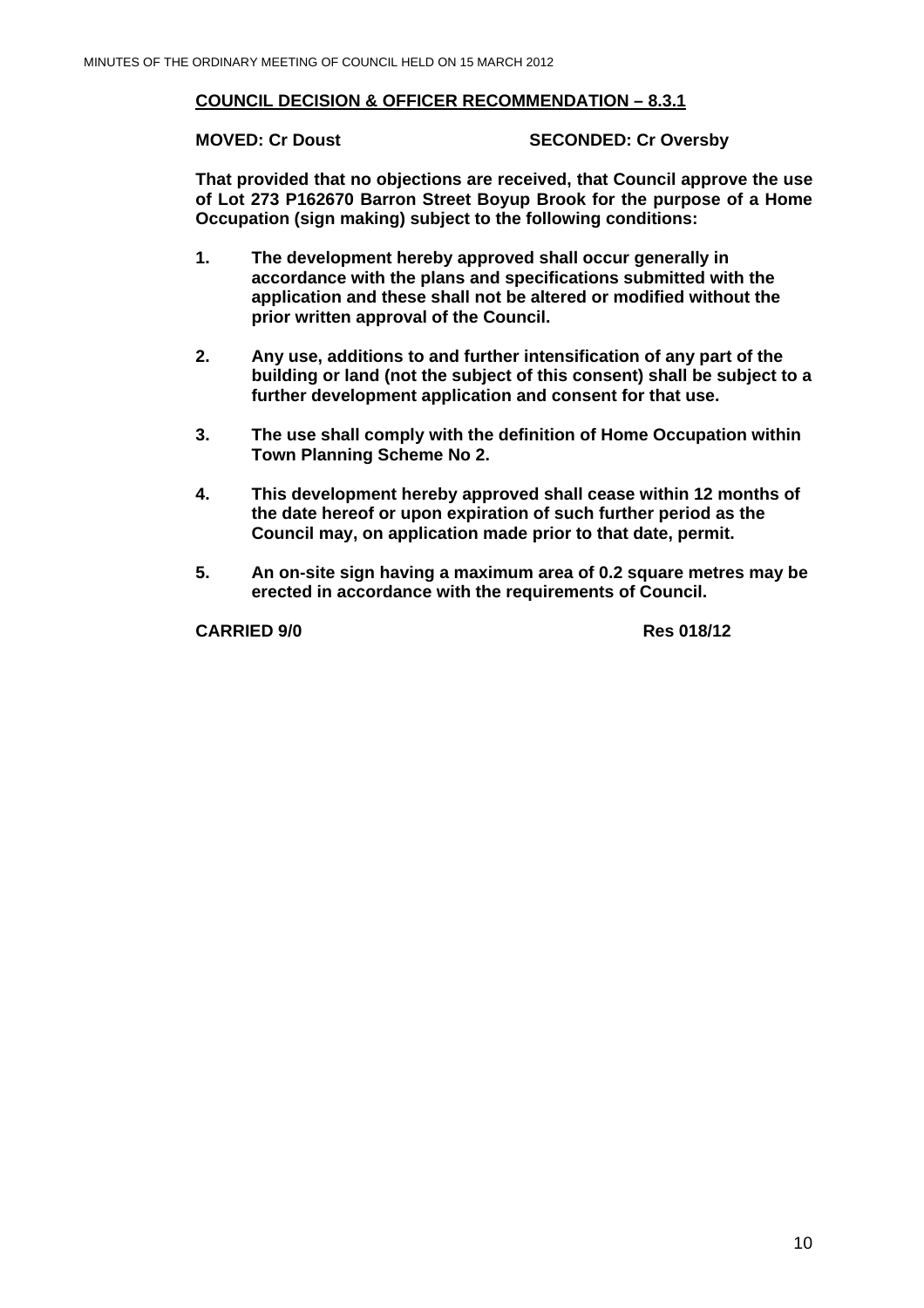# <span id="page-10-0"></span>**8.3.2 Subdivision Application (WAPC Ref 145541) Condinup Road**

 *\_\_\_\_\_\_\_\_\_\_\_\_\_\_\_\_\_\_\_\_\_\_\_\_\_\_\_\_\_\_\_\_\_\_\_\_\_\_\_\_\_\_\_\_\_\_\_\_\_\_\_\_\_\_\_\_\_\_\_* 

| Location:                       | Lots 1183 & 12060 Condinup Road.   |
|---------------------------------|------------------------------------|
| <b>Applicant:</b>               | V Lee                              |
| <b>File:</b>                    | AS3370 & AS3530                    |
| Disclosure of Officer Interest: |                                    |
| <b>Date:</b>                    | $2^{nd}$ March 2012                |
| <b>Author:</b>                  | Geoffrey Lush (Council Consultant) |
| <b>Authorizing Officer:</b>     | A Lamb                             |
| Attachments:                    | 1 Location                         |
|                                 | 2 Existing Lots                    |
|                                 | <b>3 Proposed Subdivision</b>      |

### **SUMMARY**

This report is to consider a referral of a subdivision application from the Western Australian Planning Commission.

The subject land comprises of Lots 1183 and 12060 Condinup Road, Boyup Brook. Lot 12060 is situated on the corner of Boyup Brook North Road and it is proposed to realign the existing boundary so as to reflect the existing road.

No additional lots will be created. The land is owned by C Lee and D Goerling.

# **BACKGROUND**

None

# **CONSULTATION**

None

# **STATUTORY OBLIGATIONS**

#### *Town Planning Scheme*

The subject land is zoned 'Rural' in Town Planning Scheme No 2.

Clause 5.1 of the Scheme states that in considering applications for subdivision, rezoning and planning consent in the Rural zone, Council shall have regard to:

- i) the need to protect the agricultural practices of the Rural zone in light of its importance to the District's economy;
- ii) the need to protect the area from uses which will reduce the amount of land available for agriculture;
- iii) the need to preserve the rural character and rural appearance of the area; and
- iv) where rural land is being subdivided for closer development, the proposal should be supported with evidence outlining the land's suitability and capability for further development.

*Local Planning Strategy*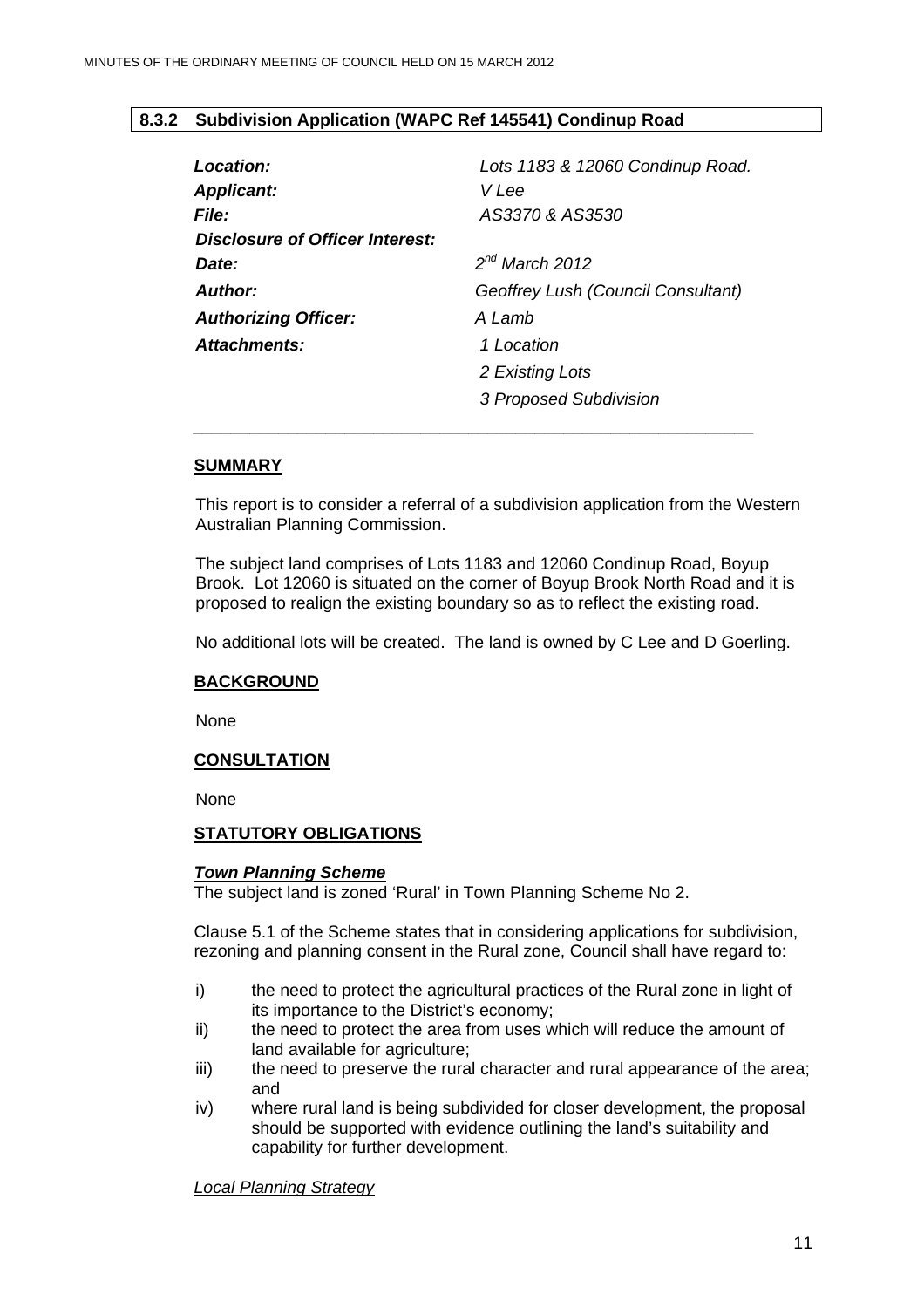MINUTES OF THE ORDINARY MEETING OF COUNCIL HELD ON 15 MARCH 2012

Within the draft Local Planning Strategy the subject land is predominantly located within the BBR2 Western Policy area.

The subdivision guidelines recommend the support subdivision of rural land where it is in accordance with the generic requirements and exclusion criteria of WAPC Policy No DC3.4.

Recommendation 8 states that Council's objective is to encourage the redesign of existing (multiple lot) farms into a more appropriate configuration of lot boundaries relative to land management and land capability factors, subject to maintenance or reduction of the original number of lots. The application complies with this recommendation.

# **COMMENT**

The subdivision meets the farm restructuring provisions of the Rural Strategy as well as complying with the 80 hectare minimum lot size for a new subdivision.

The road access requirements do not change and no upgrading is required.

### **POLICY IMPLICATIONS**

None

### **BUDGET/FINANCIAL IMPLICATIONS**

None

# **STRATEGIC IMPLICATIONS**

**None** 

#### **SUSTAINABILITY IMPLICATIONS**

- ¾ **Environmental:**  There are no known environmental issues. ¾ **Economic:**
- There are no known significant economic issues.
- ¾ **Social:**  There are no known significant social issues.

# **VOTING REQUIREMENTS**

Simple Majority

#### **COUNCIL DECISION & OFFICER RECOMMENDATION – 8.3.2**

#### **MOVED: Cr Doust SECONDED: Cr O'Hare**

**That Council advise the Western Australian Planning Commission that it supports the proposed boundary realignment of Lots 1183 and 12060 Condinup Road on the basis that the application complies with Council's Town Planning Scheme and Rural Strategy subject to the following condition being included on any approval:** 

**a) An 8m x 8m truncation being provided on the intersection corners of each lot.** 

**CARRIED 9/0 Res 019/12**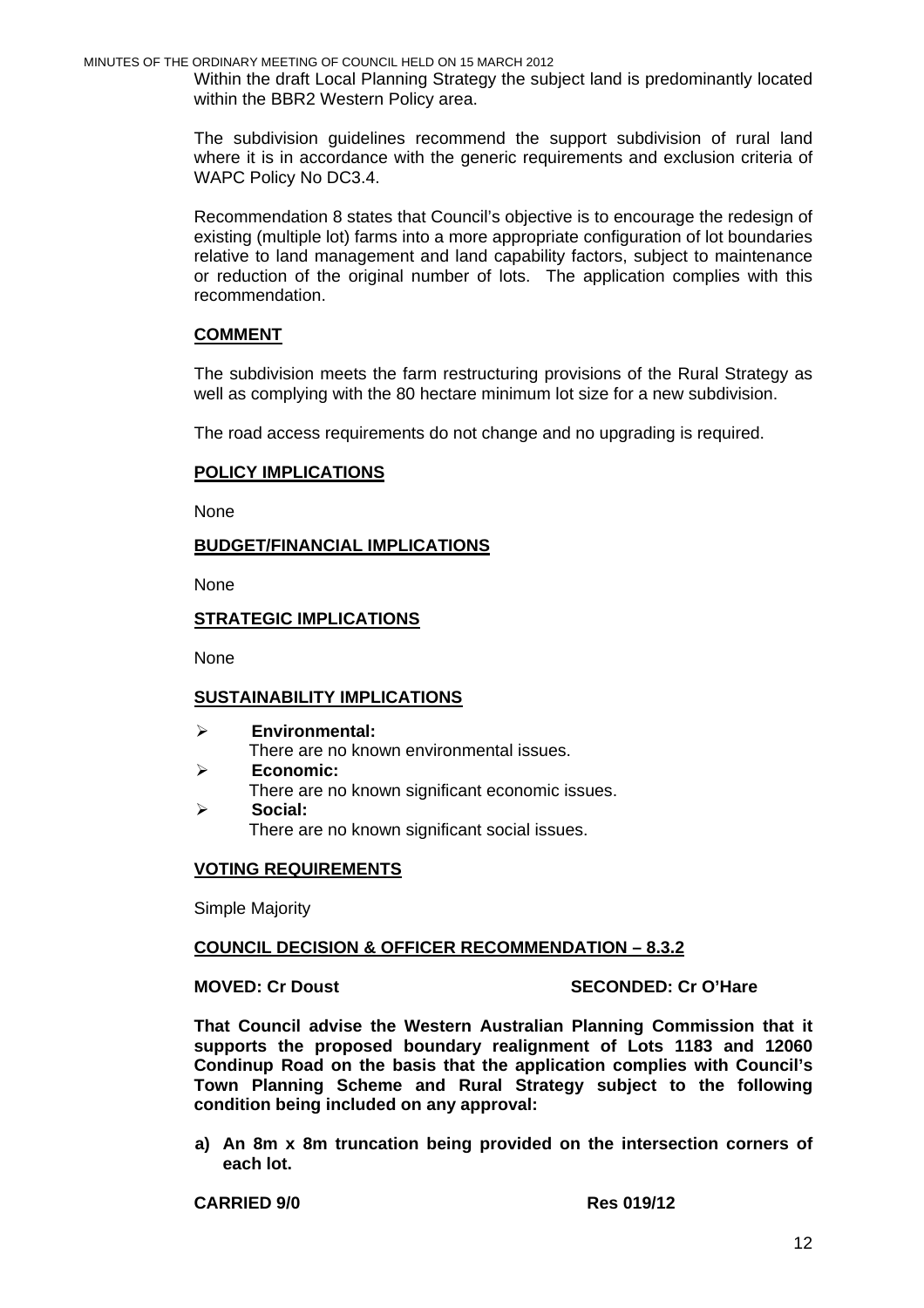### <span id="page-12-0"></span>**8.3.3 Town Planning Scheme Review – Bush Fire Management**

| Location:                              | <b>Whole of Shire</b>              |
|----------------------------------------|------------------------------------|
| <b>Applicant:</b>                      | Shire of Boyup Brook               |
| <b>File:</b>                           | LN/42/005                          |
| <b>Disclosure of Officer Interest:</b> | None                               |
| Date:                                  | $6th$ March 2012                   |
| Author:                                | Geoffrey Lush (Council Consultant) |
| <b>Authorizing Officer:</b>            | A Lamb                             |
| <b>Attachments:</b>                    | 1 Amendment 15 Report              |
|                                        | 2 Proposed SW Fire District        |
|                                        | 3 BAL Assessment Form              |

 *\_\_\_\_\_\_\_\_\_\_\_\_\_\_\_\_\_\_\_\_\_\_\_\_\_\_\_\_\_\_\_\_\_\_\_\_\_\_\_\_\_\_\_\_\_\_\_\_\_\_\_\_\_\_\_\_\_\_\_\_\_\_\_* 

#### **SUMMARY**

This report is to provide Council with an update of:

- Bush fire management issues in relation to the review of the Town Planning Scheme;
- The preparation of Policy relating to the processing of Building Licenses in association with AS3939; and
- Proposed interim measures for inclusion in future rezoning.

#### **BACKGROUND**

The background to Council's consideration of this issue and the release of relevant Government reports is summarized below:

- a) May 2011 Council considered the minutes of the Bushfire Advisory Committee Annual General Meeting and resolved that the CEO investigate the proposed 100m wide firebreak for bush blocks;
- b) 18<sup>th</sup> August Council provided with Bush Fire Management Discussion Paper and given a briefing on fire management issues including potential changes to the Town Planning Scheme;
- c) July 2010 Victorian Bushfire Royal Commission ("Royal Commission") released its Final Report into the 2009 Victorian Black Saturday bushfires;
- d) June 2011 FESA's Report on the Lake Clifton, Red Hill and Roleystone Fires;
- e) June 2011 Keelty Report "A Shared Responsibility" into the Kelmscott Perth Hills bushfire;
- f) November 2011 Community Development and Justice Standing Committee Report 9 Western Australia's Readiness for the 2011-12 Bushfire Season
- g) January 2012 Keelty Report "Appreciating the Risk" into the Margaret River bushfire.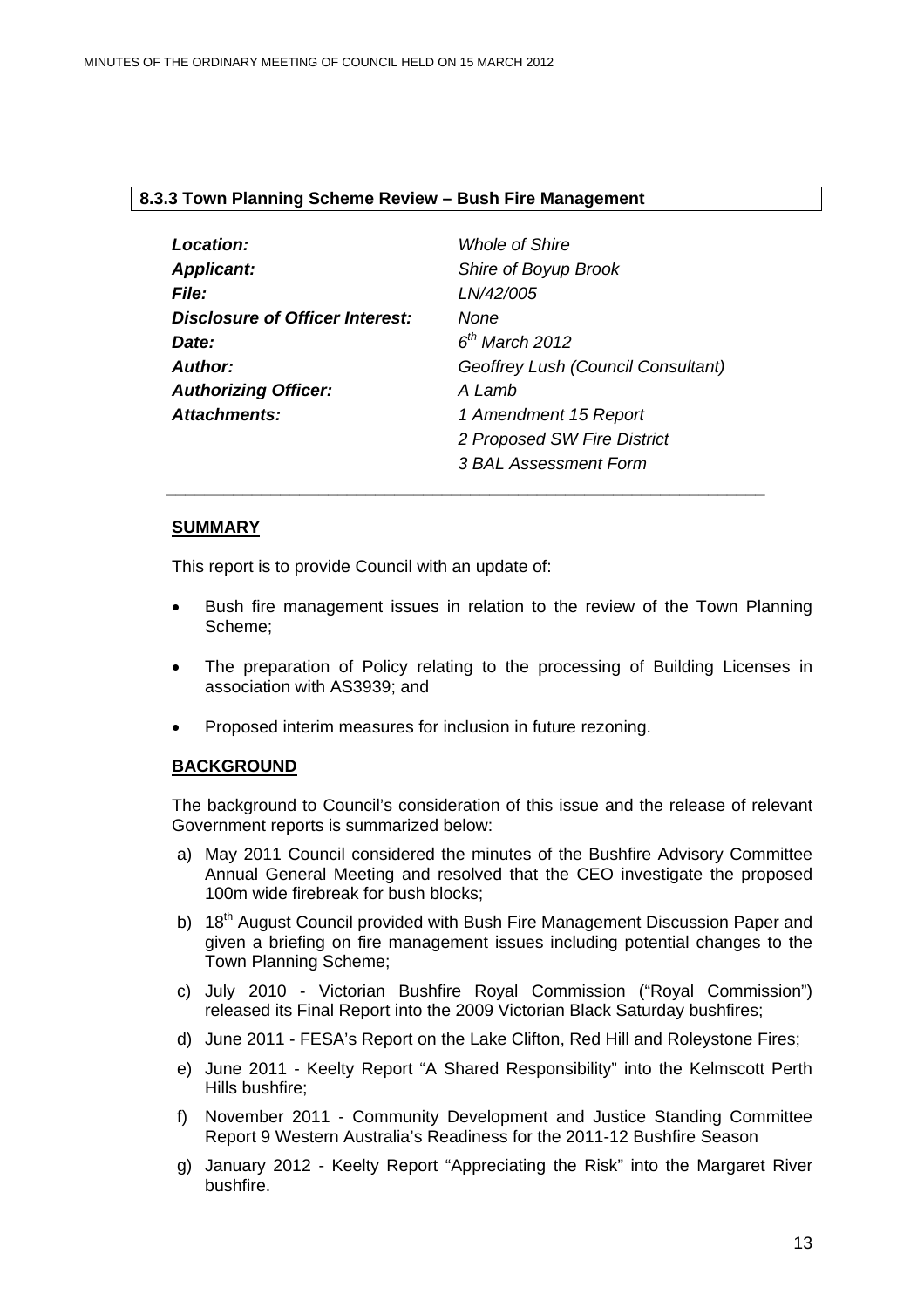MINUTES OF THE ORDINARY MEETING OF COUNCIL HELD ON 15 MARCH 2012

h) Council resolved at its Meeting of the 15<sup>th</sup> December 2011 that a further report be prepared for Council on issues associated with the processing of building license applications in relation to Australian Standard AS3959 Construction of Buildings in Bushfire Prone Areas.

As part of the review of the Town Planning Scheme a draft amendment has been prepared to potentially introduce bush fire management provisions and development controls.

A copy of this is included as Attachment 1 and it was prepared taking into consideration of the issues raised in the above reports and based upon the review of other fire policies and discussions with FESA, other Council and practitioners. While many of the issues were also documented in the previous Bush Fire Management Discussion Paper, the amendment specifically focuses on the relationship between:

- AS3959 Construction of Dwellings in Bushfire Prone Areas;
- FESA Planning for Bush Fire Protection Guidelines;
- Fire management plans;
- Council's firebreak order; and
- Options for zoning and development provisions.

# **CONSULTATION**

- Council's Building Surveyor;
- FESA; Department of Planning (Bunbury and Perth); Building Commission; Fire Protection Association of Australia; Shire of Busselton.

# **STATUTORY OBLIGATIONS**

- Planning and Development Act:
- Town Planning Scheme;
- Bush Fires Act 1954;
- Building Regulation 2012.

# **COMMENT**

For clarity the Town Planning Scheme Amendment is discussed separately to the Building License issue.

# Town Planning Scheme Amendment

The draft Amendment does not promote the mapping of existing vegetation as has been done in Busselton. The principle concern with the mapping approach is that it is retrospective and does not take into consideration what the final intended development will be. This may involve either the clearing of remnant vegetation (thus reducing the fire hazard) or the revegetation of drainage lines or ecological corridors (which may increase the fire hazard).

The draft Amendment does not simply rely upon the application of AS3959 as a total solution. Instead it promotes the use of fire management plans which have to address a wider range of matters than just utilizing AS3959.

The Amendment has been referred to FESA and the Department of Planning for comment. While FESA has not commented the Department of Planning (Perth fire policy officer) has advised that:

*You make some pertinent points regarding bushfire prone mapping and I am working with DPC / FESA / DEC and LG's to review the whole system as per*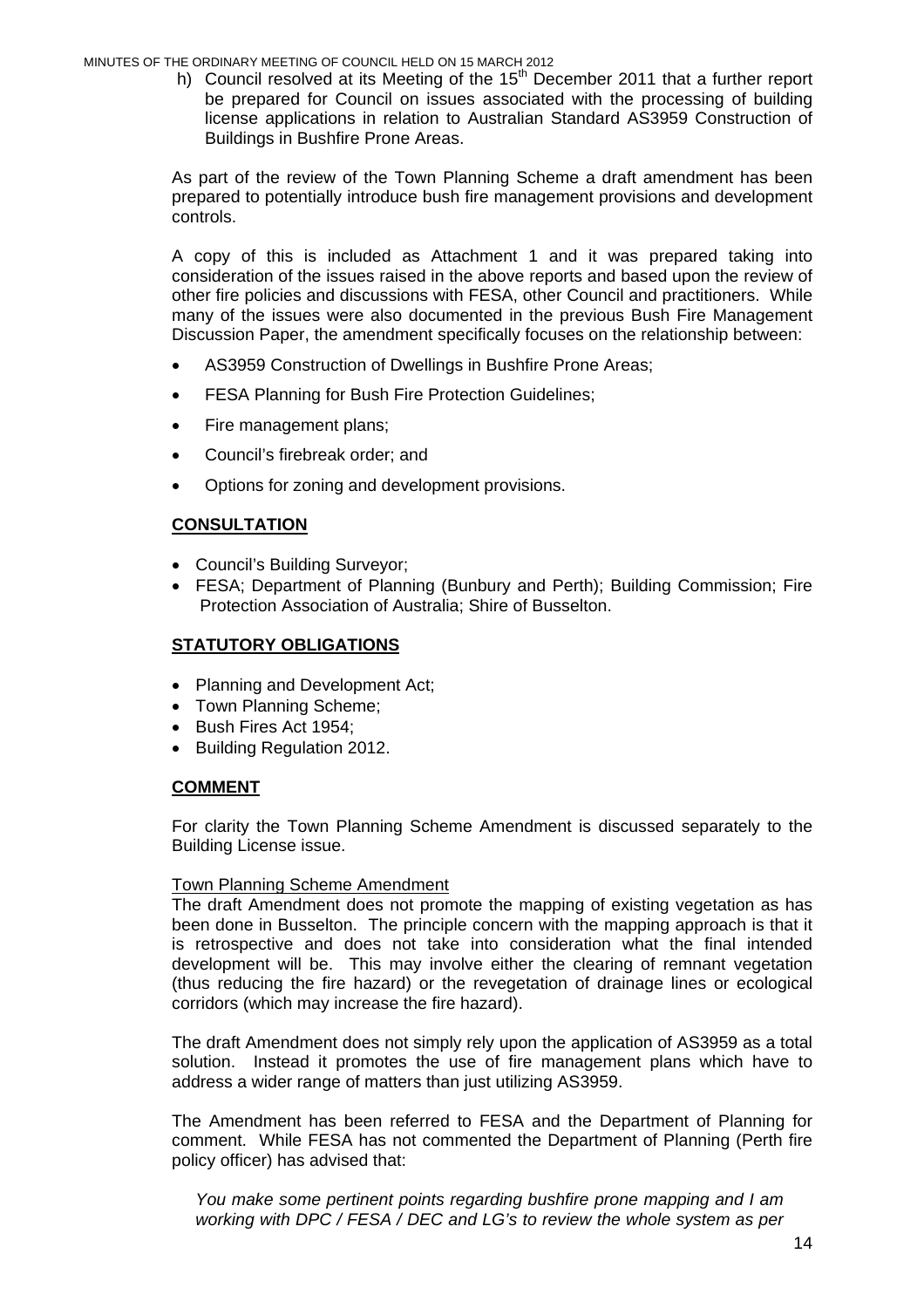MINUTES OF THE ORDINARY MEETING OF COUNCIL HELD ON 15 MARCH 2012

*the Keelty recommendations from last year. You are aware that the WAPC has been recommended to have the authority to declare areas bushfire prone, however, Keelty's recommendation in this regard is really more of a question of how do you do bushfire prone mapping which has triggered an in depth analysis of bushfire prone mapping methods and the building and planning controls that sit under this declaration. This will take some time and as such a decision as to who will ultimately be given the responsibility to declare areas bushfire prone is some time off, in the mean time local governments retain this responsibility. A project team is being formed, led by DPC, that will resolve a way forward regarding the mapping issue and will be addressing many other aspects regarding bushfire risk mitigation within WA. The finalisation of the Bushfire Protection Guidelines is dependant on the outcomes of this project team and again, this will be some time off. All of your points you have made previously regarding the mapping issues are being looked at, however, I am happy to take an official submission from you regarding your comments for the review of the Guidelines.* 

The Department of Planning (Bunbury office) has indicated its preference for a mapping based system.

The State Government has formed an Implementation Group to oversee the implementations of the original Keelty (Perth Bushfires Report) recommendations. The latest update from the Group was released on Tuesday the 22<sup>nd</sup> February. Copies of this can be provided to Councillors.

Of relevance to the preparation of any Scheme provisions are:

#### Recommendation 3

Transferring of responsibility for declaring bushfire prone areas from local government to the Western Australian Planning Commission (WAPC). The State Solicitor's Office has confirmed that legislative changes are required to provide the WAPC the power to declare bush fire prone areas. The Department's Director General and the Chair of the WAPC have been briefed on this.

#### Recommendation 4

Giving legislative effect to the Planning for Bush Fire Protection Guidelines. The Guidelines are under active review with consideration of strengthening the legislative effect of the Guidelines through a review of the WAPC's State Planning Policy 3.4 - Natural Hazards and Disasters.

#### Recommendation 23

That the Interagency Bushfire Management committee develop and oversee a work program to conduct site specific assessments to assess current fuel loads. While this will focus on the Perth hills any extension of a program for fuel load assessments might be applied in semi rural areas.

#### Recommendation 38

Local governments institute a comprehensive program to assess fuel loads and bushfire preparedness on private properties. The program should give reference to the creation and maintenance of a Building Protection Zone, in line with FESA guidelines. This program should be implemented and managed under the Bush Fires Act 1954 in a manner similar to the fire break inspection program. This may have significant implications for Council in terms of responsibility and resources.

It is also noted that in tabling the Margaret River Inquiry report the Premier also announced that:

• DEC will suspend further prescribed burns within five kilometres of townsites and rural subdivisions until it has reviewed its prescribed burning processes; and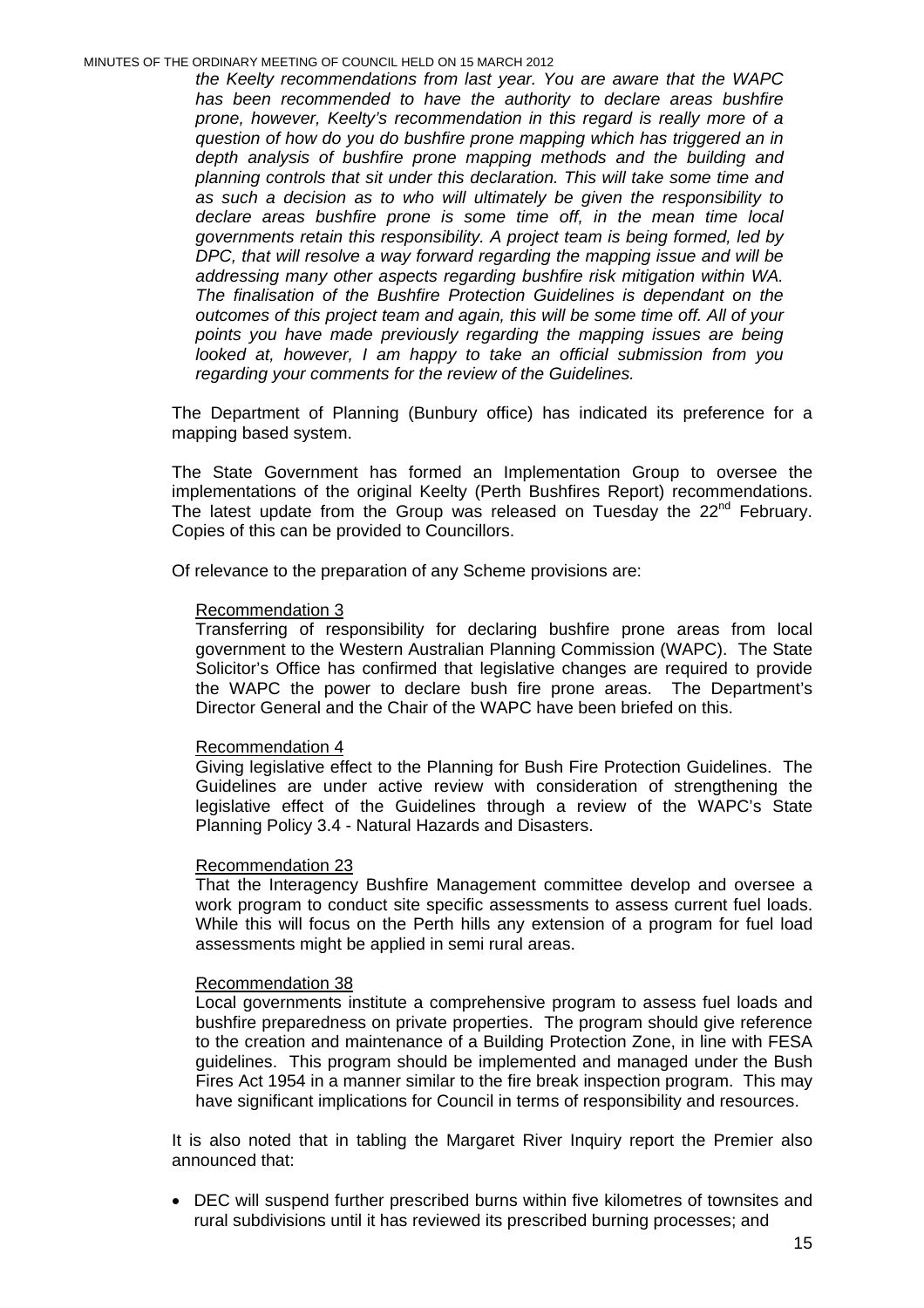• A South West bushfire risk zone will be declared for which a new Office of Bushfire Risk Management will be established.

The plan of the proposed South West bushfire risk zone is contained as Attachment 2 and it includes the Shire of Boyup Brook. While this relates to prescribed burning it might also be used for the declaration of bush fire prone areas.

It is likely that the State Government will progress the implementation of the Keelty recommendations before Council could have any Scheme Amendment approved. This creates the predicament that while local government is responsible for the declaration of bush fire prone areas; the Department of Planning is advising a cautious approach be taken to amending Town Planning Schemes.

#### Building Licenses

The Building Code of Australia (BCA) contains the minimum provisions for the design and construction of buildings and other structures in Western Australia. It has been adopted under the Building Regulations 1989 (Western Australia). All new building work is required by the regulations, to demonstrate how it will comply with the BCA. A building will comply with the BCA if it complies with the Deemed to Satisfy or Performance Based provisions.

An individual Australian Standard has no legal effect under WA building legislation unless it is called up by the Building Regulations. Compliance with an Australian Standard is only presently enforceable under the Building Regulations 1989 if its use forms part of an Alternative Solution which has been approved by the building surveyor at the local government.

Stating that a building must comply with the construction requirements of a specific Australian Standard is not enforceable under the current building legislation because the building regulations by themselves, do not call up that specific Australian Standard.

The key issue for Council in the processing of Building Licenses is the designation of bush fire prone areas. The "triggering" of BCA requirements for construction in bushfire prone areas, only needs an area to be identified as being subject or likely to be subject to bushfires through a power in legislation (such as planning legislation).

This requires a reference within the Town Planning Scheme as proposed in the Draft Amendment. Alternatively if a mapping approach is used then the Building Commission has suggested that the following clause may be acceptable:

*All areas identified as bushfire prone on the Bushfire Hazard Assessment Maps are designated bushfire prone areas for the purposes of the Building Code of Australia.* 

The potential designation of bush fire prone areas by the Western Australian Planning Commission may resolve this issue.

#### Special Rural Zones

The previous discussion that also raises a query regarding the status of the construction standards requirements for dwellings in the Special Rural zones.

Clause 5.3.2 (e) stipulates that the Scheme provisions for a specific Special Rural Zone shall include measures proposed to control the threat of bush fires and methods of fire management and control. This is normally implemented by a condition requiring a fire management plan. However the current provisions are summarised as follows and show that this only applies in two current/proposed zones.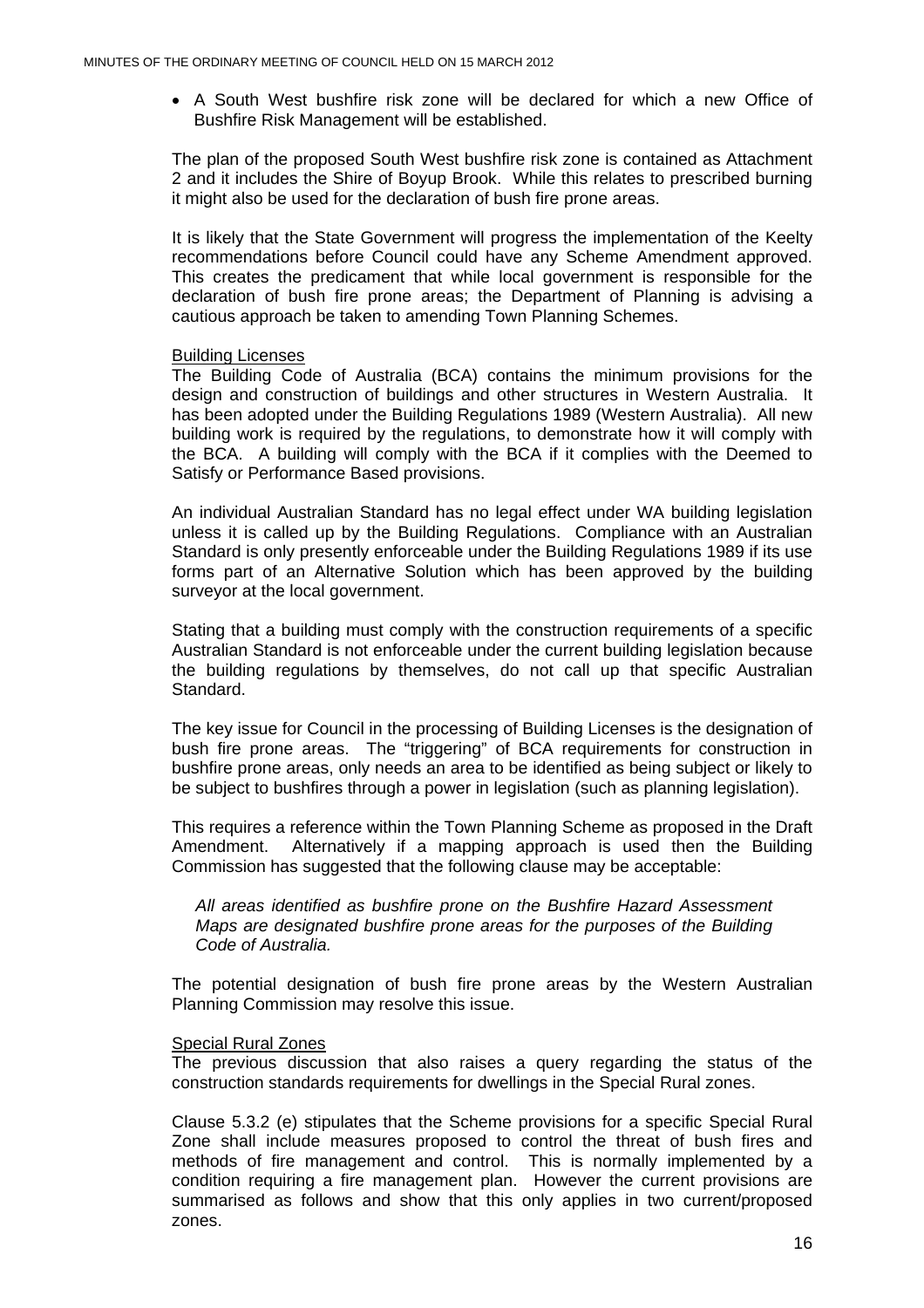#### SRZ 3 Terry Road

The subdivider is to contribute to provision of bushfire services.

#### SRZ 5 Banks Road

Council shall request at the subdivision stage appropriate bush fire reduction measures.

#### SRZ 7 Bridgetown Road

A fire management plan is required to be prepared and it is expected that this will reference AS3959.

#### SRZ 8 Banks Road

A fire management plan is required to be prepared; and Dwellings are to be constructed in accordance with AS3959.

Lot 1284 Banks Road Boyup Brook (SRZ 6) also has an approved fire management plan required under the conditions of the subdivision approval and this stipulates that dwellings are to be constructed in accordance with AS3959.

#### Declaration of Bush Fire Prone Areas

The potential designation of bush fire prone areas by either Council or the State Government will raise other administration and resourcing issues for Council.

In particular:

- The process for Council approving the Bushfire Attack Level (BAL) certification as there is no recognised accreditation for this in Western Australia;
- The period for which a BAL certification is valid;
- Whether an additional application fee can be charged for approving the BAL certification;
- The responsibility for ensuring the maintenance of the BAL setback; and
- Implications for the new Building Regulations and private certification of applications.

Attachment 3 contains an example BAL assessment form from the Victorian Building Commission. A similar style of form may be adopted by Council or may be introduced as part of any State Government legislation change.

The current zoning method of recognising bush fire management in new Special Rural and Rural Small Holding zones is inequitable as it doesn't apply to existing subdivisions. This could only be addressed by retrospectively rezoning existing subdivisions so that vacant lots would be captured. This would be very contentious unless there is an obvious extreme fire hazard.

As indicated in the Implementation Group's response to Recommendation 3 of the Keelty Report specific legislation is required to allow the State Government to make bushfire prone declarations. A Shire wide declaration by the State Government would then capture the entire municipality unless it was supported/limited by detailed hazard maps. This means that potentially all building applications for new dwellings would need to be accompanied by a BAL assessment.

Any equity issues associated with the introduction of a region wide declaration by the State Government would have to be addressed by the government rather than Council.

# **POLICY IMPLICATIONS**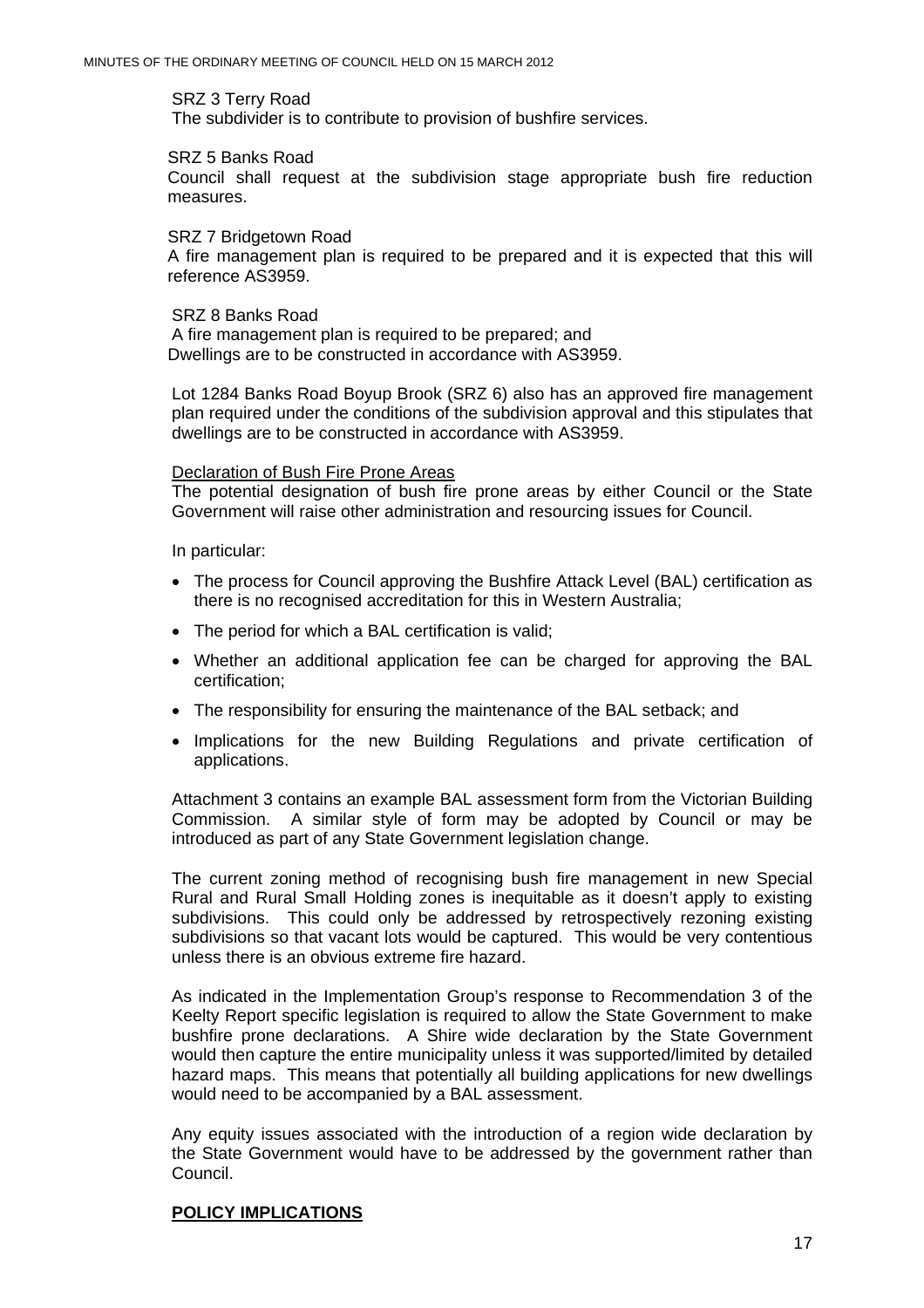The declaration of individual bush fire prone areas may impact on the perceived marketability and development costs in comparison to other areas.

A possible regional declaration which includes the Shire would maintain a consistent requirement throughout the region.

# **BUDGET/FINANCIAL IMPLICATIONS**

Council will be required to approve BAL assessments for individual building license applications. It is not clear if an additional fee can be charged for this or not.

Council may also become liable for annual inspections of building protection zones and vegetation separation areas under its Firebreak Notice.

# **STRATEGIC IMPLICATIONS**

As similar to the policy implications while noting that Boyup Brook maybe on the edge of the proposed South West bushfire risk zone which reinforces the Shires connection to the SW region.

### **SUSTAINABILITY IMPLICATIONS**

### ¾ **Environmental**

 Bush fire management on both public and private land can have significant environmental issues. This in terms of both consequences and also the prevention measures.

#### ¾ **Economic**  A severe bushfires can impact upon business and infrastructure.

#### ¾ **Social**

The property damage caused by a bushfire can impact upon social issues.

# **VOTING REQUIREMENTS**

Simple Majority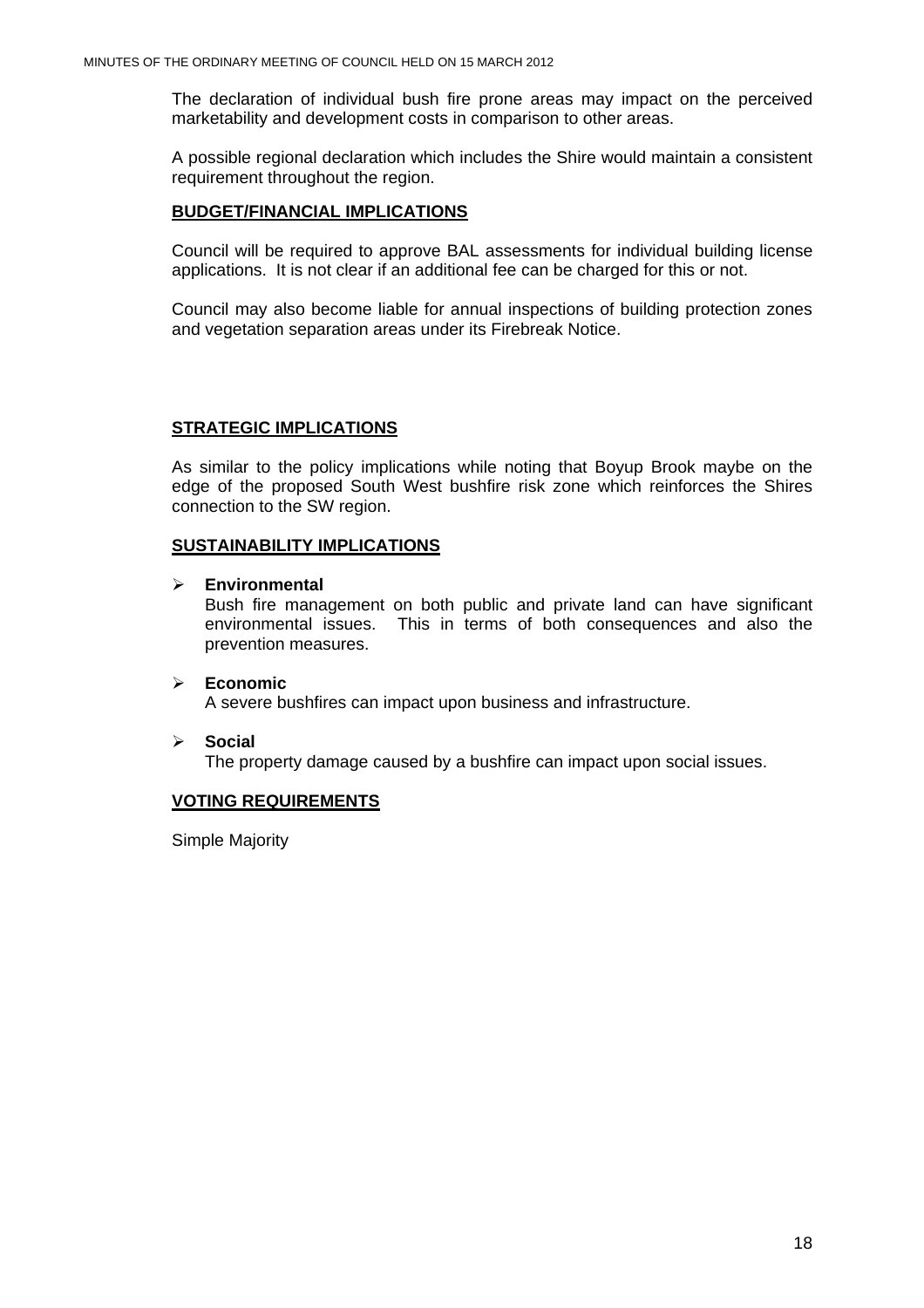# **COUNCIL DECISION & OFFICER RECOMMENDATION – ITEM 8.3.3**

#### **MOVED: Cr Biddle SECONDED: Cr Oversby**

- **1 That Council staff continue to monitor the progress of the Implementation Group's recommendations in relation to the Keelty (Perth Bushfires) Report and in particular the declaration of bushfire prone areas.**
- **2 That Council defer the consideration of Amendment No 15 pending the finalization of the Implementation Group's recommendations in relation to the Keelty (Perth Bushfires) Report.**
- **3 That the fire management plan for Lot 1284 Banks Road which was endorsed as part of the State Administrative Tribunal's Consent Order (DR 147 0f 2009) be adopted by Council to recognise that the land is designated as a bushfire prone area for the purposes of the Building Code of Australia.**
- **4 That any proposed "general conditions" for the Rural Small Holdings zone address bush fire management.**
- **5 That all future special conditions in the "Special Rural and Rural Small Holding zones" should:** 
	- **a) Require the preparation of a fire management plan which includes a Bushfire Hazard Assessment Maps for the completed development; and**
	- **b) Include the following special condition:**  *All areas identified as bushfire prone on the Bushfire Hazard Assessment Maps are designated bushfire prone areas for the purposes of the Building Code of Australia.*

**CARRIED 9/0 Res 020/12** 

3.58pm – Geoffrey Lush left the Chambers.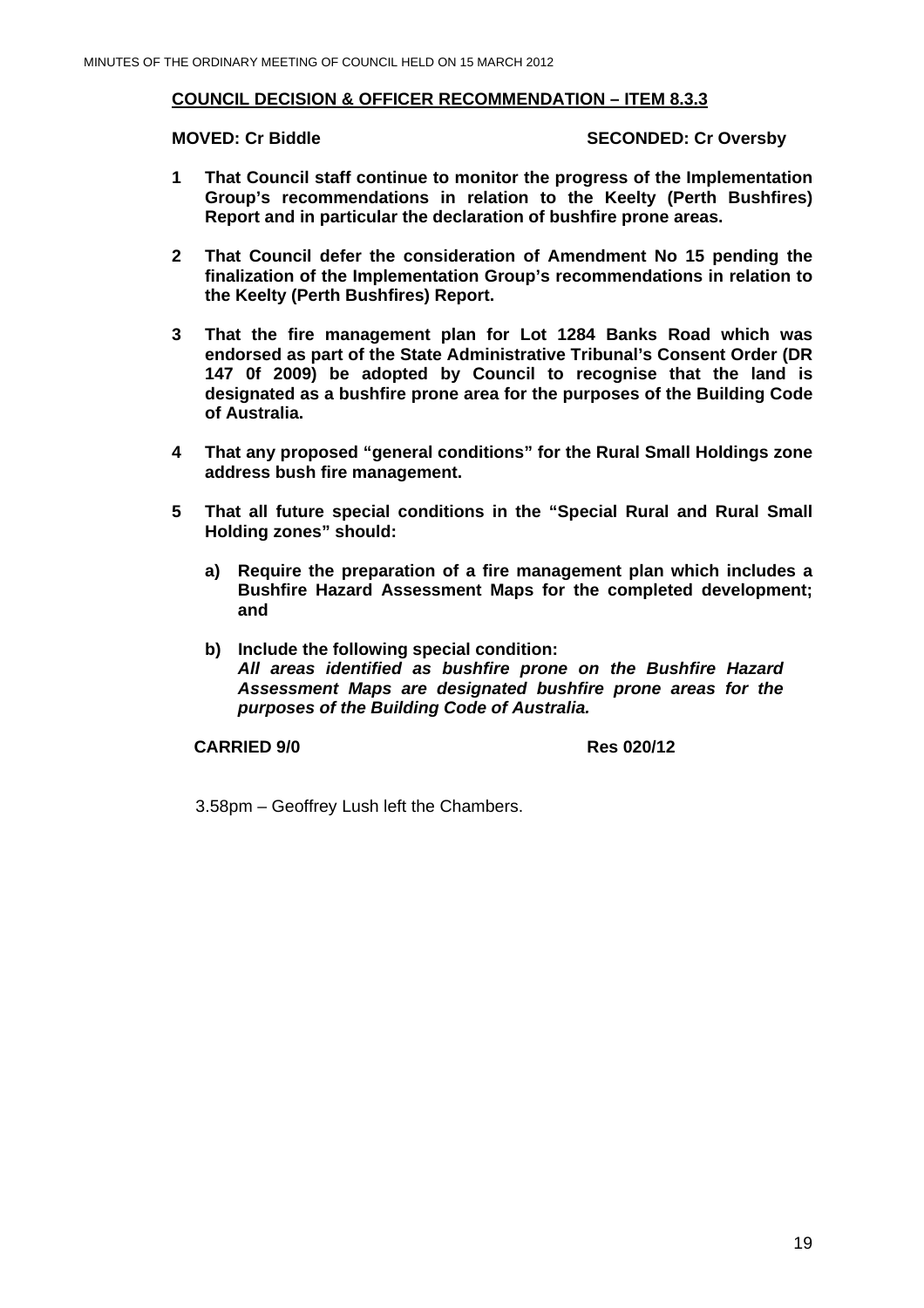# **8.3.4 Approval for a Laboratory Service**

<span id="page-19-0"></span>

| Location:                       | Lot 2 Abels Road, Boyup Brook      |
|---------------------------------|------------------------------------|
| <b>Applicant:</b>               | Carol McMeikan                     |
| <i>File:</i>                    | AS12310                            |
| Disclosure of Officer Interest: | none                               |
| Date:                           | 23 February 2012                   |
| Author:                         | Wayne Jolley (EHO/Building Officer |
| <b>Authorizing Officer:</b>     | Alan Lamb (CEO)                    |
| Attachments:                    | - House/Laboratory plan            |
|                                 | - Letter from Carol McMeikan       |
|                                 |                                    |

#### **SUMMARY**

A planning application has been received to operate a minor laboratory, at Lot 2 Abels Road, Boyup Brook for the examination of sheep faeces for worm eggs.

It is recommended that approval be granted subject to conditions.

#### **BACKGROUND**

This 7.2 ha property lies within Special Rural Zone 4. It is owned and occupied by Mrs McMeikan, her husband and family.

Mrs McMeikan has provided this service for some time. The operation involves samples (sheep faeces) being left at the Boyup Brook Co-op by farmers in the district. Mrs McMeikan periodically collects the samples, takes them back to her property and holds them in a refrigerator in the shed. She then examines them for worm egg counts, and reports for the benefit of farmer clients. The simple laboratory occupies a part of the laundry within the house.

#### **COMMENT**

The Shire's Town Planning Scheme No 2 (Zoning Table) does not specifically refer to this activity but "Home Occupation" is a reasonable fit, which use is permitted on a Special Rural Zone 4 property with Council's consent.

There are a number of conditions that apply to "Home Occupation" that relate to:

- o Amenity of the neighbourhood (e.g. noise, fumes, smoke etc.);
- o Employment of other persons;
- o Area of operations (less than 20m²);
- o Provision of extra services;
- o Signage greater than 0.2m²;
- o Compatibility with principle use of the area (farming & lifestyle) and generation of traffic; and
- o Presence of commercial vehicles.

 Mrs McMeikan's application complies with all of the above inasmuch as there will be no negative impact on the amenity of the area, she will be the only person employed, the activity area is less than 20m², there will be no associated traffic and no commercial vehicle. Furthermore, there will be no signage associated with the activity.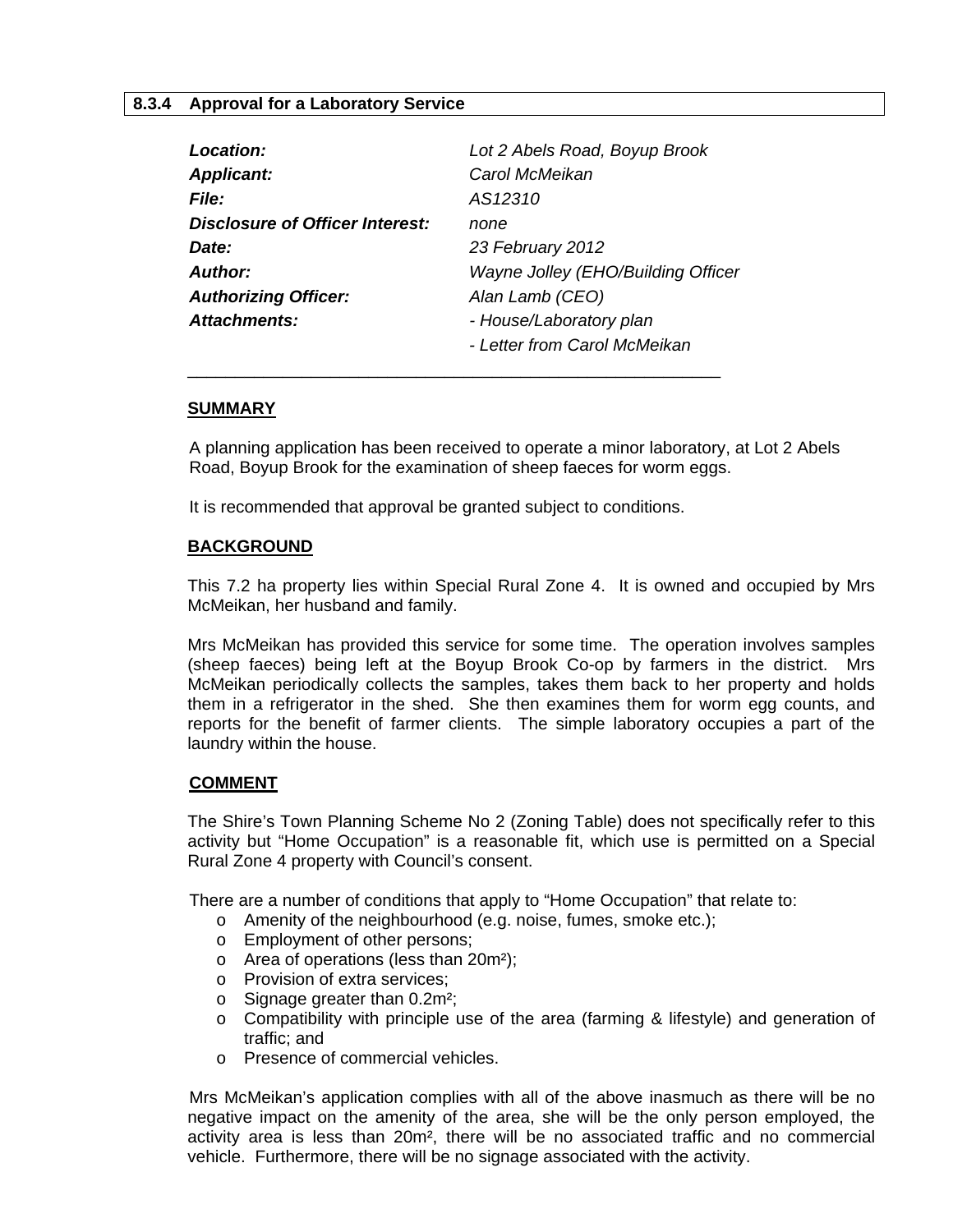Farmers collect samples from mobs of sheep, 20 x 3g samples per lot. It is expected that approximately 3 sample lots per week will be processed at the property, taking around 2 hours. A sample is processed by diluting with saline solution and examining by direct microscopy. This is a non-hazardous process producing only 20ml waste water (disposed by laundry trough) and less than 100g of solid waste (wrapped and disposed of with domestic refuse) per sample lot.

The proposed activity is low key, it is in keeping with activities in the area and provides a service for the district. The application is therefore supported.

# **CONSULTATION**

- o Mrs. McMeikan
- o Geoffrey Lush Consultant Planner

# **STATUTORY OBLIGATIONS**

The subject land is Special Rural Zone 4 under the Town Planning Scheme No 2. A "Home Occupation" is an AA use meaning that it is a use which Council, in exercising the discretionary powers available to it, may approve under this Scheme.

# **POLICY IMPLICATIONS**

Council does not have a policy on this matter.

# **BUDGET/FINANCIAL IMPLICATIONS**

Nil

# **STRATEGIC IMPLICATIONS**

Nil

# **SUSTAINABILITY IMPLICATIONS**

- ¾ **Environmental**  There are no known significant environmental issues.
- ¾ **Economic**  There is no known economic issue.
- ¾ **Social**  This activity provides a service to the farmers in the district.

# **VOTING REQUIREMENTS**

Simple Majority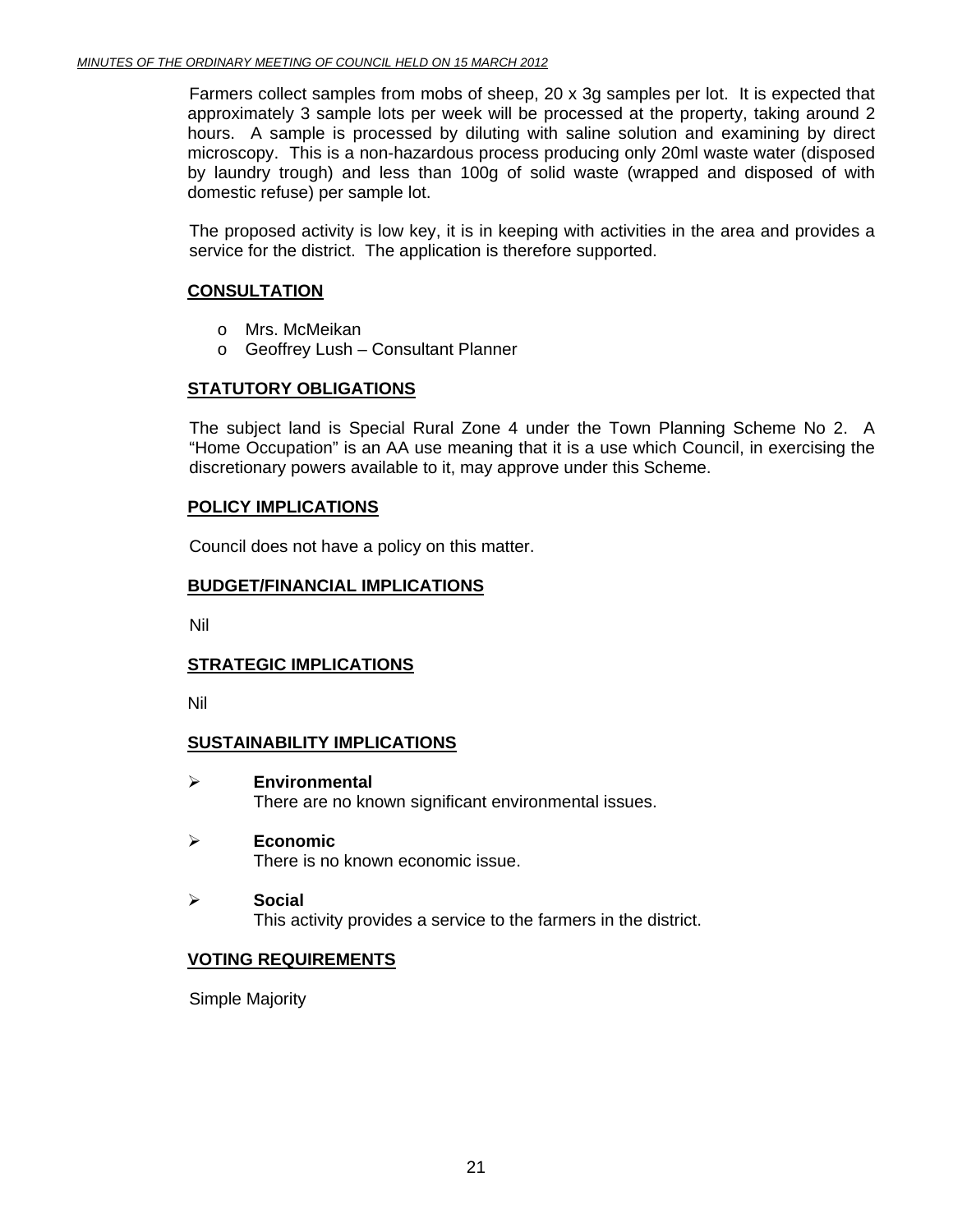# <span id="page-21-0"></span>**COUNCIL DECISION & OFFICER RECOMMENDATION – 8.3.4**

**MOVED: Cr Oversby SECONDED: Cr Doust** 

**That Council approve the use of Lot 2 Abels Road, Boyup Brook for the purpose of a laboratory to examine sheep faeces for worm egg counts, subject to the following:** 

- **1. The activity hereby approved shall occur in accordance with the application submitted to Council and this shall not be altered or modified without the prior written approval of the Council.**
- **2. The use shall comply with the definition of Home Occupation in the Town Planning Scheme.**

#### **CARRIED 9/0 Res 021/12**

# **8.3.5 Boyup Brook Hotel – Effluent Disposal Pond**

| Reserve 23055 on Plan 3190                                 |
|------------------------------------------------------------|
| Public Transport Authority of Western Australia<br>(PTAWA) |
| Lenese Pty Ltd                                             |
| Lenese Pty Ltd                                             |
| <b>Winbar Pty Ltd (Peter Mansfield)</b>                    |
| A800                                                       |
| none                                                       |
| 6 March 2012                                               |
| Wayne Jolley - Environmental<br><b>Health Officer</b>      |
| N/A                                                        |
| Nil                                                        |
|                                                            |

#### **UPDATE**

Further to a report to Council on 15 December 2011 a Notice was issued on the owners of the Hotel on 23 January 2012. The owners subsequently appealed to the State Administrative Tribunal (SAT) and a series of Directions Hearing's have been conducted at which Alan Lamb and Wayne Jolley have represented the Shire (by telephone connection). A briefing note has been prepared for this Council meeting.

 $\overline{\phantom{a}}$  , and the contract of the contract of the contract of the contract of the contract of the contract of the contract of the contract of the contract of the contract of the contract of the contract of the contrac

#### **SUMMARY**

Following a SAT Directions Hearing of 6 March, the Hotel owners indicated that they now propose to install an Aerobic Treatment Unit at the Hotel site and sought that the time limit be extended to 6 months for the investigation, approval and installation of the system. This report recommends that the request be granted.

The owners were subsequently ordered by SAT to:

- o Install a suitable fence around the pond;
- o Repair the rear wall of the pond; and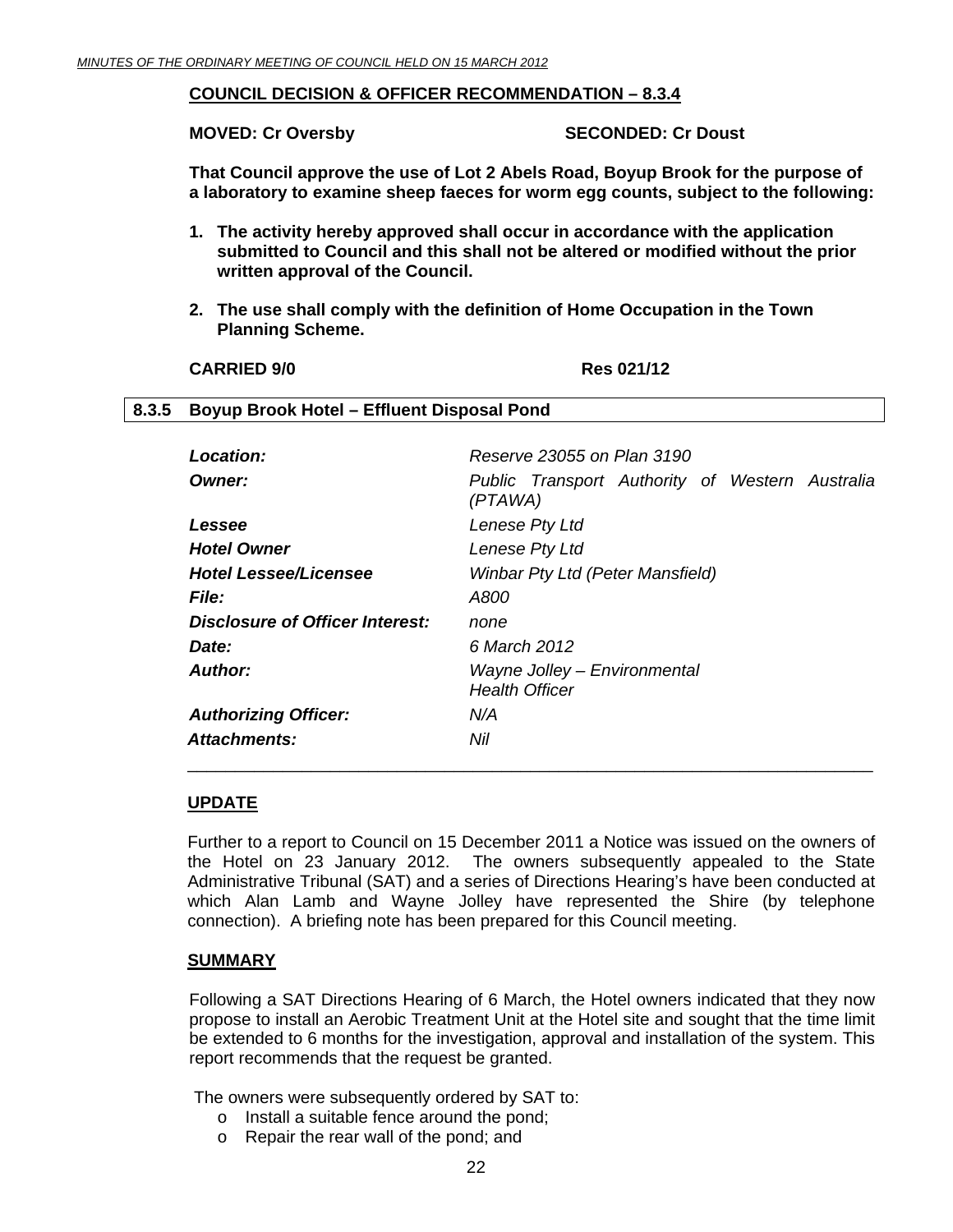o Provide further advice in relation to a system at the Hotel and a date of completion.

In relation to the most pressing issue, the fence, if the owners default on the SAT Order, Council has certain options under the Health Act. These need to be exercised, or not with consideration to actions that SAT might take. It is recommended that Council supports that the CEO should take whatever action he deems appropriate in this circumstance.

# **BACKGROUND**

A Notice under section 108 of the Health Act 1911 was issued on the 23 January 2012, Boyup Brook Hotel, which in part required the owners:

- $\circ$  To investigate and submit an application to the Department of Health within 3 months, to either re-construct the effluent pond or install a suitable alternative system; and
- o Subject to approval, re-construct the pond or install an alternative system within a further period of 2 months.

 The owners appealed to SAT against the Notice and the matter is still in the process of Direction Hearings, which is a preliminary process aimed at resolving disputes before they proceed to full Tribunal.

At the last hearing on 6 March, the owners indicated that it is no longer viable to reconstruct the pond on the current site and that they would proceed immediately to investigate, obtain approval from the Department of Health and then install an alternative system on the Hotel site. They sought an extension of time (6 months) to complete this process and Messrs Lamb and Jolley agreed to recommend said extension to Council. Another hearing has been listed for 5 April, to which the Shire is expected to report on this matter.

In terms of the pond fence which was required to be installed by 23 February, SAT has ordered that the owners provide proof to the next hearing on 5 April that a suitable fence has been installed and that the breached rear wall of the pond has been repaired.

# **COMMENT**

 The Notice under the Health Act was received by Mr and Mrs Frichot (Hotel owners) on 23 January 2012. By the time Council considers this matter, nearly 2 months will have elapsed, during which time an appeal has and still proceeds.

The Frichot's initially indicated that they would re-construct the effluent pond on its current site. However, on 6 March they received a letter from Burgess Rawson representing land owners, Public Transport Authority of Western Australia (PTAWA), advising that PTAWA intends to terminate the lease by 6 March 2013. Hence, they now intend to install an alternative system on the Hotel site but need time to investigate suitable systems, obtain approval and arrange installation of the system.

Although two months has already been consumed by the process of appeal, a request for a period of 6 months to complete the installation of a suitable system is not inconsistent with the original period of 5 months.

This is a large project for the Hotel, which will certainly impact on its long term viability. An additional several months of operating with the existing system is likely to be of little consequence, so long as the outcome is satisfactory. The request for the extension is therefore supported.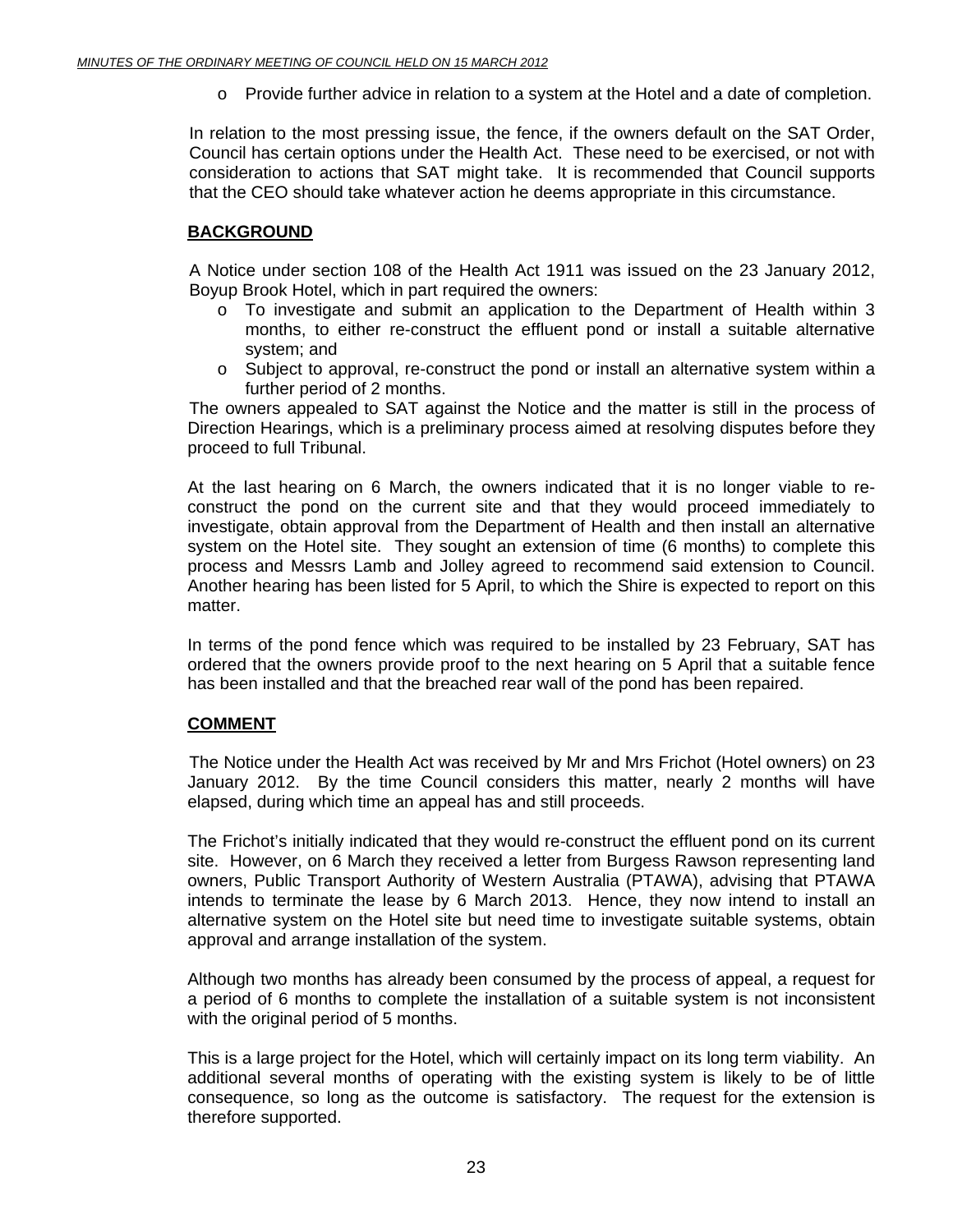The most pressing issue is the construction of a suitable fence to secure the effluent pond. If the owners fail to comply with the SAT Order, the Health Act 2011 allows either or both the following courses of action:

- $\circ$  S108 (4) An offence is committed and the owners can be prosecuted; and/or
- o S108 (4a) The Shire may undertake the works and recover the costs.

It is understood that both courses of action can be undertaken together. However, any action subsequently taken by SAT in the case of default also needs to be considered. It would be useful in the circumstances if Council supported that the CEO initiates whatever action is appropriate following the Directions Hearing on the 5 April.

# **CONSULTATION**

Discussions with:

- o Hotel owners
- o State Administrative Tribunal

# **STATUTORY OBLIGATIONS**

*Health Act 1911* 

### **POLICY IMPLICATIONS**

Nil

# **BUDGET/FINANCIAL IMPLICATIONS**

There is no known budget or financial implications

# **STRATEGIC IMPLICATIONS**

There are no known strategic issues

#### **SUSTAINABILITY IMPLICATIONS**

¾ **Environmental** 

Deleterious environmental affects can arise if the effluent pond overflows into Boyup Brook.

- ¾ **Economic**  There are no known economic issues.
- ¾ **Social**  If the Hotel is unable to satisfactorily resolve this problem, it may be forced to close.

#### **VOTING REQUIREMENTS**

Simple Majority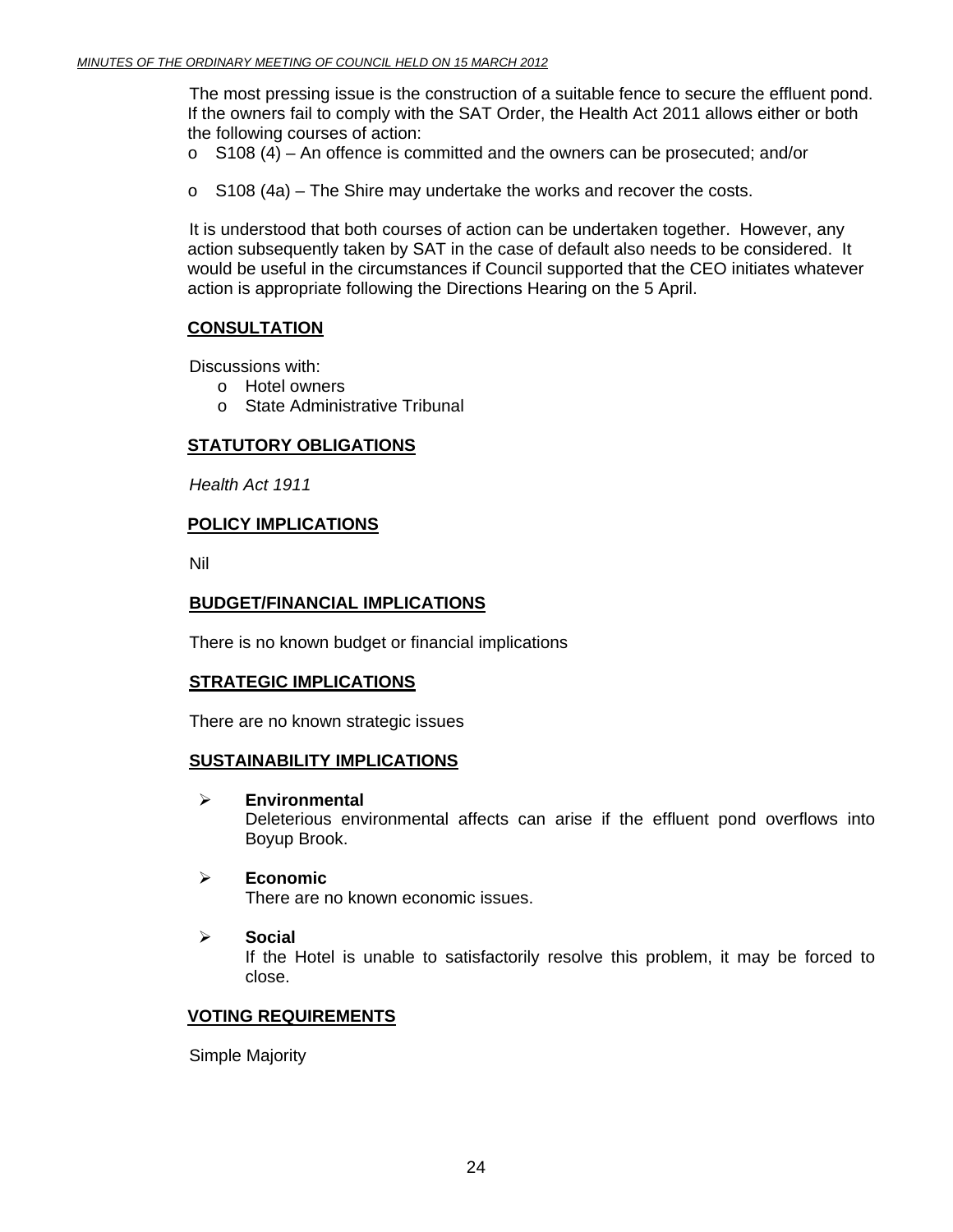### <span id="page-24-0"></span>**COUNCIL DECISION & OFFICER RECOMMENDATION – ITEM 8.3.5**

**MOVED: Cr Doust SECONDED: Cr Biddle** 

- **1. That Council approves that the time limits set in the Notice to the Boyup Brook Hotel under S108 of the** *Health Act 1911,* **be extended to 6 months from 15 March 2012, for:** 
	- o **Investigation of a suitable sewerage system for the Boyup Brook Hotel;**
	- o **Obtaining approval from the Department of Health; and**
	- o **Installation of the approved system.**
- **2. That Council authorise the CEO to take whatever action he deems appropriate in the event that the Hotel owners fail to complete the SAT Order to install a suitable fence around the pond and to repair the rear wall.**

**CARRIED 9/0 Res 022/12** 

### **8.3.6 Proposed amalgamation of Class A Reserves 1454, 23783, 23784 and 23807**

| Location:                              | Reserves 1454, 23783, 23784 and 23807 |
|----------------------------------------|---------------------------------------|
| <b>Applicant:</b>                      | N/A                                   |
| <i>File:</i>                           | LS/62/029                             |
| <b>Disclosure of Officer Interest:</b> | None                                  |
| Date:                                  | 7 March 2012                          |
| <b>Author:</b>                         | Alan Lamb - CEO                       |
| <b>Authorizing Officer:</b>            | Not applicable                        |
| <b>Attachments:</b>                    | copy of letter and copy of map        |

 $\overline{\phantom{a}}$  , and the contribution of the contribution of the contribution of the contribution of the contribution of the contribution of the contribution of the contribution of the contribution of the contribution of the

#### **SUMMARY**

The purpose of this report is to put before Council the proposition that Council seek to have Reserves 1454, 23783, 23784 and 23807 consolidated into one reserve for "Recreation" with power to lease.

#### **BACKGROUND**

As part of the process to prepare draft leases for community organisations it was noted that Reserves 1454 and 23783 were for "Picnic Grounds" and that 23784 was "Recreation" yet the usage of all was more in line with "Recreation". Also that some improvements (such as the hockey field) straddled the boundary of Reserves.

Representation was made to State Land Services in May 2011 seeking advice on the opportunity to amalgamate the three Reserves into one with a more appropriate purpose (i.e. recreation).

State Land Services have reviewed the matter and acknowledge that the three Reserves are being used for recreational purposes. Also that there is an opportunity to consolidate the three Reserves.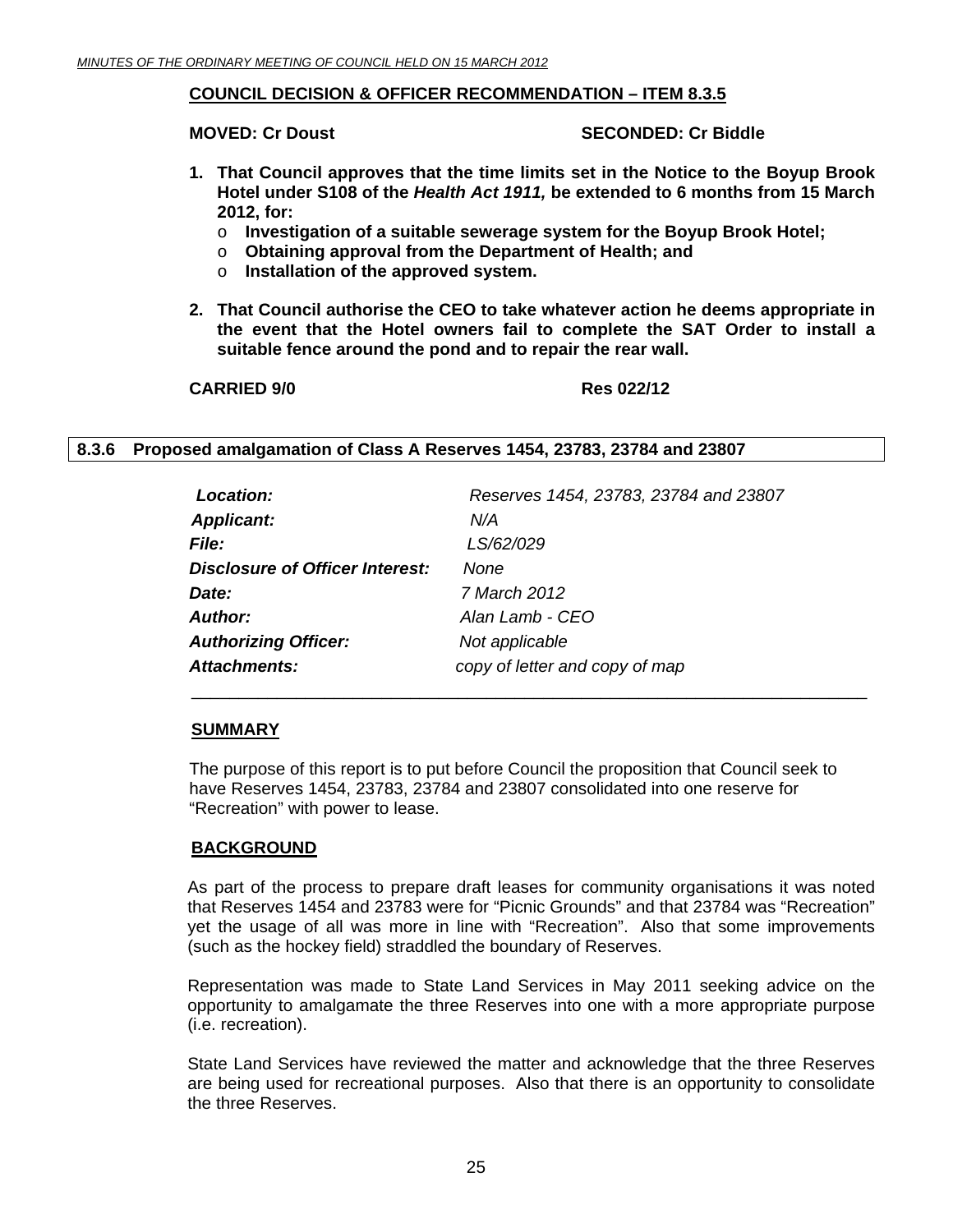In looking at the opportunity and logic in consolidating the Reserves it was noted that Reserve 23807 which is also managed by the Shire and adjoins the other three Reserves might also be a candidate for consolidation.

The Shire has power to lease for Reserve 1454 and whilst power to lease has been sought for 23783 and 23784 it does not appear to have been approved as yet.

#### **COMMENT**

As will be seen from the attachment the four Reserves noted in the item heading form the grounds used for sport and recreation and, it is suggested, there appears to be no logical reason for them to remain as separate Reserves. The purpose "Recreation" fits the current usage better than "Picnic Grounds", as is the current purpose for two. State land Services have noted that current uses such as sports, trails, music festivals and

the like do fit with the purpose "Recreation".

It was noted during the town site inspection conducted prior to the last Council meeting that these Reserves should be consolidated and the purpose changed to be more in line with current usage.

Council's direction regarding leases with community groups (Football Club, Hockey Club and Country Music Club) will require at least power to lease and an amended purpose. In at least one case where the hockey field straddles three Reserves (the purpose of one is "Recreation" and the other two is "Picnic Grounds") there will be also be benefits from a consolidation so that the club would lease a portion of one Reserve and not portions of three.

It is Recommended that application be made to the State Land Services to consolidate Reserves 1454, 23783, 23784 and 23807 into one Reserve for "Recreation", managed by the Shire and with power to lease

# **CONSULTATION**

The matter has been discussed with Councillors, State Land Services and Staff.

#### **STATUTORY OBLIGATIONS**

Nil

#### **POLICY IMPLICATIONS**

Nil

#### **BUDGET/FINANCIAL IMPLICATIONS**

Nil

#### **STRATEGIC IMPLICATIONS**

Nil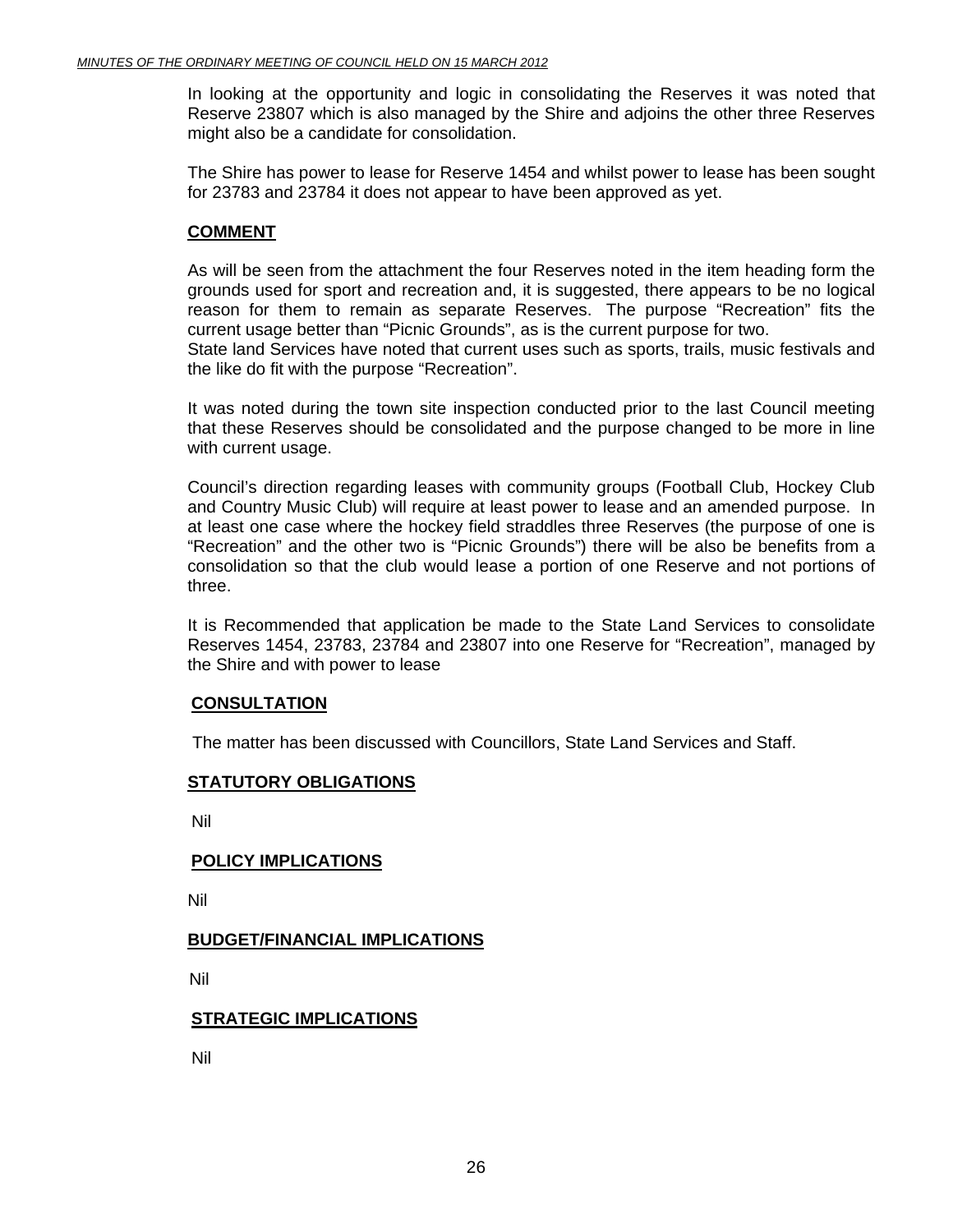#### <span id="page-26-0"></span>**SUSTAINABILITY IMPLICATIONS**

#### ¾ **Environmental**

There are no known significant environmental issues.

#### ¾ **Economic**

There are no known significant economic issues.

¾ **Socia**l There are no known significant social issues.

### **VOTING REQUIREMENTS**

Simple majority

### **COUNCIL DECISION & OFFICER RECOMMENDATION – ITEM 8.3.6**

**MOVED: Cr Walker SECONDED: Cr Aird COVED: Cr Aird SECONDED: Cr Aird** 

**That Council authorise the Chief Executive Officer to make application to State Land Services to consolidate Reserves 1454, 23783, 23784 and 23807 into one Reserve for "Recreation", managed by the Shire and with power to lease.** 

#### **CARRIED 9/0 Res 023/12**

#### **Declare an Interest**

Cr Moir declared a financial interest in the following item and departed the Chambers, the time being 4.02pm.

#### **8.3.7 WAPC Subdivision Approval 112149 – Notification on Title**

| Location:                              | Lots 6, 9 and 100 Six Mile Road |
|----------------------------------------|---------------------------------|
| <b>Applicant:</b>                      | T Mondy                         |
| <b>File:</b>                           | AS 7960                         |
| <b>Disclosure of Officer Interest:</b> | None                            |
| Date:                                  | 7 March 2012                    |
| Author:                                | Alan lamb                       |
| <b>Authorizing Officer:</b>            | Not applicable                  |
| Attachments:                           | Nil                             |
|                                        |                                 |

#### **SUMMARY**

The purpose of this report is to re-present Mr Mondy's request for notifications on titles for lots 6, 9 and 100 Six Mile Road to be removed with the recommendation that this be agreed to.

#### **BACKGROUND**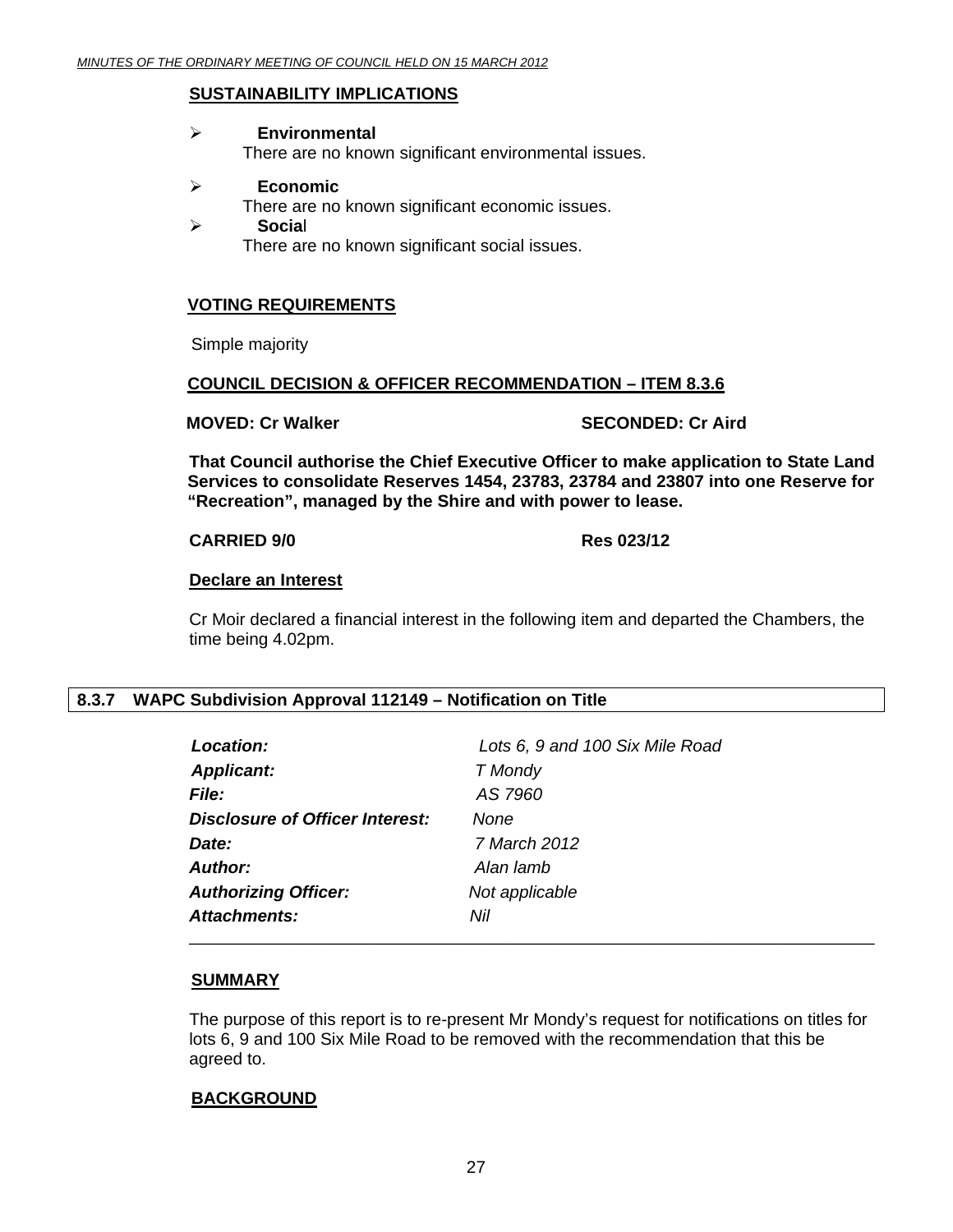In 1999, Mr Mondy made application to the WA Planning Commission (WAPC) to subdivide land in the Shire. It is apparent from the file that there were a number of changes to the subdivision configuration and that the matter went to Council on a number of occasions.

In December 1999, WAPC advised the Shire that it had approved the subdivision with the following condition:

*Satisfactory arrangements being made with the Western Australian Planning Commission for the upgrading of the un-constructed road No 17389 to provide suitable access to proposed lots 3 and 4.*

WAPC wrote to Mr Mondy on 28 September 2000 and sent a copy to the Shire advising that an alternative plan had been lodged, that the plan had been approved (Plan with WAPC date stamp 28 September 2000). The letter also advised that the condition imposed by WAPC 15 December 1999 applied.

WAPC emailed the Shire advising of another revised plan, that superseded the plan approved 29 September 2000 asking if the Shire supported the revised plan. The Shire emailed on 16 February 2001 a reply advising that Council supported the amendment on the condition that the proponent pay a road contribution towards the upgrade of Ritson Road in compliance with "Council's Road Contribution Policy" noting that the proponent had already agreed to this.

WAPC wrote to Mr Mondy 16 February 2001, copy to the Shire, advising that the revised plan date stamped 8 January 2001 is approved subject to the condition imposed by the WAPC on 25 December 1999 (it is assumed that the date is a typographical error and the letter refers to the 15 December 1999 approval and condition which is consistent with the information discovered and the 28 September 2000 decision).

Records include a plan of the subdivision that has a clearance stamp on it. The plan has a different configuration and different lot numbers to the WAPC approved plan date stamped 8 January 2001. The Surveyors Certification date on the plan is 18 February 2001 and the clearance is dated 16 February 2001.

On 22 February 2001 the Shire wrote to Mr Mondy regarding clearance of condition on subdivision 112149 and referred to correspondence confirming a road contribution relevant to the subdivision. This letter also requested a cheque for \$3,200 "which will be held in trust for the future upgrade of Ritson Road". At some point the money was paid and put into a trust fund as set out in the letter. At a subsequent audit Council's Auditor considered that this and other road contributions had been treated incorrectly as other persons funds held by Council (and so held in trust) and they were transferred to a Road Contributions Reserve account (essentially, where the funds are a contribution toward future works once paid they become the asset of payee).

Our records include a plan of the revised subdivision (it is the same plan that was used for the clearance) that also has a WAPC stamp "Copy of survey approved 8 March 2001".

Mr Mondy wrote on 3 November 2011 seeking to have notifications on titles for "lot 6 & 9 and lot 100 removed.

Council dealt with Mr Mondy's request at its December 2011 meeting and resolved as follows:

**1 That the matter be left pending legal advice.**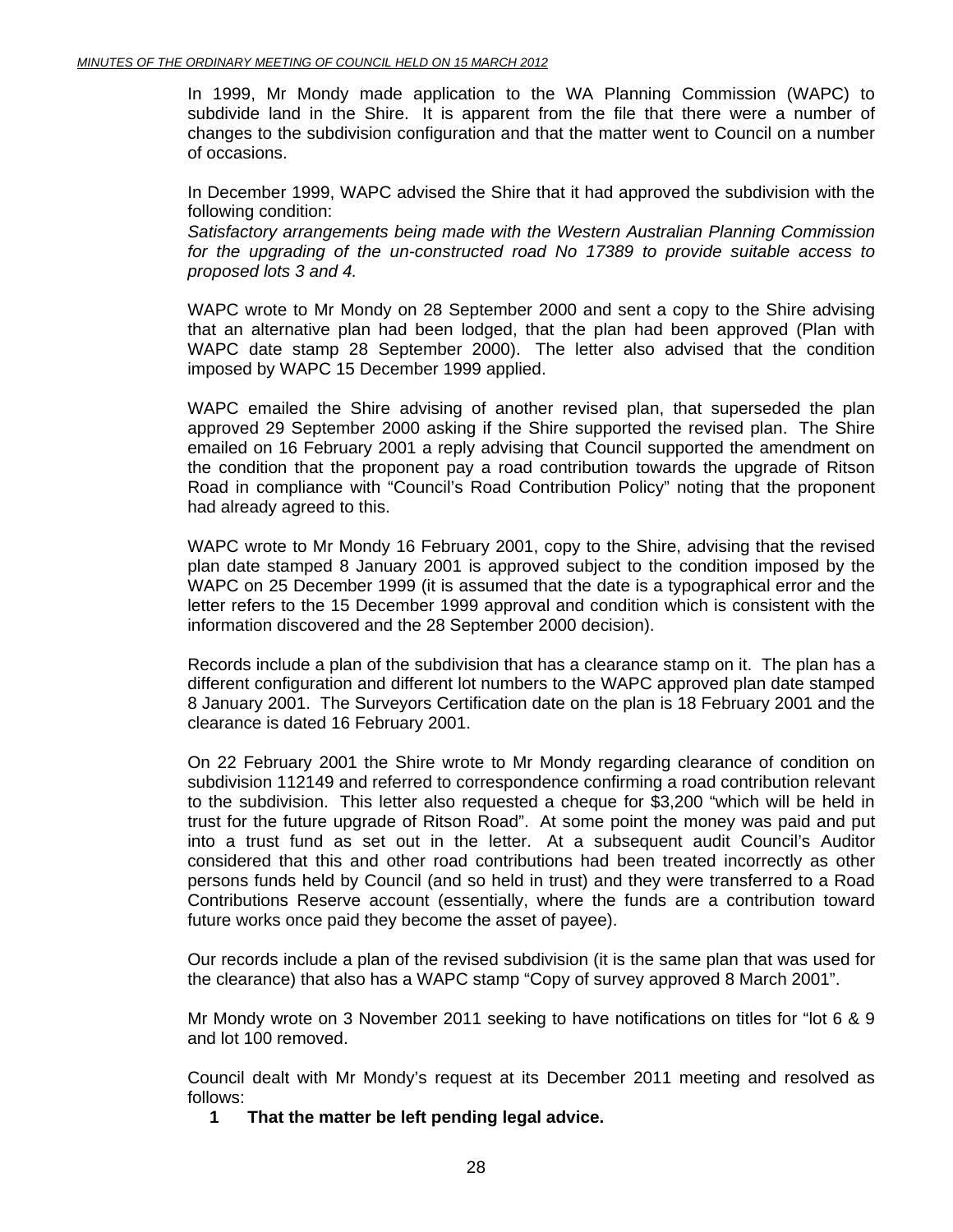# **2 The Chief Executive Officer prepares a review of Council's Road Contribution Policy for Council's consideration.**

Legal advice was sought and has been provided to Councillors as part of a confidential briefing. In summary the advice was to remove the notification on title as requested. Also to treat the payment made by Mr Mondy in 2001 (\$3,200) as monies held in trust for the upgrade of Ritson Road.

# **COMMENT**

It should be noted that matter before Council relates only to the subdivision applied for in 1999 (WAPC Ref 112149). Whilst it deals, in part, with road number 17389 as did the more recently approved subdivision (WAPC ref 141330) it has absolutely no relevance to the later approval.

The subdivision application was approved by WAPC in December 1999 and that the WAPC then allowed a number of changes to the subdivision layout. Reports to Council relating to the subdivision show that at various times it was recommended that a condition be imposed in relation to road number 17389, Sambell Road and Ritson Road.

The relevant section of Ritson Road was/is a constructed road but is not to the standard set in Council's policy for road contributions. The relevant section of Sambell Road was/is not constructed, however there is a farm access track from Six Mile road that runs parallel to it in private land. Road 17389 is a dedicated road, surveyed on one side only and there is a track that runs along part of its length. The track is not a constructed road and whilst it has not, as far as can be determined, been surveyed, it is apparent from Landgate imagery that it deviates from the road alignment and runs, at least in part, through the adjoining Timber for Settlers Reserve 18255.

It is important to note that WAPC is the controlling body for subdivisions and whilst it seeks comment and recommendations from entities such as the relevant Council it is not bound to impose any condition sought by that Council. WAPC subdivision approvals often include conditions (generally these align with what a relevant authority such as a Council sought). The conditions imposed also set who the clearing agent is. The clearing agent (a Council, FESA or another authority relevant to the condition imposed) cannot change the condition imposed but has a duty to ensure that the condition as set has been met. Clearances are handed at officer level and involve seeking evidence that conditions have been met, possible site inspections etc and then, on payment of a fee, the subdivision plan (this plan should be the plan that was approved by WAPC, would be prepared by a Licenced Surveyor and would be the plan deposited with Landgate – becomes the deposited plan - for registration of the newly created lots) is stamped and signed certifying that conditions have been met.

The background, and attachments previously provided, provide information but in summary, the submission was approved, the plans changed a number of times after approval but WAPC appear to have seen the changes to be not significant enough to require a new application. Whilst the approved plans changed, the condition set in December 1999 remained unchanged. This condition was:

*Satisfactory arrangements being made with the Western Australian Planning Commission for the upgrading of the un-constructed road No 17389 to provide suitable access to proposed lots 3 and 4.*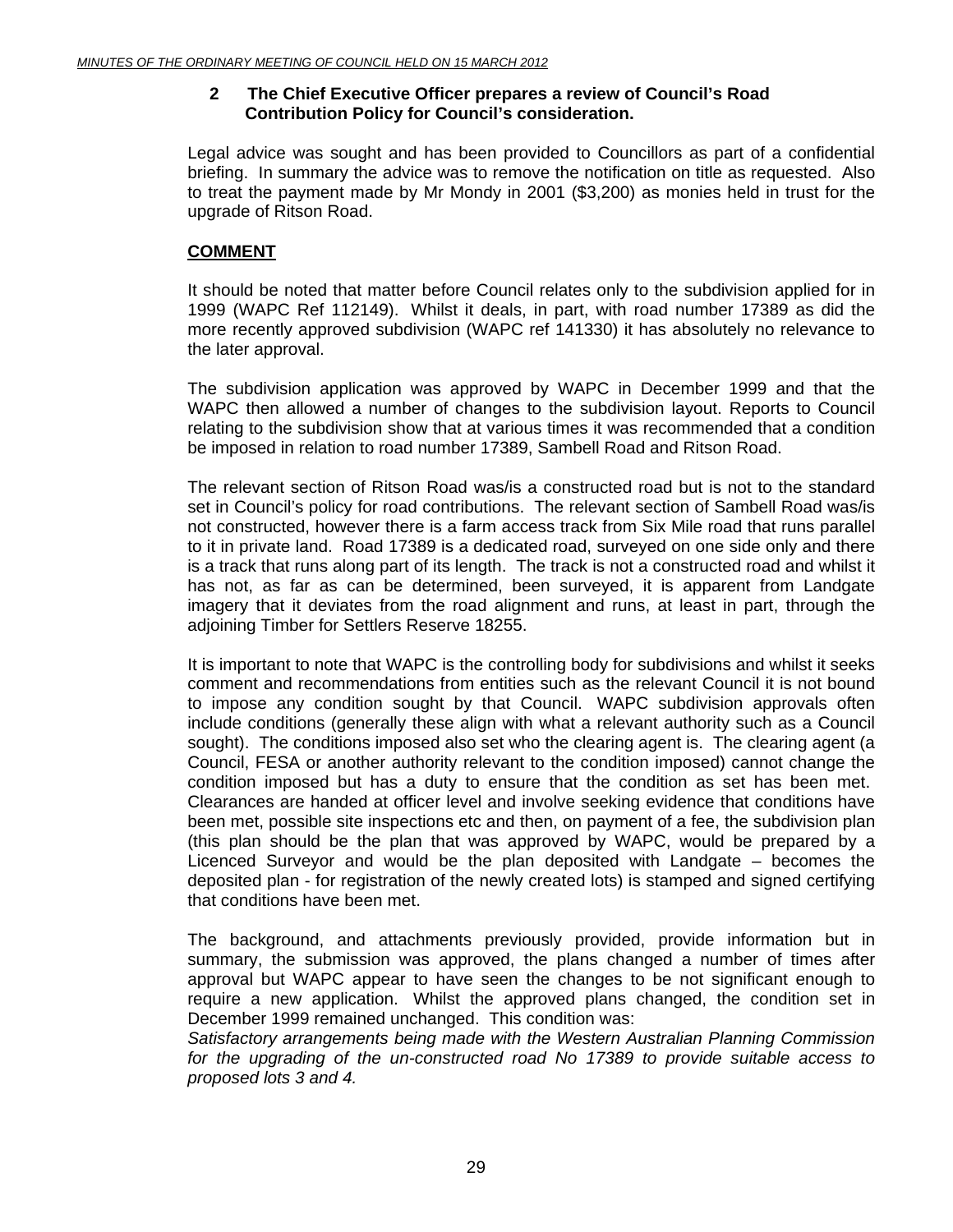In dealing with this condition though, Council took a road contribution of \$3,200 to be held in trust for Riston Road and put notification on the titles of some lots. This notification is as follows:

*That no future development/planning application or residential dwelling will be approved by the Shire of Boyup Brook until the estimated road contribution is paid or access road is constructed or upgraded as required under this policy. Being the Shire of Boyup Brook Road Contribution Policy.*

#### Council's planning adviser advises that:

*The Notification itself is just that and it does not have any specific power. The reference in the Notification that Council will not approve any future planning or development application until the road is constructed is clearly "ultra vires" meaning that it is beyond Council's power to enforce.*

It is unclear how the notification on title came about but it is a duplication of the contribution sought and received. Normally a Council would either seek to have the road upgrading done before the condition is cleared or seek to have a contribution paid or seek a bond being lodged for an amount equal to the agreed contribution (i.e. could be 100% of costs or something less).

Based on the legal advice provided, it is recommended that Council agree to the removal of the notification on titles (there is a State Government fee for this and it is recommended that the applicant bear this cost), that the \$3,200 plus interest, as calculated by the Shire's Administration, be transferred to a trust account and that plans be made to upgrade the portion of Ritson Road south of Six Mile Road that runs along the boundary of Mr Mondy's lot.

Regarding the matter of a review of the Shire of Boyup Brook Road Contribution Policy, Council's Manager of Works has reviewed the Policy and recommended that no changes be made at this time.

#### **CONSULTATION**

The author has communicated with the applicant, Council, WAPC, consultants, Council's legal adviser and staff.

#### **STATUTORY OBLIGATIONS**

Nil

#### **POLICY IMPLICATIONS**

Nil

#### **BUDGET/FINANCIAL IMPLICATIONS**

The recommendation would result in \$3,200 plus accrued interest being transferred from the Roads Contributions Reserve to a trust account.

#### **STRATEGIC IMPLICATIONS**

Nil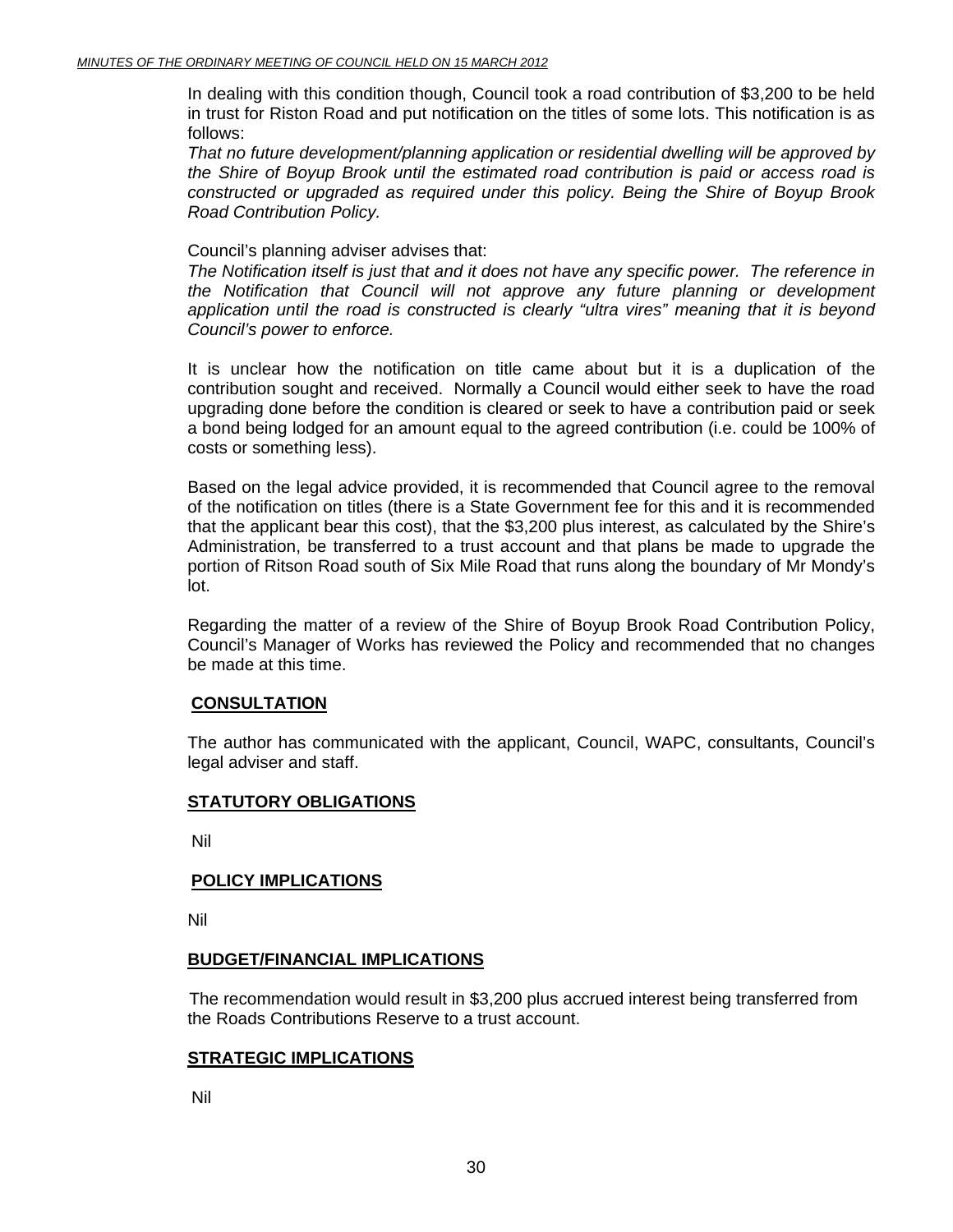#### **SUSTAINABILITY IMPLICATIONS**

#### ¾ **Environmental**

There are no known significant environmental issues.

#### ¾ **Economic**

There are no known significant economic issues.

#### ¾ **Socia**l

There are no known significant social issues.

#### **VOTING REQUIREMENTS**

Absolute Majority

#### **OFFICER RECOMMENDATION – ITEM 8.3.7**

**That:**

- **1. Council agree to Mr. Mondy's request to have notification on titles to his land, being lots 6, 9 and 100 Six Mile Road removed, for Administration to commence this process and for Mr. Mondy to pay all State Government fees associated with the process.**
- **2. The \$3,200 provided by Mr Mondy to be held in trust for the future upgrade of Ritson Road be transferred to a trust account along with any interest it would have accrued since the payment was made.**
- **3. An upgrade the portion of Ritson Road, south of Six Mile Road that runs along the boundary of Mr Mondy's lot, be included in budget considerations for 2012/13 or longer term planning.**
- **4. Council makes no changes to its Road Contribution Policy at this time.**

**The Chief Executive Officer revised the recommendation to read as follows:** 

#### **COUNCIL DECISION AND REVISED OFFICER RECOMMENDATION**

### **MOVED: Cr Doust SECONDED: Cr Biddle**

**That:**

- **1. Council agree to Mr. Mondy's request to have notification on titles to his land, being lots 6, 9 and 100 Six Mile Road removed, for Administration to commence this process.**
- **2. The portion of Ritson Road, south of Six Mile Road, that runs along the boundary of Mr Mondy's lot, be upgraded with funds contributed by Mr Mondy for that purpose.**
- **3. Council makes no changes to its Road Contribution Policy at this time.**

**CARRIED BY ABSOLUTE MAJORITY 8/0 Res 024/12** 

4.07pm – Cr Moir returned to the Chambers.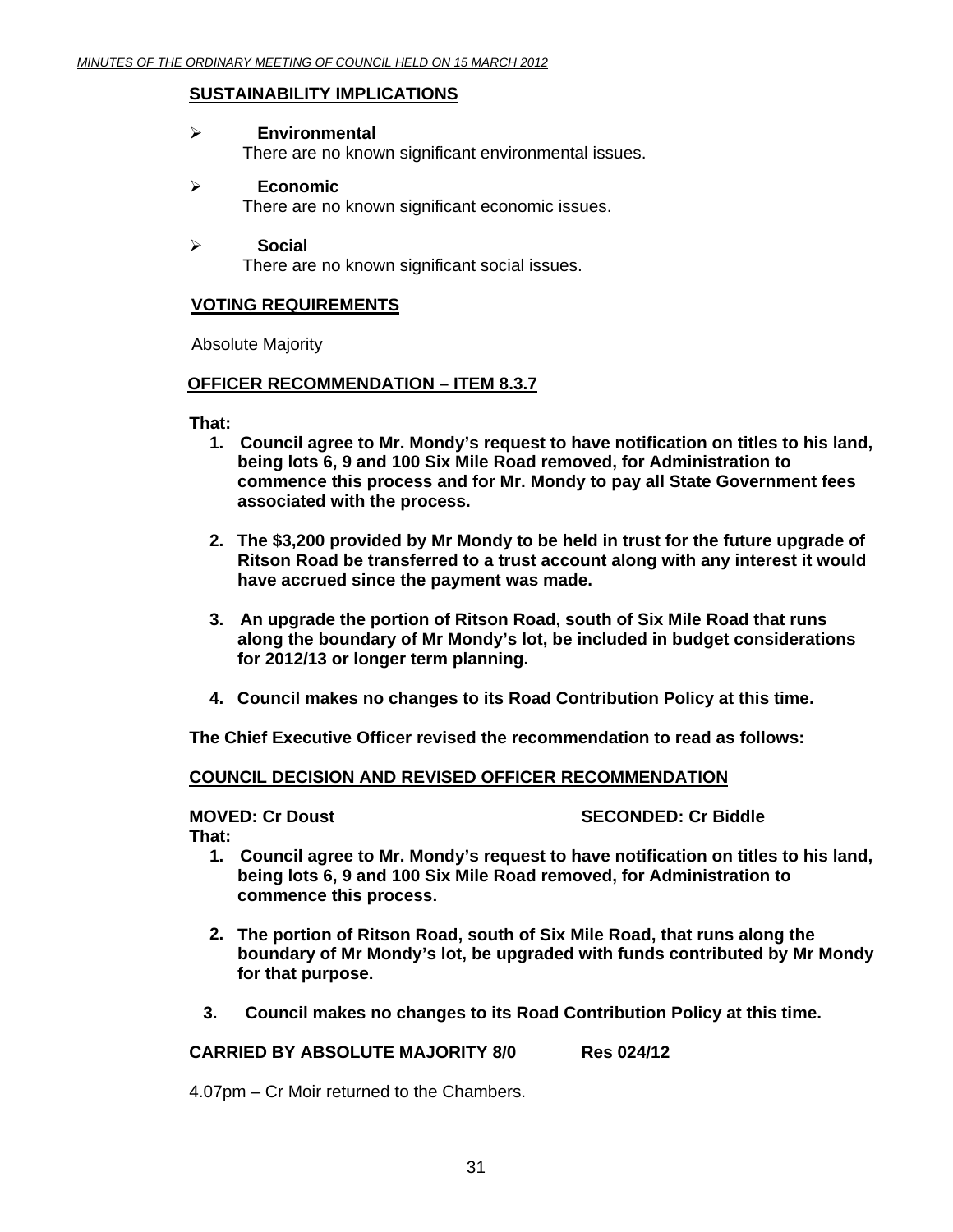### **8.3.8 IT Upgrade**

<span id="page-31-0"></span>

| Location:                      | N/A                                 |
|--------------------------------|-------------------------------------|
| <b>Applicant:</b>              | N/A                                 |
| File:                          |                                     |
| <b>Disclosure of Interest:</b> | Nil                                 |
| Date:                          | 8 March 2012                        |
| Author:                        | Geoff Carberry Senior Admin Officer |
| <b>Authorizing Officer:</b>    | Alan Lamb - Chief Executive Officer |
| <b>Appendices:</b>             | IT Upgrade spread sheet             |

### **SUMMARY**

The operating software currently being used by the Shire requires to be updated to keep this Shire in line with current industry standards. This presents an opportunity to totally revamp the Shires IT system.

# **BACKGROUND**

The current system has evolved from a number of systems and partial upgrades over a long period of time. Whilst it served the purpose at the time the system has fallen behind the times in comparison to other local governments, as is evident that neighbouring Shires have all updated to alternate systems, with Synergy Soft being the system of choice.

The server is now 5 years old and is struggling to maintain reliability especially on its back up systems.

An audit of all computers has revealed that there is a wide and varied range of equipment and software being used in line with the previous adhoc response to needs with no real consideration to maintaining a Standard Operating System across the business. Consequently incorrect licenses are being used which subjects the Shire to possible prosecution.

#### **COMMENT**

Available systems have been reviewed and a quote obtained for the provision of IT Vision Synergy Soft. This system consists of a basic package with additional modules being available to suit business needs.

Attachment one indicates the costs involved for the purchase of the basic package along with the required modules some being spread over the next three years.

By moving to this system it will allow staff from all surrounding Councils to be able to readily assist each other and even be bought in as relief should it be required. This would be most relevant in a major emergency relief event.

It will allow possible off site hosting in the event of loosing the Shire offices with temporary links being set up to an alternate centre giving improved Business Continuity.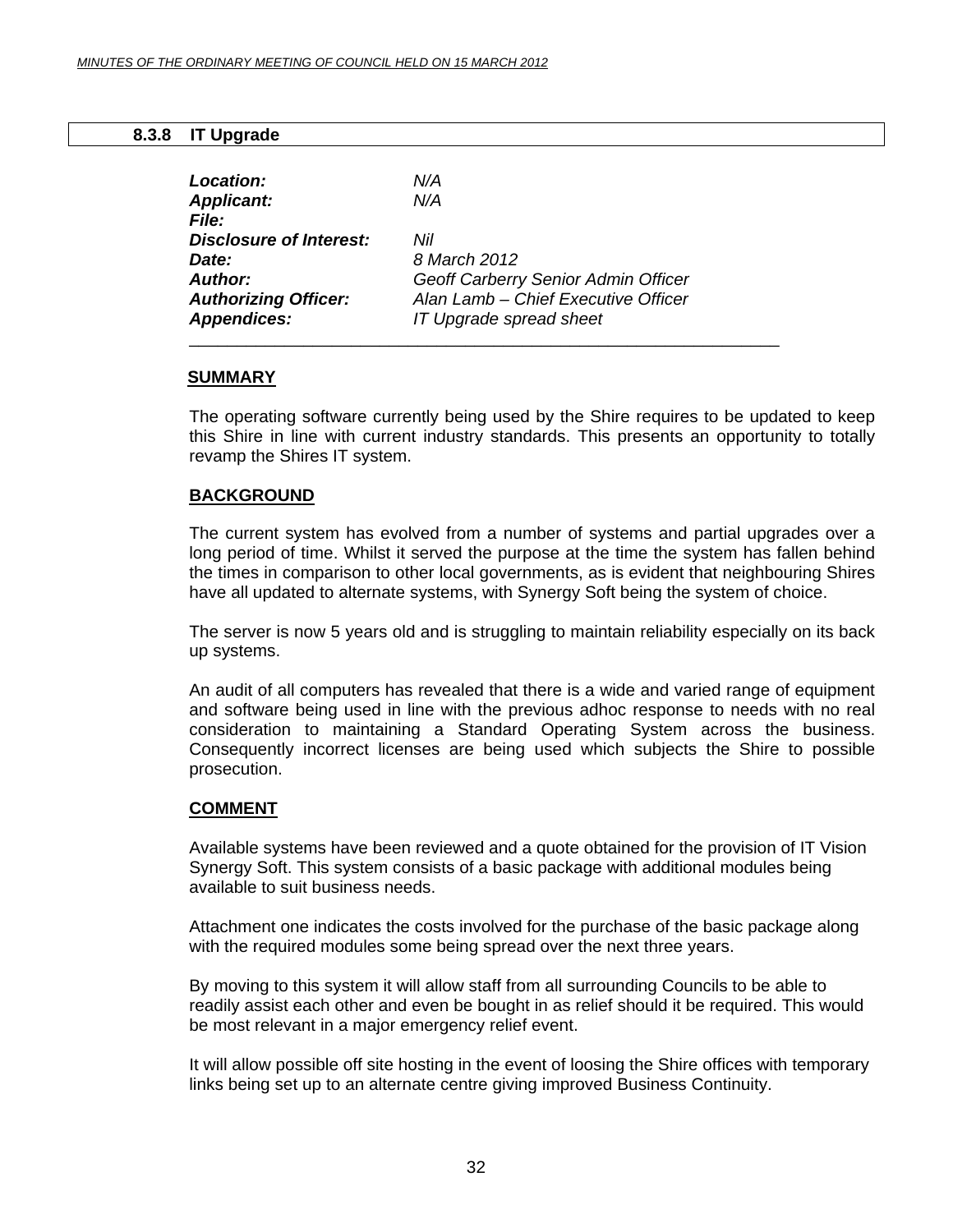In addition an allocation of up to \$14,000 is required to upgrade the onsite server so as to host the new package. This upgrade will also improve system response times and reliability.

It is also proposed to install a direct radio link between the Shire administration office and the Works Depot. This will improve data communications between the two locations allowing full access to all programs on the main server. A quote has been received for \$6000 to facilitate this project

As previously mentioned the provision of computers and software has been on a "as needs basis" with no attention being made to develop and maintain a standard operating environment, resulting in a great variance of equipment and software versions across the organisation. Currently there are six different operating systems being used across the business, almost all do not meet current industry standards.

A cost to bring the entire network up to a common standard has been included, of most concern is the use of non business licenses being used on business equipment creating operating difficulties and leaving the Shire open to prosecution.

WALGA have recently conducted a tender review process and the committee has decided that the Synergy Soft - IT vision would be the most suitable package to suit the needs of a Shire of our size and this will be the committees recommendation.

Our consultant John Crothers is very familiar with this system and his experience will enable some of the training and implementation costs to be reduced.

### **CONSULTATION**

Staff Shire of Bridgetown Staff Shire of Donnybrook Staff Shire of Kojonup Synergy Soft - IT Vision Western Australian Local Government Association Alphawest J. Crothers

# **STATUTORY ENVIRONMENT**

Local Government Act 2005 Local Government (Financial Management) Regulations 1996 - As at 16 July 2009

# **FINANCIAL IMPLICATIONS**

Nil funds have been allocated in the 2011/2012 budget for the majority of these works, hence funding would need to come from reserves or from the unallocated surplus from the 2010/2011 financial year which have been placed in Commercial reserves. Alternatively as the package may not be installed until the 2012/2013 year Council can decide to approve such expenditure in the 2012/2013 budget. Possible installation dates are currently being determined by the supplier

# **STRATEGIC IMPLICATIONS**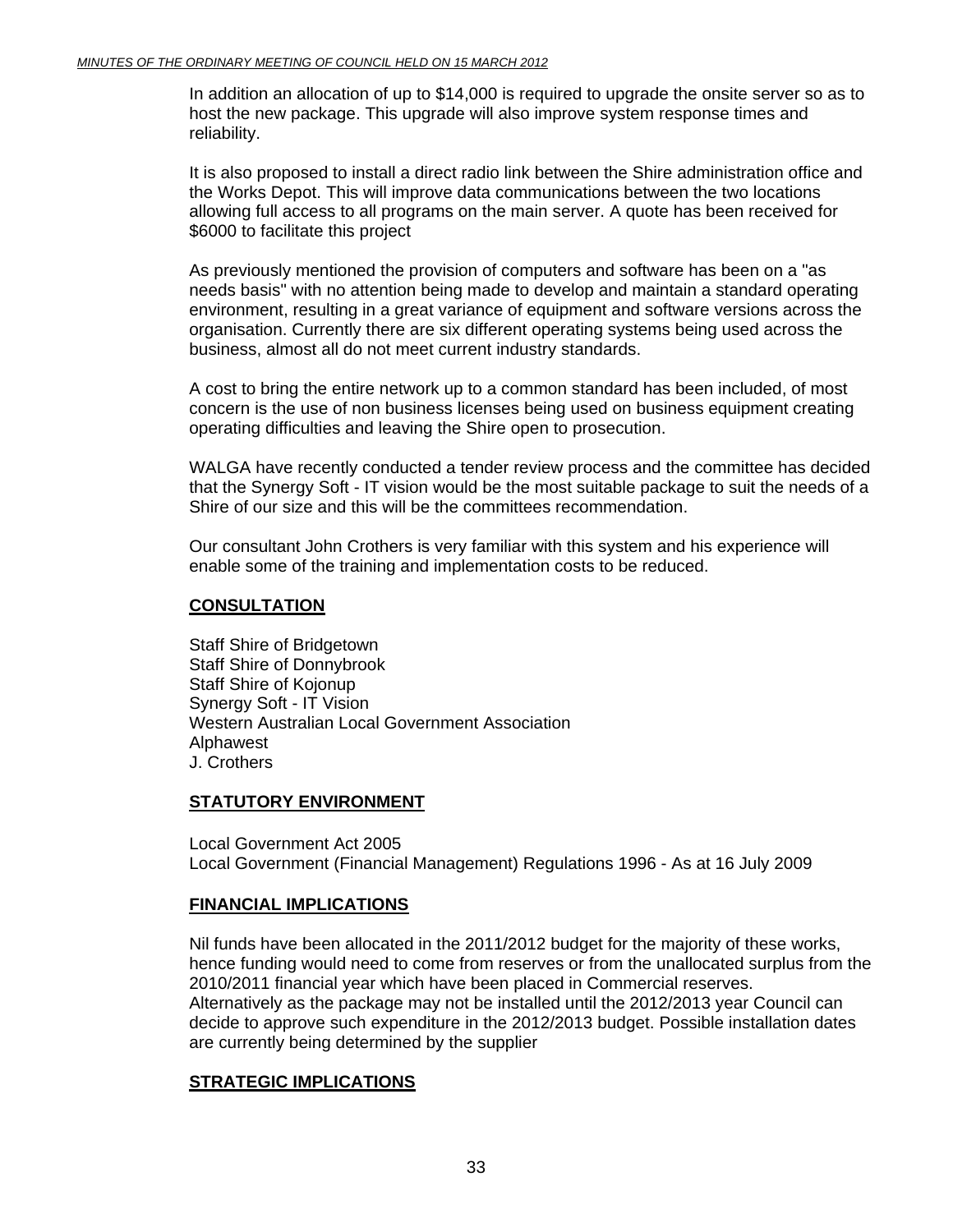<span id="page-33-0"></span>Provision of this system will show that the Shire is maintaining it operation at or above industry standards. It will also better align its operation and processes with surrounding local governments.

### **VOTING REQUIREMENTS**

Absolute Majority

#### **OFFICER RECOMMENDATION – ITEM 8.3.8**

- **1. That Council authorise the Chief Executive Officer to commence the IT upgrade with the purchase and provision of Synergy Soft IT Vision and to carry out such upgrades of software and hardware to meet legal obligations.**
- **2. Funds to the value of \$76,000 be allocated from the IT Reserve L01935 with an additional amount of \$110,000 being transferred from the Commercial reserve to the IT Reserve to carry out the IT upgrade works.**

#### **COUNCIL DECISION**

### **MOVED: Cr Doust SECONDED: Cr Oversby**

- **1. That Council authorise the Chief Executive Officer to commence the IT upgrade with the purchase and provision of Synergy Soft IT Vision and to carry out such upgrades of software and hardware to meet legal obligations.**
- **2. Funds to the value of \$76,000 be allocated from the IT Reserve L01935 with balance required to be provided in the 2012/13 budget.**

**CARRIED BY ABSOLUTE MAJORITY 9/0 Res 025/12** 

| 8.3.9 | <b>Flax Mill - Baling Room Asbestos Works</b> |                                     |
|-------|-----------------------------------------------|-------------------------------------|
|       | <b>Location:</b>                              | N/A                                 |
|       | <b>Applicant:</b>                             | N/A                                 |
|       | <i>File:</i>                                  |                                     |
|       | <b>Disclosure of Interest:</b>                | Nil                                 |
|       | Date:                                         | 8 March 2012                        |
|       | <b>Author:</b>                                | Geoff Carberry Senior Admin Officer |
|       | <b>Authorizing Officer:</b>                   | Alan Lamb - Chief Executive Officer |
|       | <b>Appendices:</b>                            | Photos 1-10, Baling Room Quote      |
|       |                                               |                                     |

#### **SUMMARY**

The condition of the roof and associated fittings on building 7 of the Flax Mill plan also known as the Baling Room is at a point where it is a public safety concern. Either replacement or demolition must be considered immediately.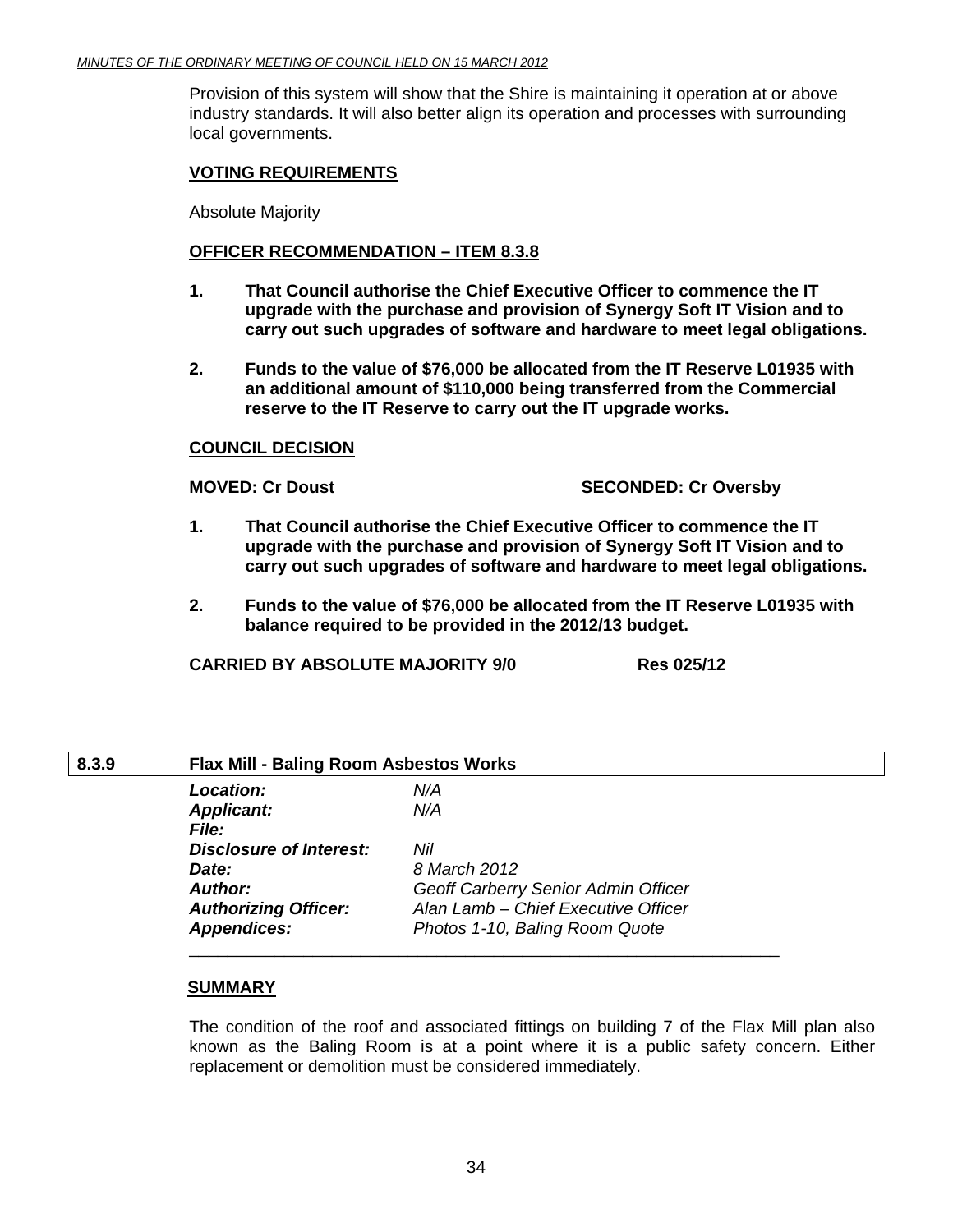# **BACKGROUND**

 During previous considerations where Council resolved to carry out the demolition of adjacent buildings it was noted that this building should be considered for demolition.

 Re -roofing the building had been previously placed in the budget but was left out pending a full concept plan being prepared for the area.

The author has recently been deemed competent in asbestos identification as part of the requirement to have such a person prepare the Shires Asbestos Register. This qualification also allows for assessment of the condition of Asbestos Containing Materials.

Original quotes to replace the roof or demolish the building were in the range of twenty thousand dollars (\$20,000)

This item was presented to the previous council at the September 2011 meeting but lay on the table for several meetings for varying reasons. The February meeting of 2012 the council resolved have the item represented so as to allow the present Council to be better informed

At that time the local contractor, due to having all machinery available and in town, had offered a reduced cost to carry out the works being \$13,610.40 excluding GST.

### **COMMENT**

As the condition of the majority of the asbestos containing material on this building is "Friable" it is important that the situation is address with urgency. The condition and amount of material requires an unrestricted licence holder to carry out ANY works on this building.

If the asbestos containing materials were replaced the entire building will still have to have ALL REMAINING parts of the structure vacuumed to ensure no fibres remain.

Due to its condition the materials can not be treated in any way that would deem it safe.

Not carrying out remedial works or demolition would place the Shire in a vulnerable state being as the building is located in a public accommodation area.

#### **There is evidence of Asbestos containing material around the building further indicating the poor state of the materials (Photo 4)**

Council must consider if the building should remain as part of the Flax Mill precinct or be removed to allow longer term redevelopment of the area.

# **FURTHER COMMENT**

A renewed quote for the works has been obtained with the price to demolish being \$20,000 and the price to re roof and vacuum being \$23,000.

If kept, additional works will be required in the future to repair the weather board cladding and doors on the building an estimated cost of these works is \$17,000. Any improvements would need to be separately considered.

#### **CONSULTATION**

Shire Staff Keybrook Holdings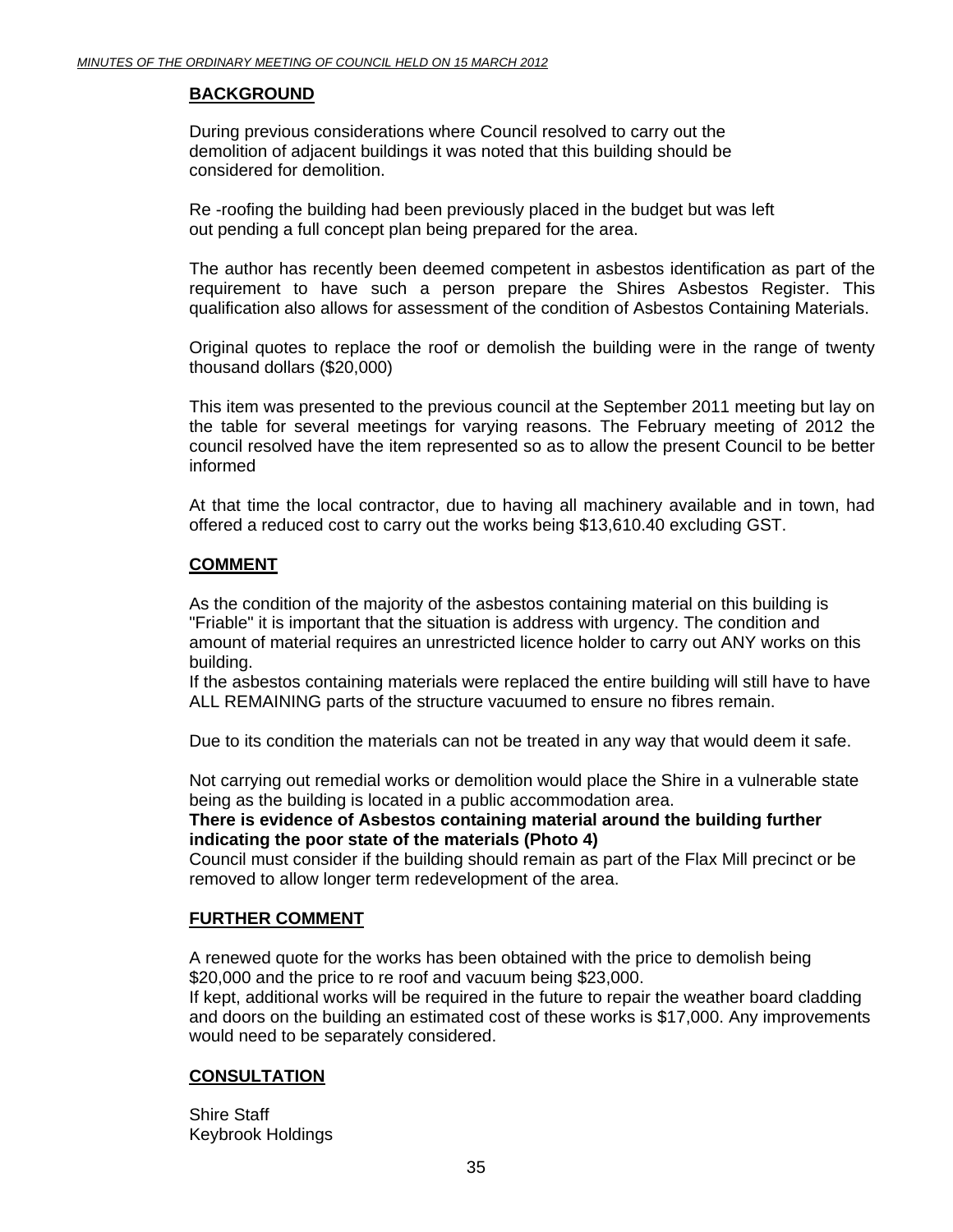LGIS Staff G. Bogar Flax Mill attendant

# **STATUTORY ENVIRONMENT**

The following Acts regulations and notes pertain to Asbestos [Occupational Safety and Health Act 1984](http://www.slp.wa.gov.au/legislation/agency.nsf/docep_menu.htmlx&category=4)  [Occupational Safety and Health Regulations 1996](http://www.slp.wa.gov.au/legislation/agency.nsf/docep_menu.htmlx&category=4)  [Health \(Asbestos\) Regulations 1992](http://www.slp.wa.gov.au/legislation/agency.nsf/docep_menu.htmlx&category=4)  [Code of Practice for the Safe Removal of Asbestos 2nd Edition \[NOHSC: 2002 \(2005\)\]](http://www.safeworkaustralia.gov.au/); [Code of Practice for the Management and Control of Asbestos in Workplaces](http://www.safeworkaustralia.gov.au/)  [\[NOHSC:2018 \(2005\)\]](http://www.safeworkaustralia.gov.au/)  [Guidance Note on the Membrane Filter Method for Estimating Airborne Asbestos Fibres](http://www.safeworkaustralia.gov.au/)  [2nd Edition \[NOHSC:3003 \(2005\)\]](http://www.safeworkaustralia.gov.au/) 

### **FINANCIAL IMPLICATIONS**

Nil funds have been allocated in the 2011/2012 budget for these works, hence funding would need to come from reserve funds

#### **STRATEGIC IMPLICATIONS**

Nil

#### **VOTING REQUIREMENTS**

Absolute Majority

#### **OFFICER RECOMMENDATION – ITEM 8.3.9**

- **1. That Council resolve to carry out the demolition of building 7 (Baling Room) as indicated on the Flax Mill Plan.**
- **2. Funds be allocated from the Flax Mill reserve L01937 to carry out such works.**

#### **MOVED INTO COMMITTEE**

**MOVED: Cr Moir SECONDED: Cr Walker All Conditions Conditions All Conditions SECONDED: Cr Walker** 

**That the Council move into a committee of the whole under clause 15.6 of the Standing Orders, Local Law No.1.to allow members free discussion on the matter.** 

**CARRIED 9/0 Res 026/12** 

#### **MOVED OUT OF COMMITTEE**

**MOVED: Cr Oversby Construction Control Construction Construction Construction Construction Construction Construction Construction Construction Construction Construction Construction Construction Construction Construction** 

**That the Council moves out of committee of the whole under clause 15.6 of the Standing Orders, Local Law No.1.** 

**CARRIED 8/1 Res 027/12**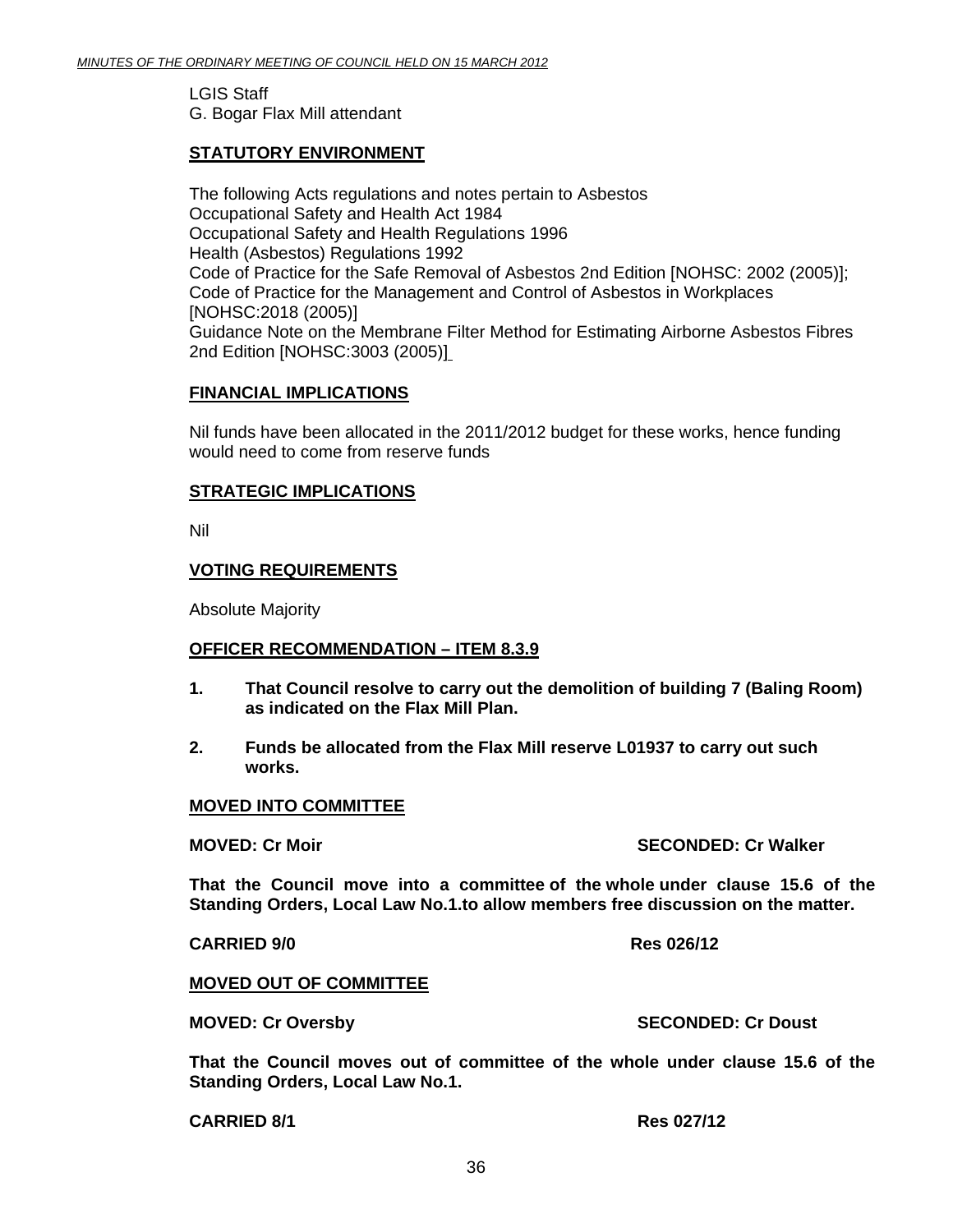### **COUNCIL DECISION**

**MOVED: Cr O'Hare SECONDED: Cr Oversby** 

- **1. That Council accept the quotation to replace roof on building 7 (Baling Room) and remove asbestos.**
- **2. That funds to be allocated from the Flax Mill reserve.**

**LOST 3/6 Res 028/12** 

#### **Request for Vote to be recorded**

Cr Doust requested that the vote of all Councillors be recorded.

Cr O'Hare Cr Moir Cr Oversby Cr Giles Cr Doust Cr Biddle

**For Against**  Cr Kaltenrieder Cr Aird Cr Walker

### **MOTION**

**MOVED: Cr Moir** SECONDED: Cr Biddle

**That the fate of the building 7 (Baling Room) be considered in conjunction with the results of the Strategic Plan Survey.** 

#### **AMENDMENT TO THE MOTION**

**MOVED: Cr Giles SECONDED: Cr Oversby** 

- **1. That the fate of the building 7 (Baling Room) be considered in conjunction with the results of the Strategic Plan Survey.**
- **2. That immediate works be carried out to remove the asbestos roof and asbestos fibres from the building.**
- **3. That funding for the removal of asbestos come from the Flax Mill reserve fund.**
- **4. All care to be taken to ensure no damage is made to the remaining structure and is left in a stable condition.**

#### **CARRIED 8/1 Res 029/12**

**The substantive motion was put** 

 **1. That the fate of the building 7 (Baling Room) be considered in conjunction with the results of the Strategic Plan Survey.**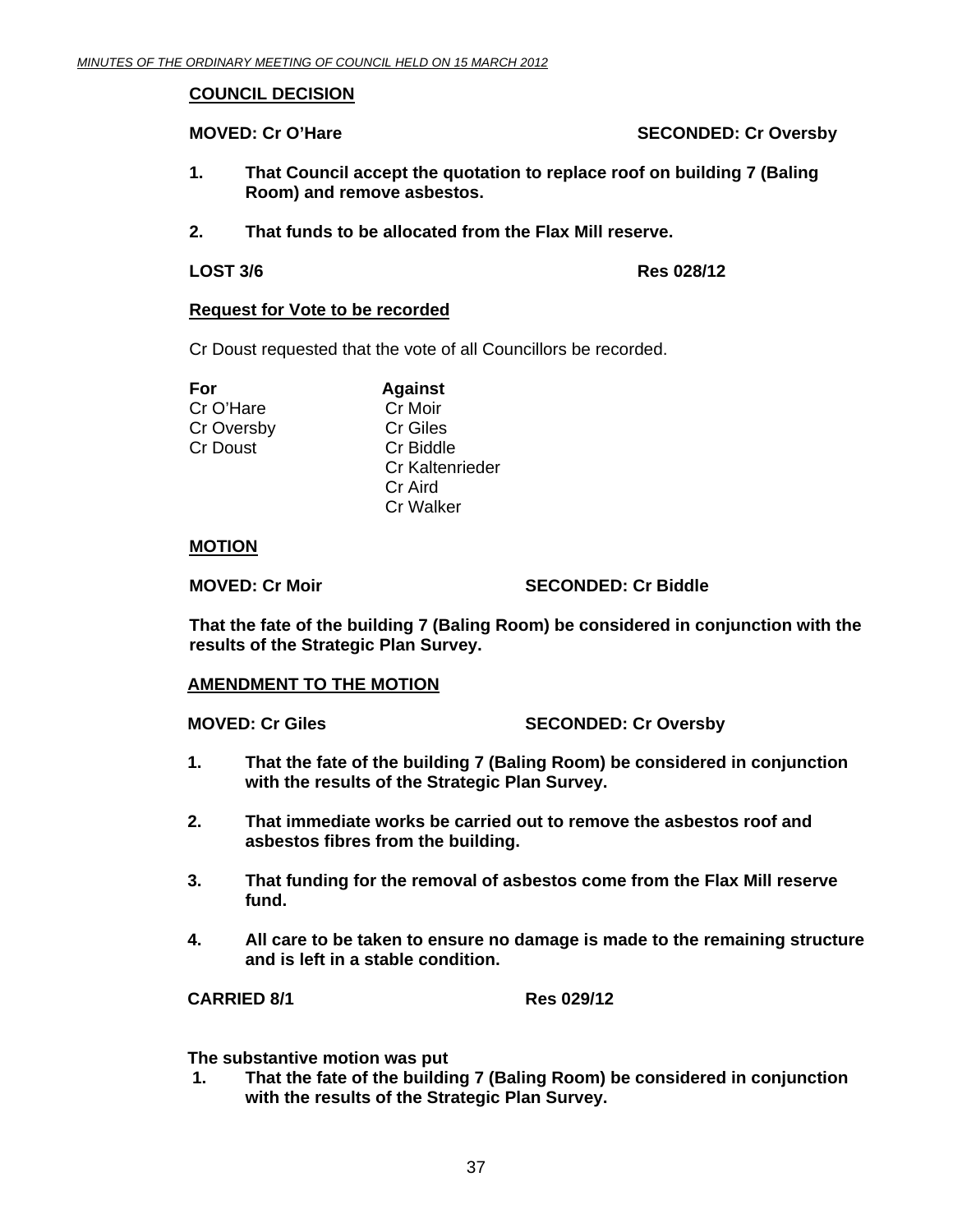- **2. That immediate works be carried out to remove the asbestos roof and asbestos fibres from the building.**
- **3. That funding for the removal of asbestos come from the Flax Mill reserve fund.**
- **4. All care to be taken to ensure no damage is made to the remaining structure and is left in a stable condition.**

**CARRIED BY ABSLOUTE MAJORITY 8/1 Res 030/12**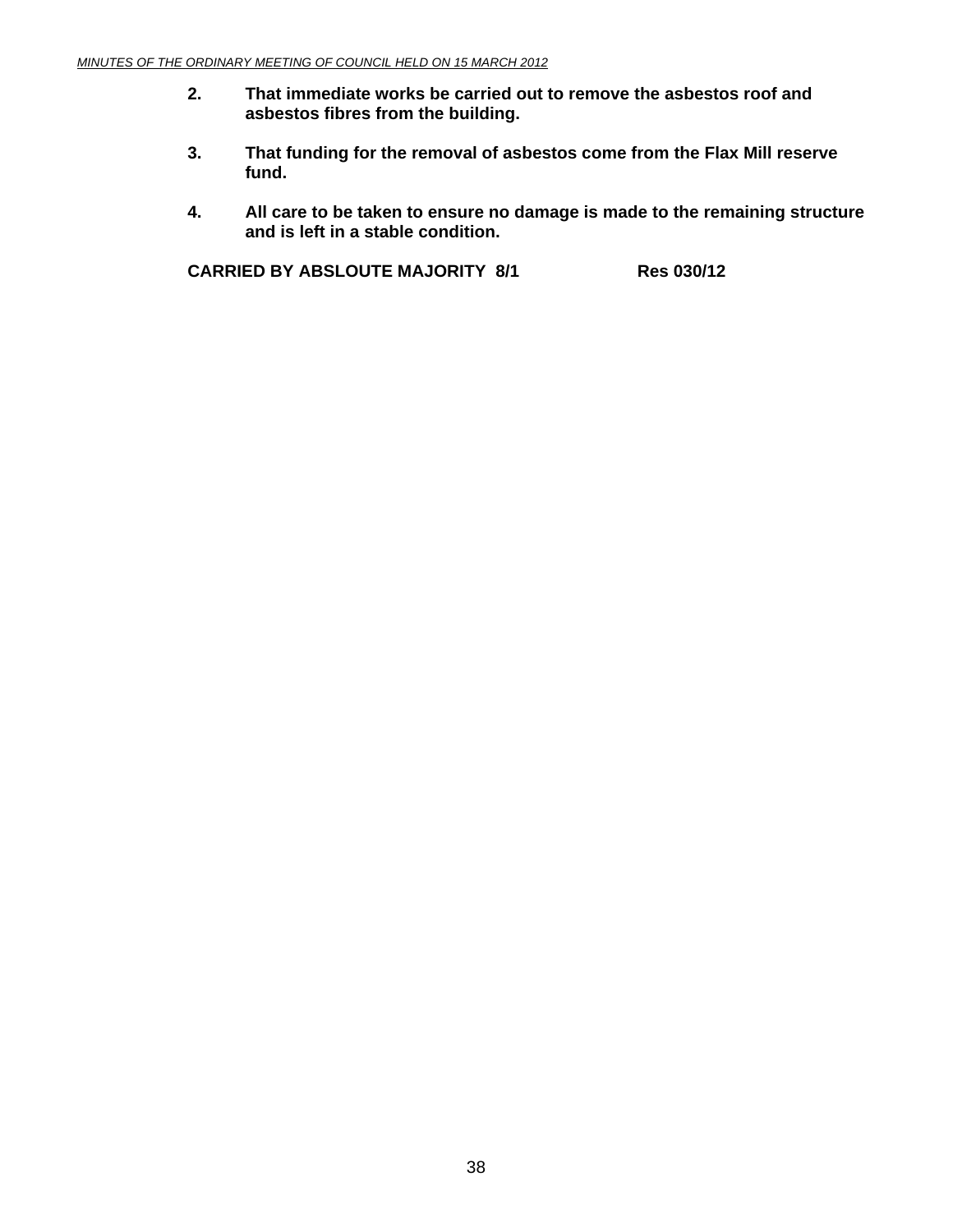#### <span id="page-38-0"></span>**8.3.10 Recreation Area Change Room Hot Water Unit**

| Location:                      | N/A                                 |
|--------------------------------|-------------------------------------|
| <b>Applicant:</b>              | N/A                                 |
| <i>File:</i>                   |                                     |
| <b>Disclosure of Interest:</b> | Nil                                 |
| Date:                          | 8 March 2012                        |
| Author:                        | Geoff Carberry Senior Admin Officer |
| <b>Authorizing Officer:</b>    | Alan Lamb - Chief Executive Officer |
| <b>Appendices:</b>             | Nil                                 |
|                                |                                     |

#### **SUMMARY**

Due to Occupational Safety and Health issues it has become necessary to urgently upgrade the Hot Water Unit at the Recreation Ground Change rooms

# **BACKGROUND**

This upgrade has also been requested as part of the lease negotiations with the users of the facility, sighting age, condition and theft of the fuel as reasons for requesting the unit being replaced.

The age of the unit can not be truly verified and it would be doubtful if it meets current standards. It is also of concern as to the availability of replacement parts should the unit fail.

On a number of occasions the theft of fuel has been a concern with various methods to secure the fuel failing to deter the perpetrators.

Recently Keybrook had to call to restart the system due to the users being unable to do so, concerns were raised at the process required and its safety. Quote "It can be quite scary if you haven't done it before".

#### **COMMENT**

Two local suppliers have been asked to provide options to replace the unit.

As yet only one has been able to supply a viable solution the other is "still thinking about it"

It has been recommend that three 340l heat pump be combined to supply the hot water requirements. The proposed system will allow for in excess of 40 showers in a 1 hour period. The recharge time is less than 2 hours, which would be capable of supplying three games of football in succession. In addition the fitting of restricted flow shower head would further increase the capacity to handle the estimated load on the system.

By approving funds now the work can be completed prior to the Football session.

# **CONSULTATION**

Keybrook Holdings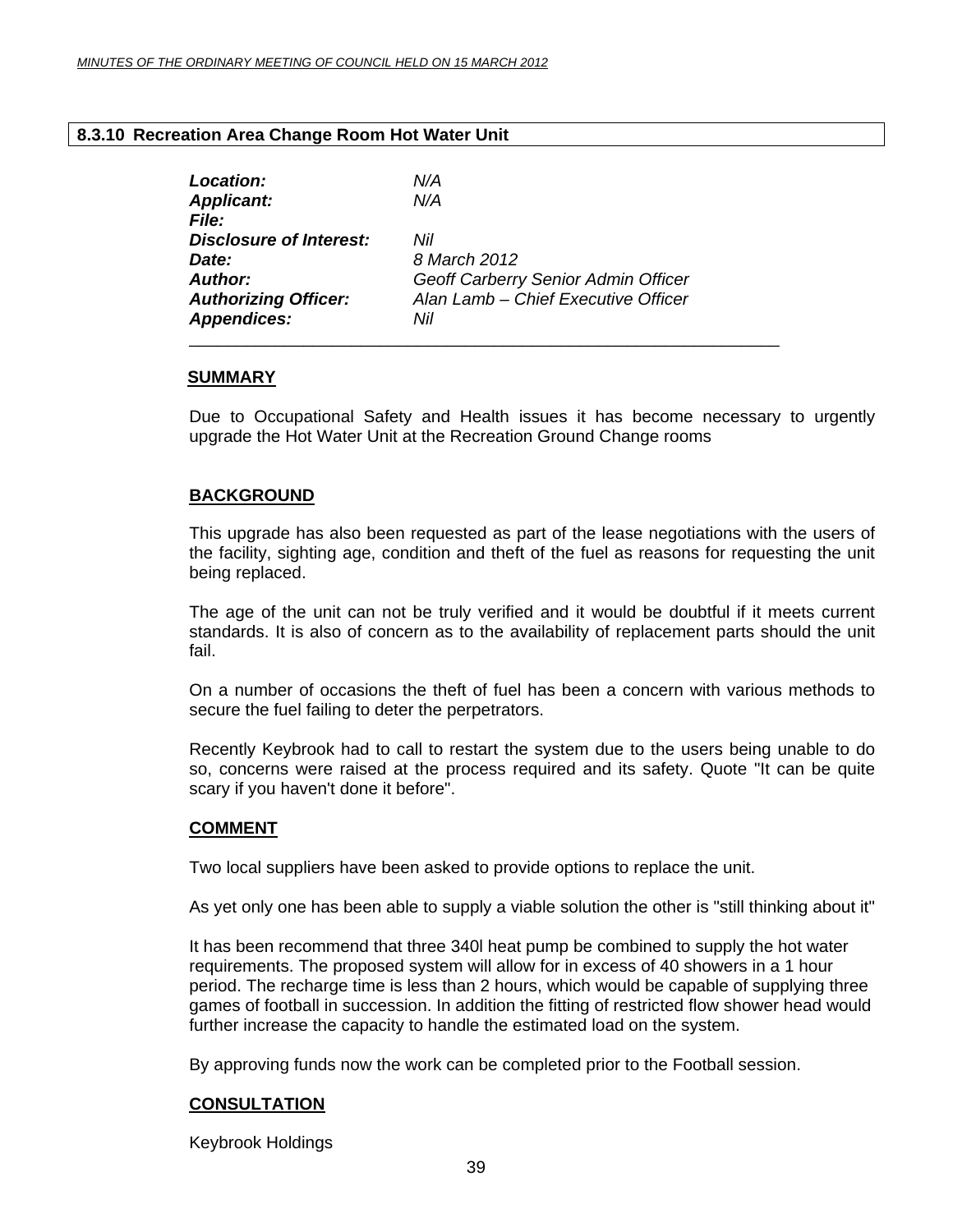<span id="page-39-0"></span>BBG Plumbing Quantum Heat Pumps.

# **STATUTORY ENVIRONMENT**

Nil

#### **FINANCIAL IMPLICATIONS**

Nil funds have been allocated in the 2011/2012 budget for these works as the unit was to be reviewed in 2012/2013, hence funding would need to come from reserve funds.

It is estimated that works will cost a total not exceeding \$10,000 as an offset to this total Renewable Energy Credits will be able to be claimed. These credits although variable are estimated to return approximately \$6000.

### **STRATEGIC IMPLICATIONS**

Nil

# **VOTING REQUIREMENTS**

Absolute Majority

#### **COUNCIL DECISION & OFFICER RECOMMENDATION – ITEM 8.3.10**

**MOVED: Cr Doust SECONDED: Cr Biddle** 

**1. That Council resolve to carry out the replacement of the Recreation Grounds Change Rooms Hot Water unit with funds up to \$10,000 being allocated from the Building Maintenance Reserve L01928.** 

**CARRIED BY ABSOLUTE MAJORITY 9/0 Res 031/12** 

# **8.3.11 Development of Change Rooms and Toilet Block – Hockey Grounds**

| Location:                       | Lot 195 DP82555 Jackson Street          |
|---------------------------------|-----------------------------------------|
| <b>Applicant:</b>               | Shire of Boyup Brook                    |
| <b>File:</b>                    | Res23783                                |
| Disclosure of Officer Interest: | None                                    |
| Date:                           | 9 March 2012                            |
| Author:                         | <b>Geoffrey Carberry</b>                |
|                                 | <b>Manger Administration and Assets</b> |
| <b>Authorizing Officer:</b>     | Alan Lamb                               |
|                                 | <b>Chief Executive Officer</b>          |
| Attachments:                    | Ablution amended                        |
|                                 |                                         |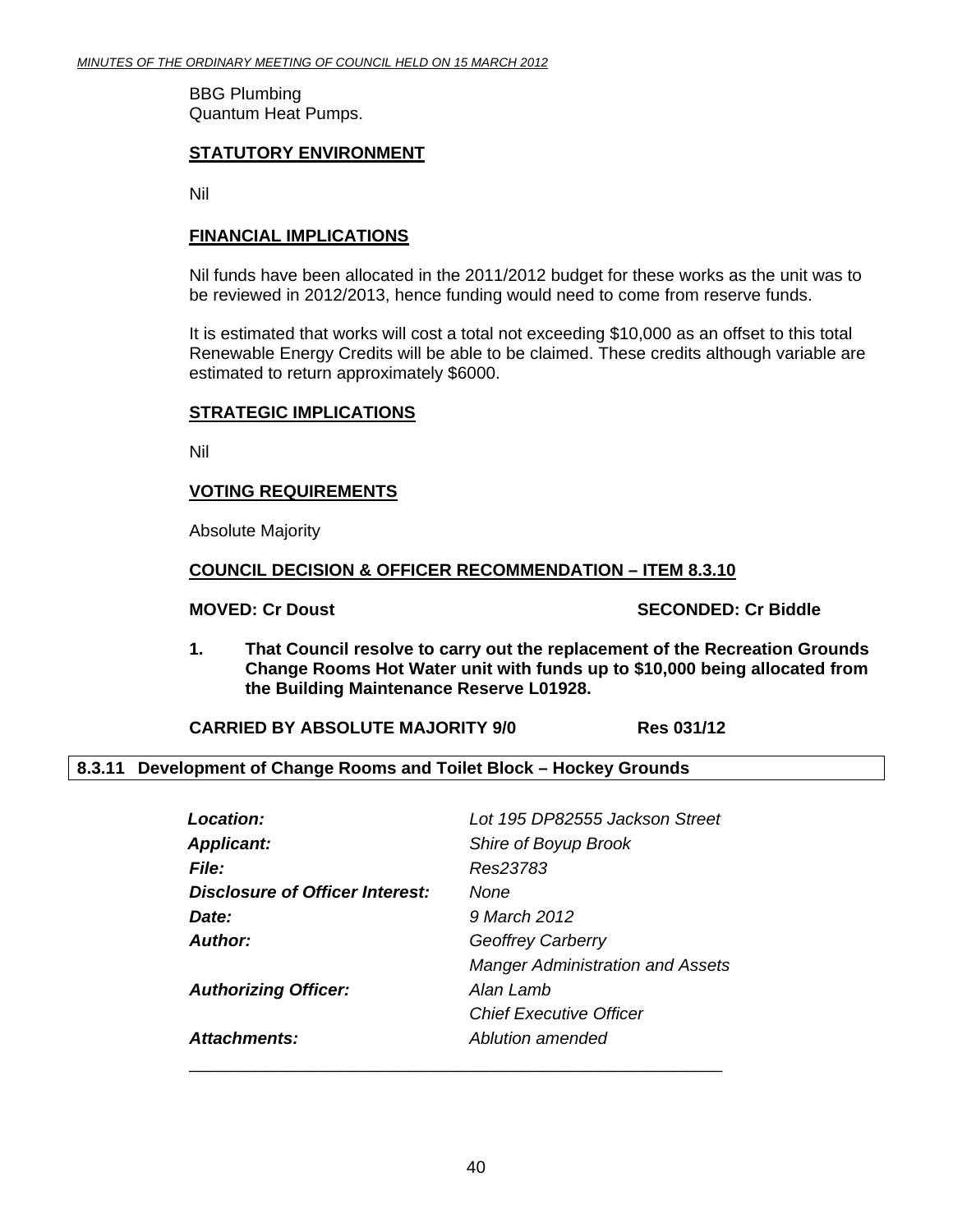# **SUMMARY**

Purpose of this report is to provide an update on the plans for the proposed Music Park Recreation Ground ablution facility and advise Council of raised concerns.

# **BACKGROUND**

At the December 2011 Council meeting the following report was submitted by Geoffrey Lush - Planning Consultant

"This report is to consider the proposed development of change rooms and toilet block.

As the subject land is a Crown Reserve and reserved for 'Parks and Recreation' under the Planning Scheme no planning approval is required. The purpose of this report is to examine the proposal as if an application was required.

There is no objection to the application.

The subject land is Lot 195 DP82555 Jackson Street, Boyup Brook. The site has an area of 4.7 hectares and has been developed as a part of the towns recreation centre.

The subject land is Reserve 23783 with a management order to Council. The current purpose is listed as 'picnic ground'.

The location of the proposed building is shown in design document.

The proposed facility replaces an old outdated facility which is located approximately 80m from the proposed site. The original leach drains will be used as they were only replaced 3 years ago.

This will require the pumping of liquid waste from the new facility.

Proposed users will be:

- Ablutions Public, Hockey, Music Park, Netball & other events.
- Showers/Change rooms Hockey and events as arranged (locked at other times).

#### STATUTORY OBLIGATIONS

The subject land is reserved as 'Parks and Recreation' in Planning Scheme No:2.

Clause 3.3.2 of the Scheme states that the planning approval of Council is not required for the use or development of a reserve:

- For the purpose for which the land is reserved under the Scheme; or
- For any purpose for which the land may be used by the relevant authority.

Clause 5.14 prohibits development on land which is liable to flooding and states that: *A building shall not be constructed on land defined by the Council as being liable to flooding or inundation.* 

#### COMMENT

Application of the Scheme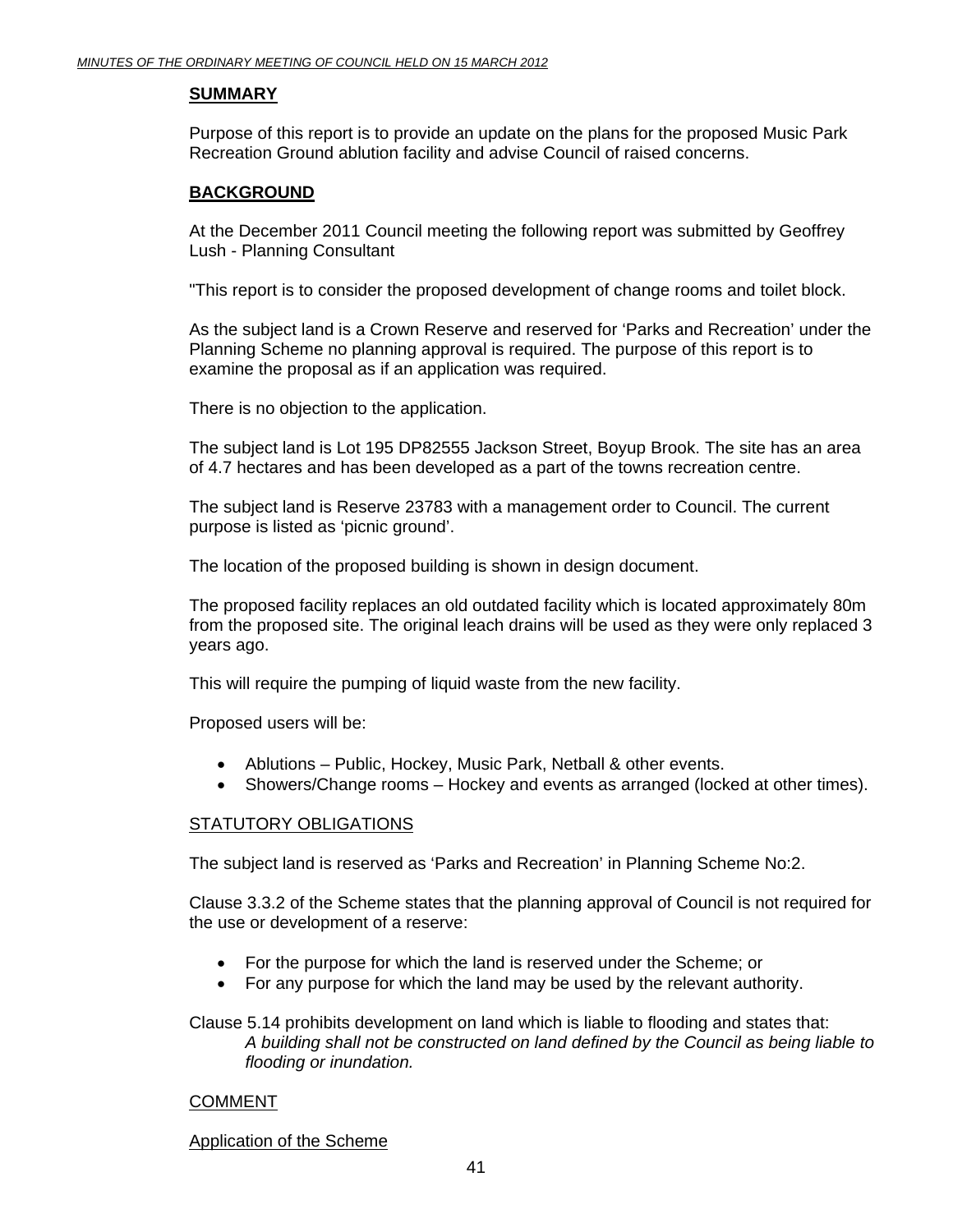Examining the application as if a planning approval was required ensures that Council owned development meets the same standards as would be applied to any other developer.

It is not feasible to theoretically apply other zone/development provisions to the application or the site because of the nature of the overall development as a sports ground.

#### Flood Prone Land

Clause 5.14 prohibits development on land which is liable to flooding. It is important to emphasis that as "land" is defined differently to "allotment" this Clause does not prohibit development on that portion of an allotment which is outside the flood prone area.

The Scheme Interpretations does not define flooding and Council does not have any policy which defines flooding or inundation. The standard classification of flood prone land is the 1:100 year flood level as defined by the Department of Water. This level is 187.47m as defined in the 2003 Blackwood River Flood Study.

It appears that the 187m contour is below the level of the building. The existing leach drains are above the 188m contour.

Approval for the use of the leach drains is required under the Health Regulations via Council's Environmental Health Officer.

The Council resolved **That the current toilet facilities at the Hockey grounds be replaced with the new facility on approximately the same site and that the internal layout be reviewed to allow for a more functional change room facility.** 

# **Carried 7/1**

#### **Comment**

The design was returned to the architect to revise the proposed position and internal lay out.

The new plans have been received and circulated to stake holders for comment. See attachment 1. The new design allows for more showers which also increases available changing space as each cubicle is fitted with a seat. Any further change may also take the design further away from the original grant application specification of a Music Park Ablution Facility.

Comment was received from two stake holders

Boyup Brook Hockey Club accepted the design and location.

Boyup Brook Country Music Club accepted the design but stated it was irrelevant due to the change in location. They also expressed a real concern as to whether the project still fitted the funding purpose of the grant monies. ie "being for a Music Park Ablution Facility

It is understood that if an objection was raised with the grant provider then Council maybe in a vulnerable position when acquitting the grant should it be resolved to stay with the Councils currently proposed location of the facility.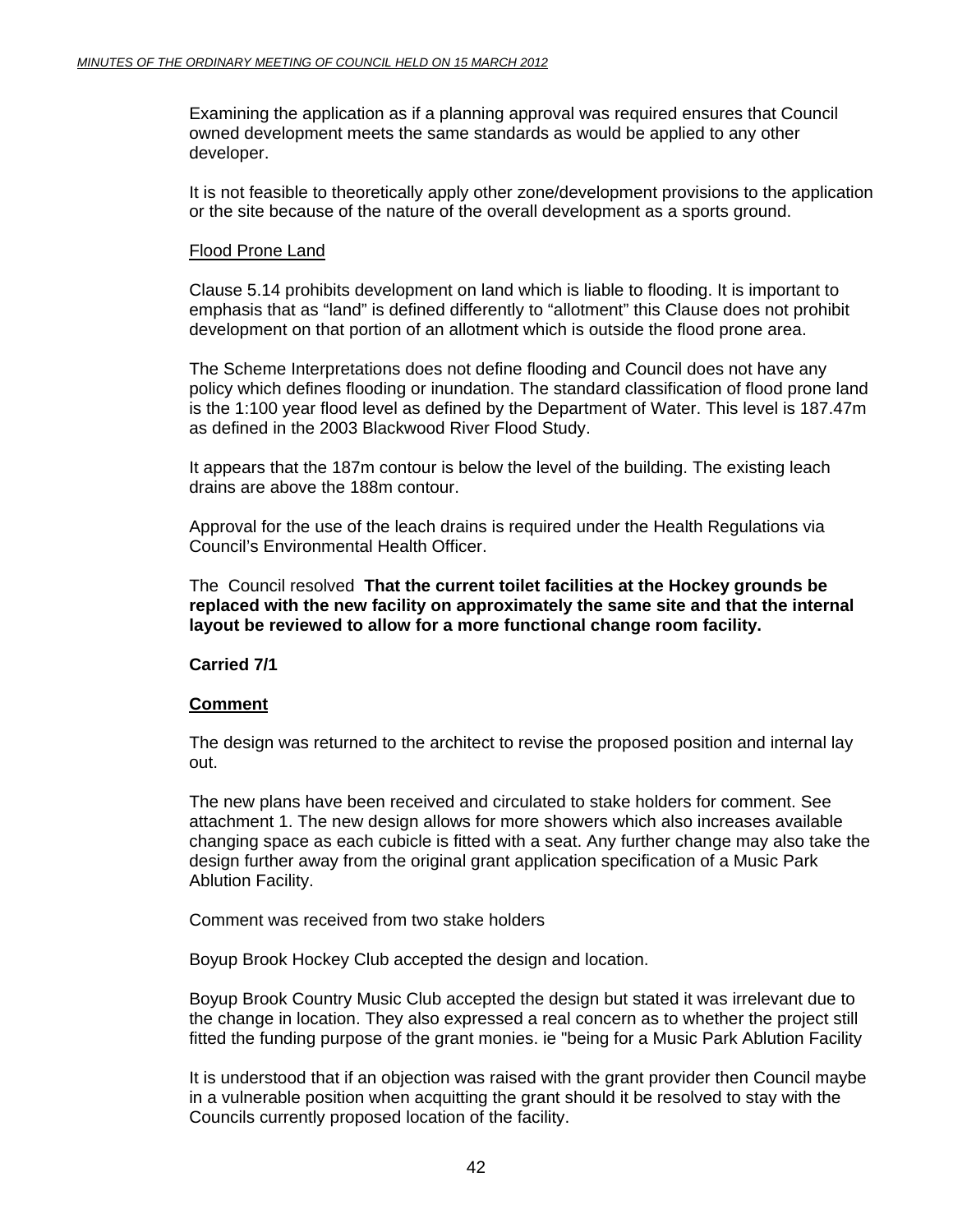Ït is also noted with the additional showers and toilets in the facility the leach drains may be required to be extended by the Department of Health.

Placement of the facility in the Council proposed position would restrict the area available for leach drain extensions in suitable soil outside of the flood prone area.

#### **CONSULTATION**

EHO/Building Officer Boyup Brook Country Music Club Boyup Brook Hockey club Ecoangle Designs.

# **POLICY IMPLICATIONS**

None

### **BUDGET/FINANCIAL IMPLICATIONS**

None

### **SUSTAINABILITY IMPLICATIONS**

| <b>Environmental</b>                                |
|-----------------------------------------------------|
| There are no known significant environmental issues |
| <b>Economic</b>                                     |
| There are no known significant economic issues      |
| <b>Social</b>                                       |
| There are no known significant social issues        |
|                                                     |
| Cr Oversby left at 4.54pm                           |

Cr Oversby returned at 4.55pm

John Walsh left a 4.57pm Cr Kaltenrieder left at 4.59pm and returned at 5.00pm

#### **VOTING REQUIREMENTS**

Simple Majority

#### **OFFICER RECOMMENDATION – ITEM 8.3.11**

**That the new design be accepted and the location be reconsidered so as not to breach the terms of the funding grant.** 

#### **COUNCIL DECISION**

**MOVED:Cr Doust SECONDED: Cr Oversby** 

**That the new design be accepted and the clubs be approached to confirm in writing that they agree to the location that council previously adopted.** 

**CARRIED 9/0 Res 032/12**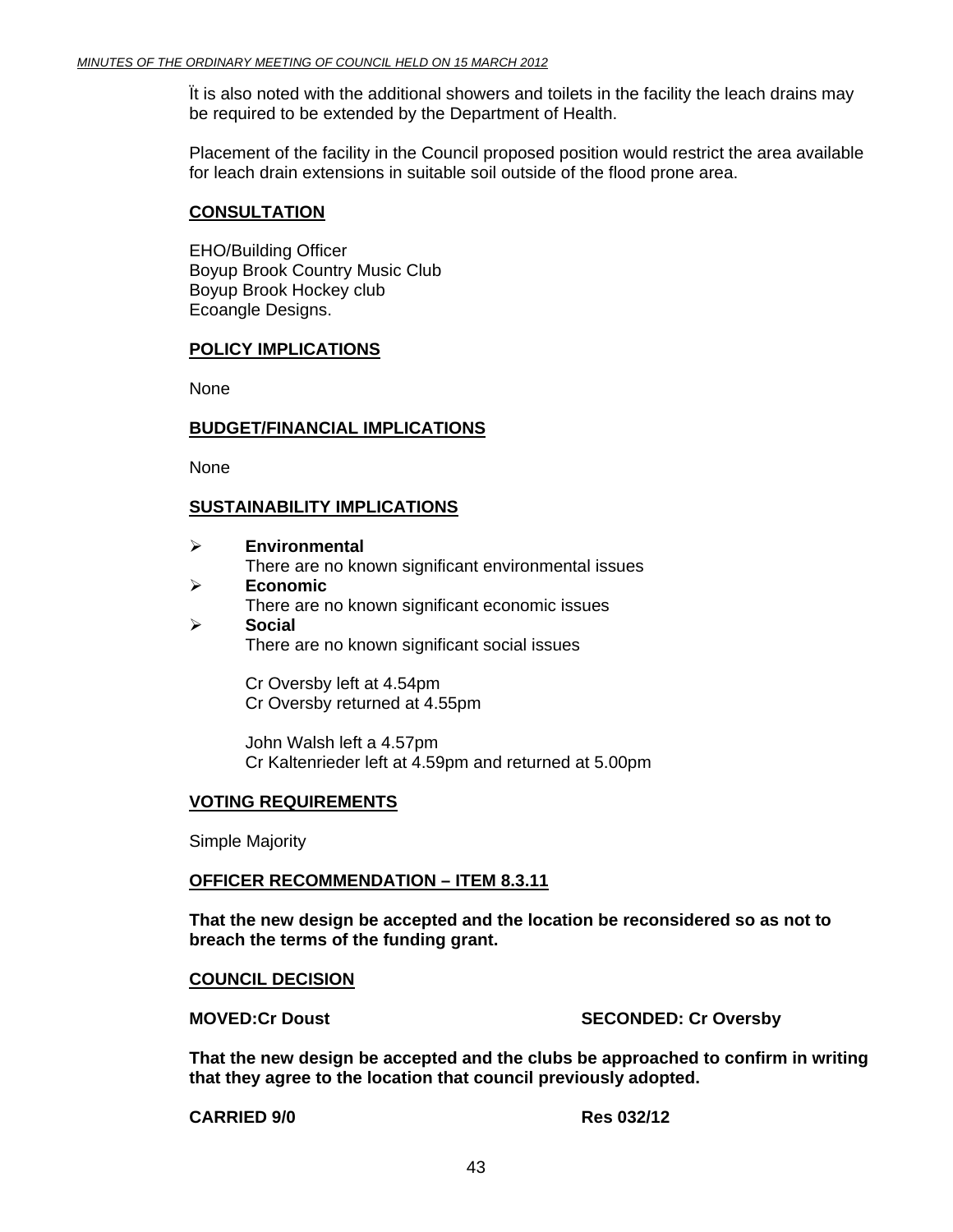# **8.3.12 Ranger Services**

| Location:                      | N/A                                 |
|--------------------------------|-------------------------------------|
| <b>Applicant:</b>              | N/A                                 |
| <i>File:</i>                   |                                     |
| <b>Disclosure of Interest:</b> | Nil                                 |
| Date:                          | 8 March 2012                        |
| Author:                        | Geoff Carberry Senior Admin Officer |
| <b>Authorizing Officer:</b>    | Alan Lamb - Chief Executive Officer |
| <b>Appendices:</b>             | Nil                                 |
|                                |                                     |

# **SUMMARY**

It is proposed that inline with Councils direction of becoming involved with the Bunbury Wellington Group that combined Ranger Services be utilised with the Shire of Donnybrook Balingup.

### **BACKGROUND**

A loose working agreement .has been in situ, where Ranger services have been provided from the Shire of Bridgetown Greenbushes on a contract basis. The annual cost for 20hours per month is approximately \$17,000.

This arrangement has normally filled the Shires needs in most circumstances but there is concerns being raised that this amount of time does not provide a proficient level of service. As the ranger service is also responsible fire break inspections within their own Shire attendance to Boyup Brook can be reduced during peak times.

Shire of Donnybrook Balingup is looking to employ a second ranger on a part time basis which has limited the field of applicants. By adding in 2 days attendance at Boyup Brook per week they would be able to employ a full time employee thus increasing the options of prospective applicants.

A meeting was held between CEO's and staff from both Shires to discuss the opportunity of progressing our cooperation in this matter. It was agreed that subject to both Councils approving the matter a joint cost sharing MOU would be initiated beginning 1st July 2012

#### **COMMENT**

The understanding is the service provided to Boyup Brook would be the equivalent to 2 full days per week with times of attendance being randomly applied.

Shire of Donnybrook Balingup would employ the ranger providing clothing and general administration.

Shire of Boyup Brook would provide a vehicle with appropriate signage, emergency lighting, WAERN radio and animal cage.

All operational costs would be shared on 60/40% basis

The ranger would carry out all normal ranger functions with the exception of fire break inspections.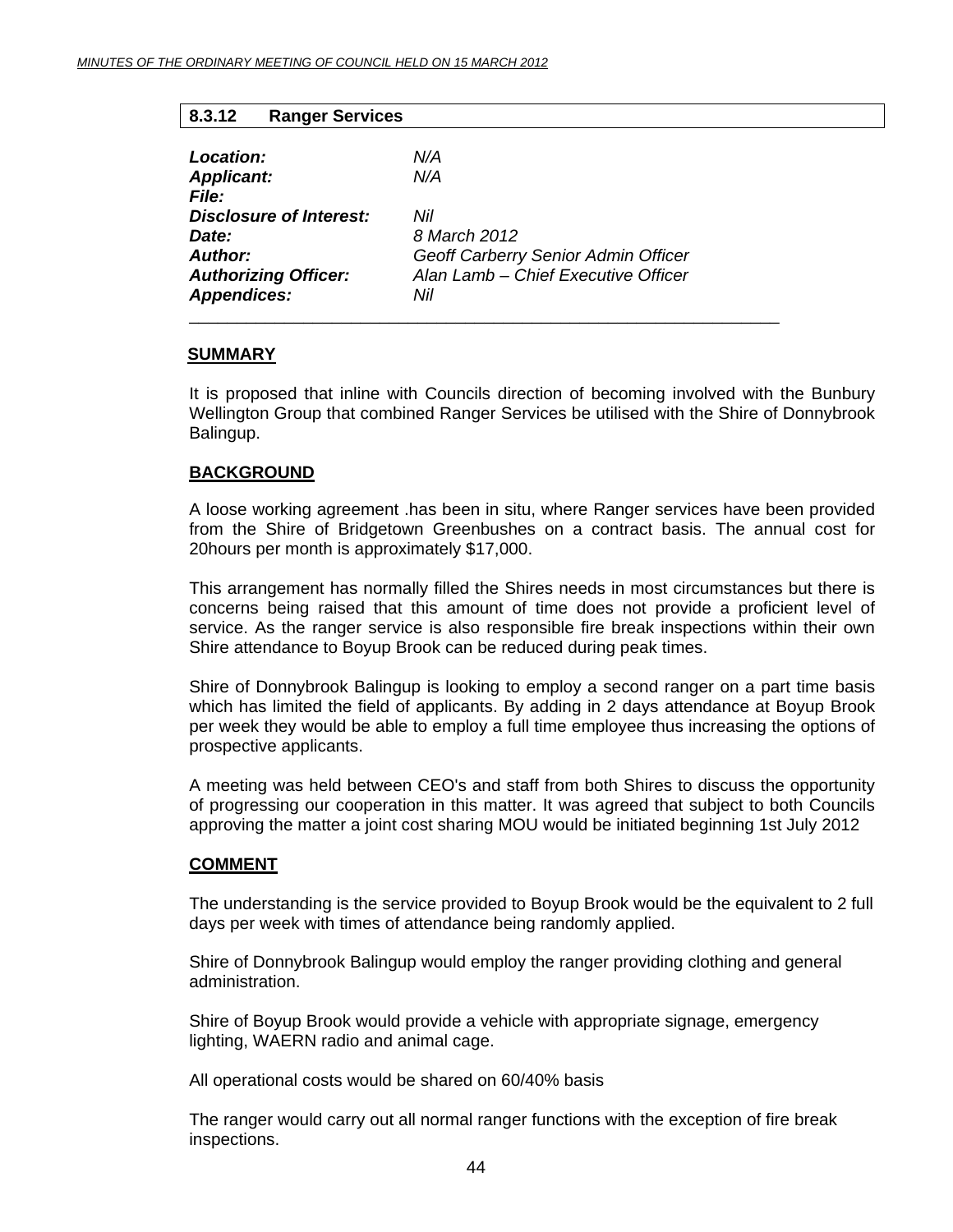This arrangement will greatly increase the ranger service presence within the Shire of Boyup Brook, with the goal of seeking greater compliance in animal control through out the Shire. It will also assist with greater control during peak times such as the Country Music Festival in regards to illegal camping and dumping of rubbish.

To enable both parties to proceed with confidence an early decision in approving this matter would be prudent. This would allow due notice to be given to the Shire of Bridgetown Greenbushes that the current situation would cease as of June 30 2012.

# **CONSULTATION**

CEO & Staff Shire of Donnybrook

#### **STATUTORY ENVIRONMENT**

Local Government Act 2005 Local Government (Financial Management) Regulations 1996 - As at 16 July 2009

#### **FINANCIAL IMPLICATIONS**

It is anticipated the share of the operational costs will be approx \$21000

The purchase and fit out of the vehicle will total up to \$33000

Funding would have to be approved for the 2012/2013 budget

# **STRATEGIC IMPLICATIONS**

This is an opportunity to build great ties and operational cooperation with the Bunbury Wellington Group in particular the Shire of Donnybrook Balingup which may lead to a possible increase in sharing further resources such as IT support.

#### **VOTING REQUIREMENTS**

Absolute Majority

#### **COUNCIL DECISION & OFFICER RECOMMENDATION – ITEM 8.3.12**

# **MOVED: Cr Walker SECONDED: Cr Biddle**

- **1. That Council authorise the Chief Executive Officer to enter into a Memorandum of Understanding for the provision of a shared ranger service with the Shire of Donnybrook Balingup all operational costs of the service shared on a 60/40% basis.**
- **2. That increase provision, with regards to the joint ranger service be made available in the 2012/2013 budget to allow provision of the vehicle and associated operational costs.**

**CARRIED BY ABSOLUTE MAJORITY 9/0 Res 033/12**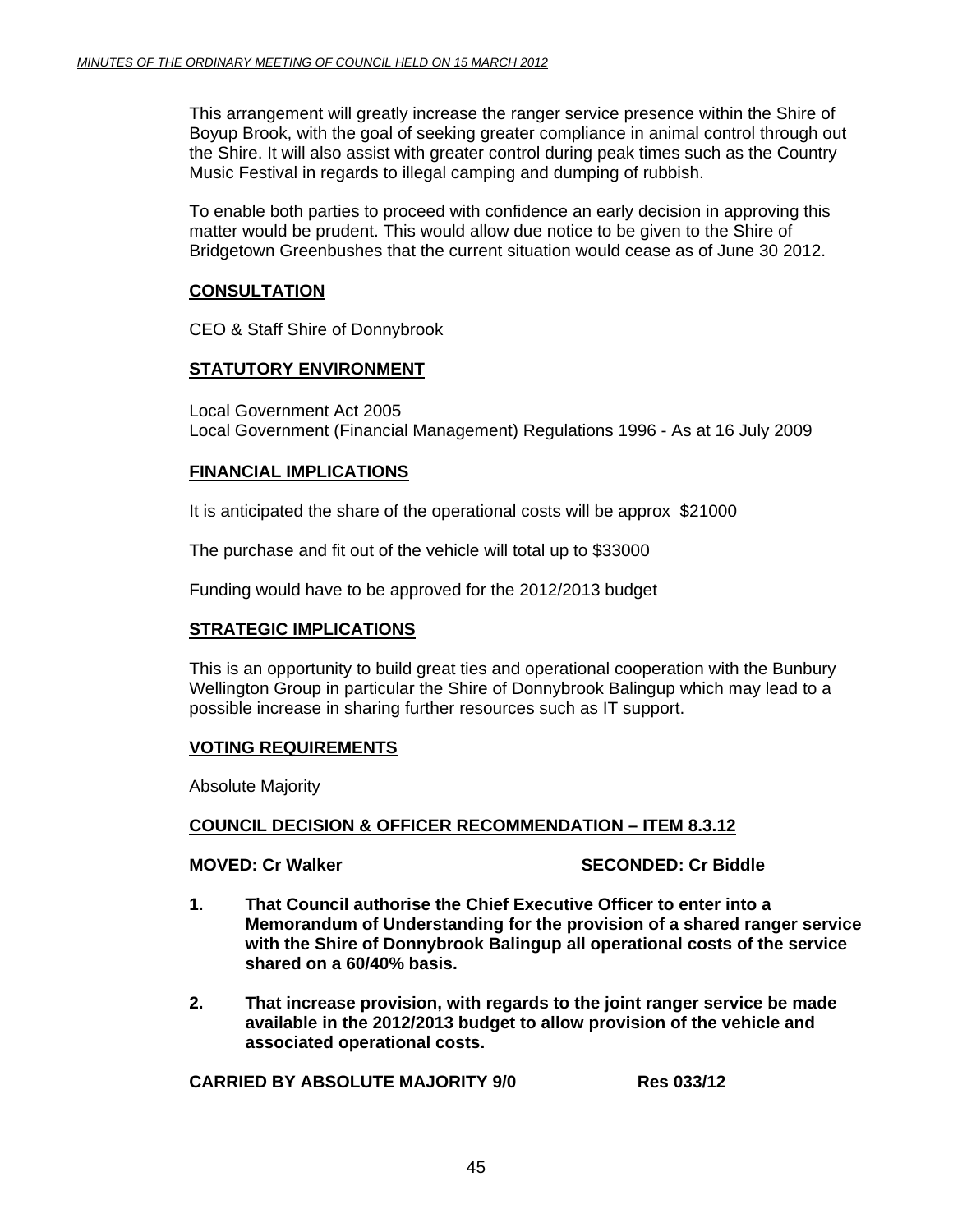#### <span id="page-45-0"></span>**9.1 COMMITTEE REPORTS**

**MOVED: Cr Doust SECONDED: Cr Oversby** 

**That the Council adopts en bloc Items 9.1.1 and 9.1.2.** 

**CARRIED 9/0 Res 034/12** 

# **9.1.1 Minutes of the WALGASW Zone - 24 February 2012**

| <b>Location:</b>                       | Shire of Augusta                    |
|----------------------------------------|-------------------------------------|
| <b>Applicant:</b>                      | N/A                                 |
| <i>File:</i>                           |                                     |
| <b>Disclosure of Officer Interest:</b> | Nil                                 |
| Date:                                  | 27 February 2012                    |
| <b>Author:</b>                         | WALGASW                             |
| <b>Authorizing Officer:</b>            | Alan Lamb - Chief Executive Officer |
| <b>Attachments:</b>                    | Yes – Minutes                       |

#### **BACKGROUND:**

A WALGASW Zone meeting was held on 24 February 2012 Minutes of the meeting are laid on the table and circulated.

#### **COUNCIL DECISION & OFFICER RECOMMENDATION**

**MOVED: Cr Doust SECONDED: Cr Oversby** 

**That the minutes of WALGASW Zone meeting held on 24 February 2012 be received. CARRIED BY EN BLOC RESOLUTION Res 034/12** 

*\_\_\_\_\_\_\_\_\_\_\_\_\_\_\_\_\_\_\_\_\_\_\_\_\_\_\_\_\_\_\_\_\_\_\_\_\_\_\_\_\_\_\_\_\_\_\_\_\_\_\_\_\_\_\_\_\_\_\_\_\_\_\_\_\_\_\_\_\_\_\_\_* 

# **9.1.2 Minutes of the Blackwood River Valley Marketing Association**

| <b>Location:</b>                | <b>Bridgetown Shire</b>             |
|---------------------------------|-------------------------------------|
| <b>Applicant:</b>               | N/A                                 |
| <i>File:</i>                    |                                     |
| Disclosure of Officer Interest: | Nil                                 |
| <i>Date:</i>                    | 29 February 2012                    |
| Author:                         | N/A                                 |
| <b>Authorizing Officer:</b>     | Alan Lamb - Chief Executive Officer |
| Attachments:                    | Yes – Minutes                       |

#### **BACKGROUND:**

A Blackwood River Valley Marketing Association meeting was held on 14 February 2012

*\_\_\_\_\_\_\_\_\_\_\_\_\_\_\_\_\_\_\_\_\_\_\_\_\_\_\_\_\_\_\_\_\_\_\_\_\_\_\_\_\_\_\_\_\_\_\_\_\_\_\_\_\_\_\_\_\_\_\_\_\_\_\_\_\_\_\_\_\_\_\_\_*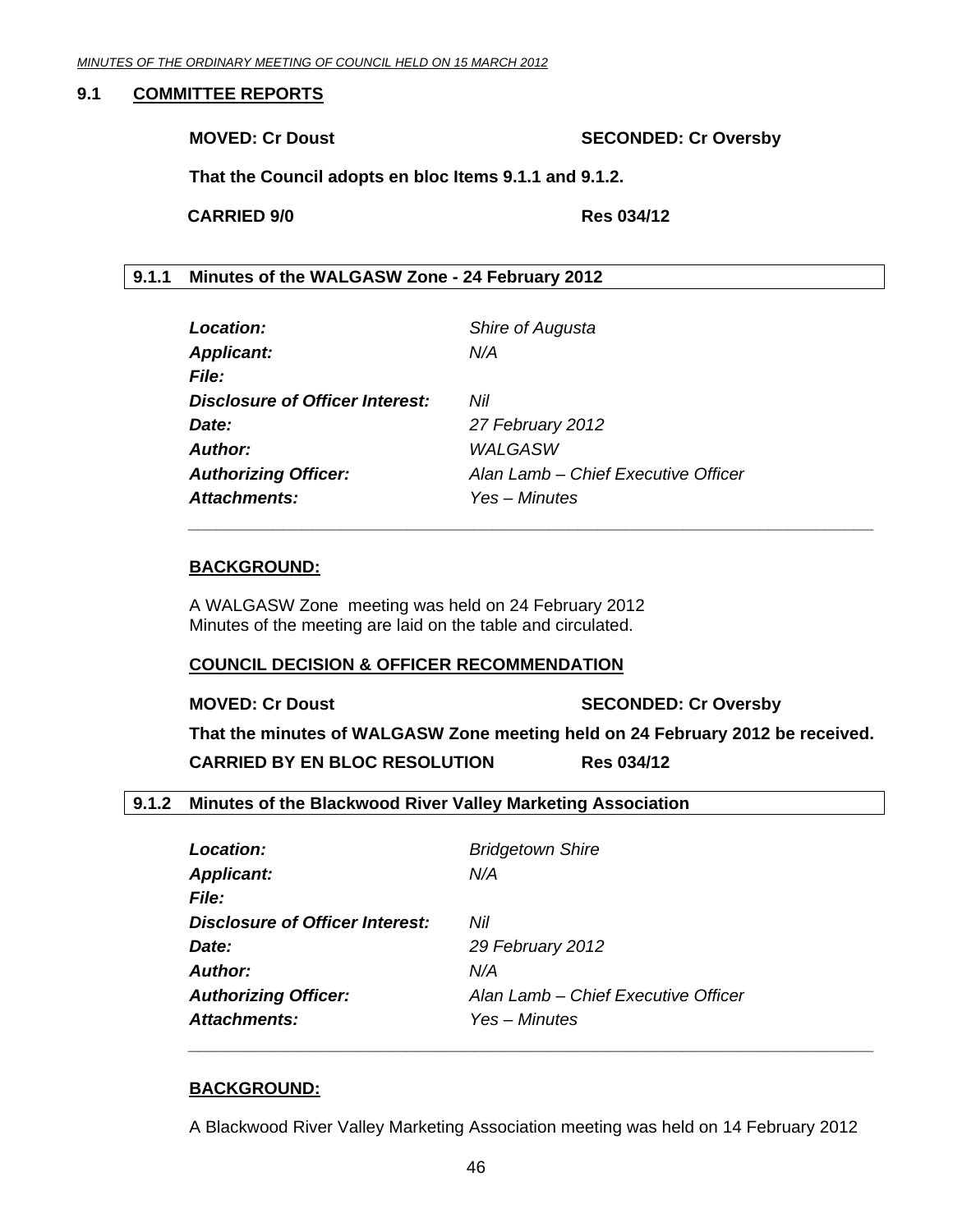Minutes of the meeting are laid on the table and circulated (*refer to appendix 9.1.2)* 

#### **COUNCIL DECISION & OFFICER RECOMMENDATION – ITEM 9.1.2**

**MOVED: Cr Doust SECONDED: Cr Oversby** 

**That the minutes of the Blackwood River Valley Marketing Association meeting was held on 14 February 2012 be received.** 

**CARRIED BY EN BLOC RESOLUTION Res 034/12**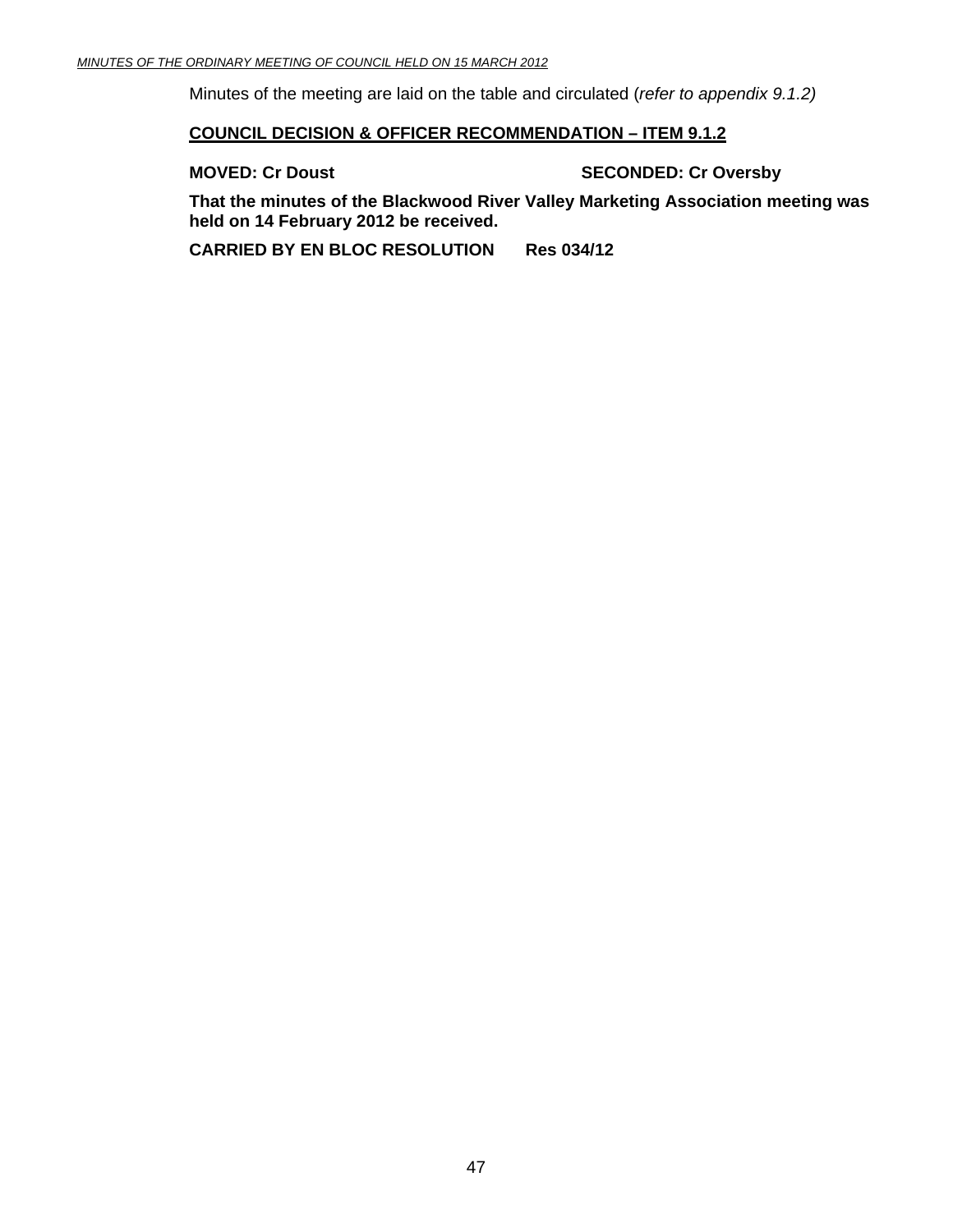### <span id="page-47-0"></span>**9.1.3 Audit & Finance Committee Minutes**

#### **COUNCIL DECISION**

**MOVED: Cr Doust SECONDED: Cr Oversby** 

**That the minutes of the Audit & Finance Committee meeting held 13 March 2012 be received and the recommendations made be adopted by Council.** 

**CARRIED BY ABSOLUTE MAJORITY 9/0 Res 035/12** 

**Note: Please see below the Committee Resolution.** 

- **1 That the 2011/12 Country Local Government Grant, direct portion, and corresponding works be included in the review work sheets and listing of significant variations**
- **2 That the proposal to transfer the budget provision for gravel sheeting Gibbs Street to gravel sheeting Six Mile Road be referred to Council for approval if this had not already been done.**
- **3 That Council note that the Committee would be reviewing Reserve Funds in accordance with resolution 260/11 and had noted during the budget review process that the newly created Forward Planning Reserve's purpose was the same as the Commercial Reserve's and similar to another Reserve's purpose indicating a need to rationalization. Also that it had identified the Emergency Services purpose need to be broadened and the, amount of funds held be reviewed, some of the various building reserves may be better combined and the purpose broadened, and the Bridge Maintenance Reserve needed to be reviewed for adequacy of funds and purpose.**
- **4 That it be recommended that Council adopt the financial review to 31 December 2011 including the variations as listed in the attached report.**

**COUNCIL DECISION**

**MOVED: Cr Moir SECONDED: Cr Biddle SECONDED: Cr Biddle** 

**That Cr Walker be appointed as a member of the Audit & Finance Committee to replace Councillor Doust who has resigned from Council.** 

**CARRIED 9/0 Res 036/12**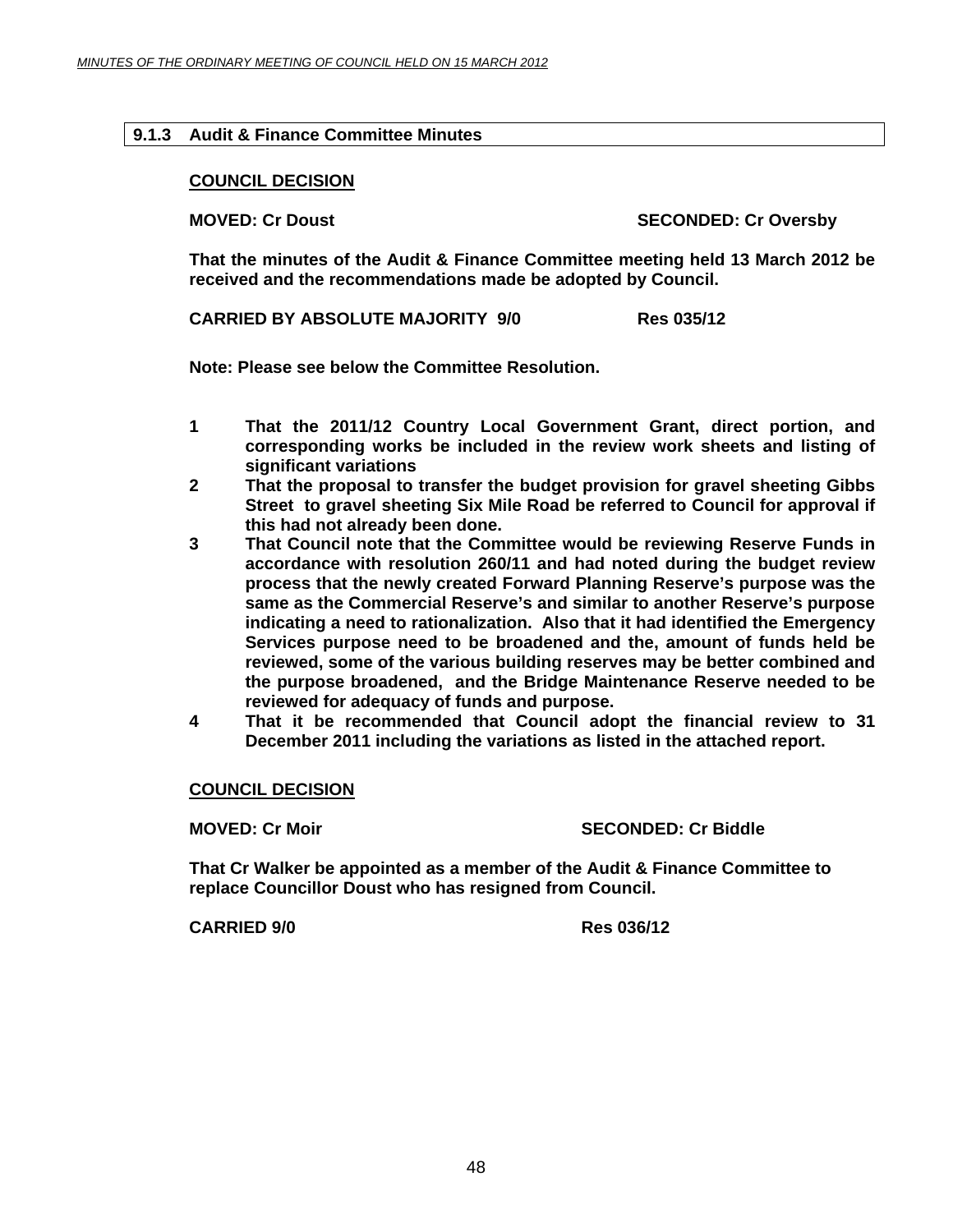# <span id="page-48-0"></span>**10.1 MOTIONS OF WHICH PREVIOUS NOTICE HAS BEEN GIVEN**

#### **Proximity Interest**

**Cr O'Hare declared a proximity interest in the item 10.1.1 and 10.1.2 as he is a member of the Wilga Progress Association.** 

# **2 PUBLIC QUESTION TIME continued**

The President allowed a question at this time.

#### **QUESTION**

Kelly Clark from Ridge View Estate asked why the residents from Ridgeview Estate had not been surveyed about having a Waste Wheelie Bin service which was presented to Council in August 2011.

#### **RESPONSE**

The Chief Executive Officer responded noting that the Council resolution on the matter also included the need to look at services for satellite towns and that Council's Environmental Health Officer was progressing the matter.

5.55pm – Kelly Clarke left the Chambers.

# **10.1.1 Lots 304 and 305 on Deposited Plan 47950**

Notice of motion – Cr Moir – 02/12

**MOVED: Cr Moir**  $\qquad \qquad$  **SECONDED: Cr O'Hare** 

**That the CEO be directed to write to the State Lands Department requesting that the infrastructure located on Lots 304 and 305 on Deposited Plan 47950 be removed and that the sites be rehabilitated in consultation with the Wilga Progress Association. Work to be completed in a timely manner, say three months from the March 2012 Council meeting.**

#### **CARRIED 9/0 Res 037/12**

5.38pm – Cr Kaltenrieder left the Chambers.

5.40pm – Cr Kaltenrieder returned to the Chambers.

#### **10.1.2 Lot 300 on Deposited Plan 47950 at Wilga**

Notice of motion – Cr Moir – 03/12

That the Chief Executive Officer be directed to arrange for the demolition of the two derelict houses located on Lot 300 on Deposited Plan 47950 at Wilga with the estimated cost of \$18,000 being met from the expected end of year surplus. That in doing so the Chief Executive Officer liaise with the Wilga Progress Association regarding the demolition works giving it the opportunity to, if it so chooses, carryout the demolition works on a fee for service basis. The project to be completed within four months of the March 2012 Council meeting.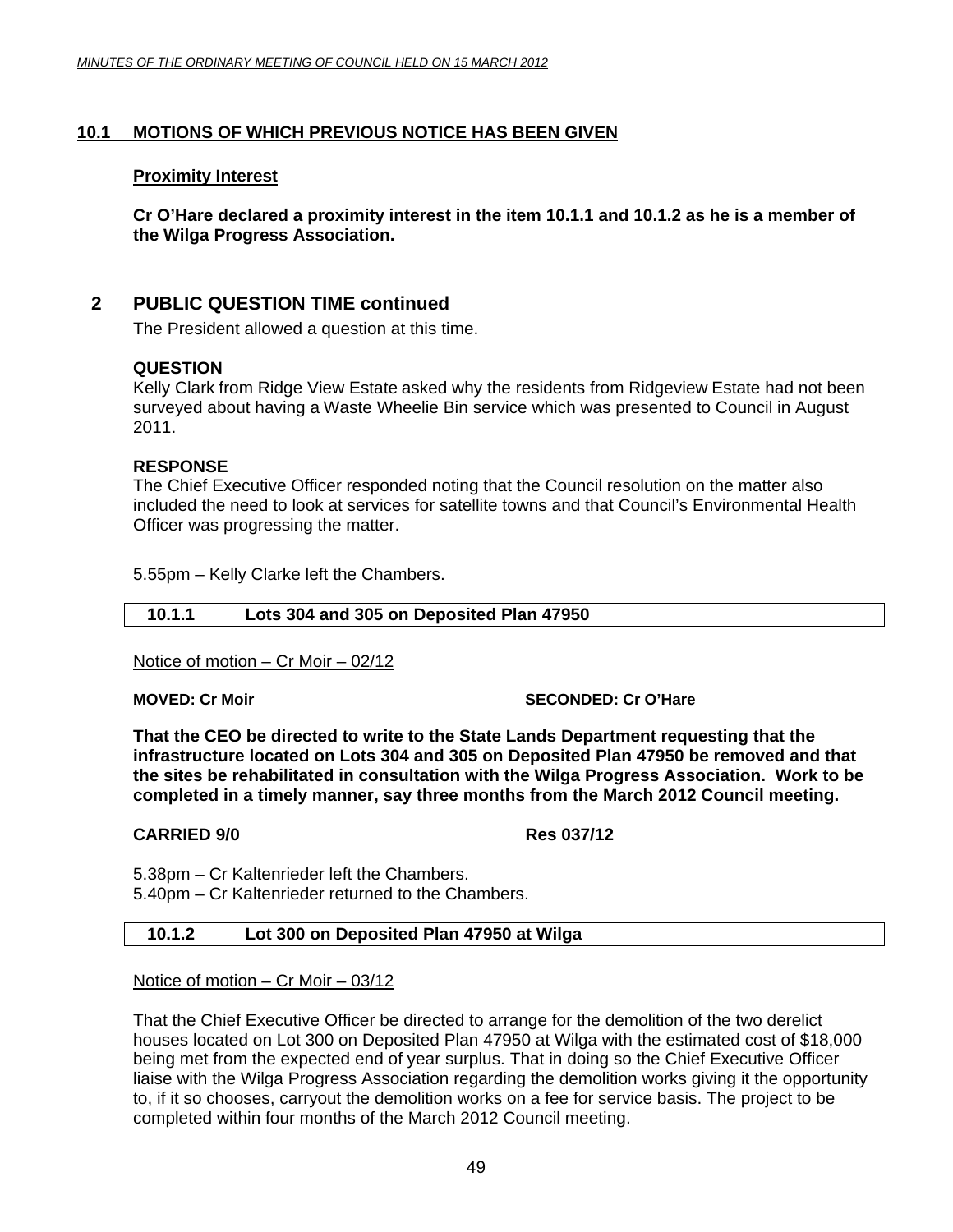# **Chief Executive Officer Comment**

The Wilga Progress Association sought to have the two houses and some pine trees removed before the proposed lease is signed. Council officers have inspected the two houses and considered that both are in such a poor condition as to be candidates for a demolition order. Both structures contain asbestos which would need to be removed by an appropriately licensed person. The following is an extract from the Department of Commerce web Site:

A licence is required in Western Australia for the removal of materials that contain asbestos. Only a licence holder or an employee of a licence holder may carry out this type of work.

The following extract from the Occupational Safety and Health Regulations indicates there is no need to be licensed for demolition of a dwelling:

class 2, in relation to demolition work, means demolition work comprising the total or partial demolition of a building or structure that is less than 10 metres in height when measured from the lowest ground level of the building or structure to the highest part of the building or structure but does not include —

- (a) the total or partial demolition of a single storey dwelling; or
- (b) work of a kind referred to in paragraphs  $(c)$ ,  $(d)$ ,  $(e)$ ,  $(f)$ ,  $(g)$ , or  $(h)$  of the definition of class 1;

Based on the foregoing there is nothing to prevent the Progress association from doing the general demolition work however it could not, unless a member is appropriately licensed, remove the asbestos. It would be prudent to require that the Association hold a public liability policy for a minimum of \$10m that included full indemnification for the Shire Council.

In dealing with this matter Council may also wish to deal with the following Officer Recommendation relating to the pine trees that the Association wishes to be removed. Officers inspected the trees and noted that many limbs have fallen from them and so they may pose a safety issue. The removal of these trees could be held off till 2012/13 but this would also hold up the lease agreement process and so it is recommended that the Association's request be agreed to.

#### **MOVED: Cr Moir** SECONDED: Cr Walker

**That the Chief Executive Officer be directed to arrange for the demolition of the two derelict houses located on Lot 300 on Deposited Plan 47950 at Wilga with the estimated cost of \$18,000 being met from the expected end of year surplus. That in doing so the Chief Executive Officer liaise with the Wilga Progress Association regarding the demolition works giving it the opportunity to, if it so chooses, carryout the demolition works on a fee for service basis. The project to be completed within four months of the March 2012 Council meeting.** 

#### **AMENDMENT**

#### **MOVED: Cr Doust SECONDED: Cr Moir and SECONDED: Cr Moir**

**That the Chief Executive Officer be directed to arrange for the demolition of the two derelict houses located on Lot 300 on Deposited Plan 47950 at Wilga with the estimated cost of \$18,000 being met from the expected end of year surplus and that quotations be obtained in accordance with Councils purchasing policy. The project to be completed within four months of the March 2012 Council meeting.**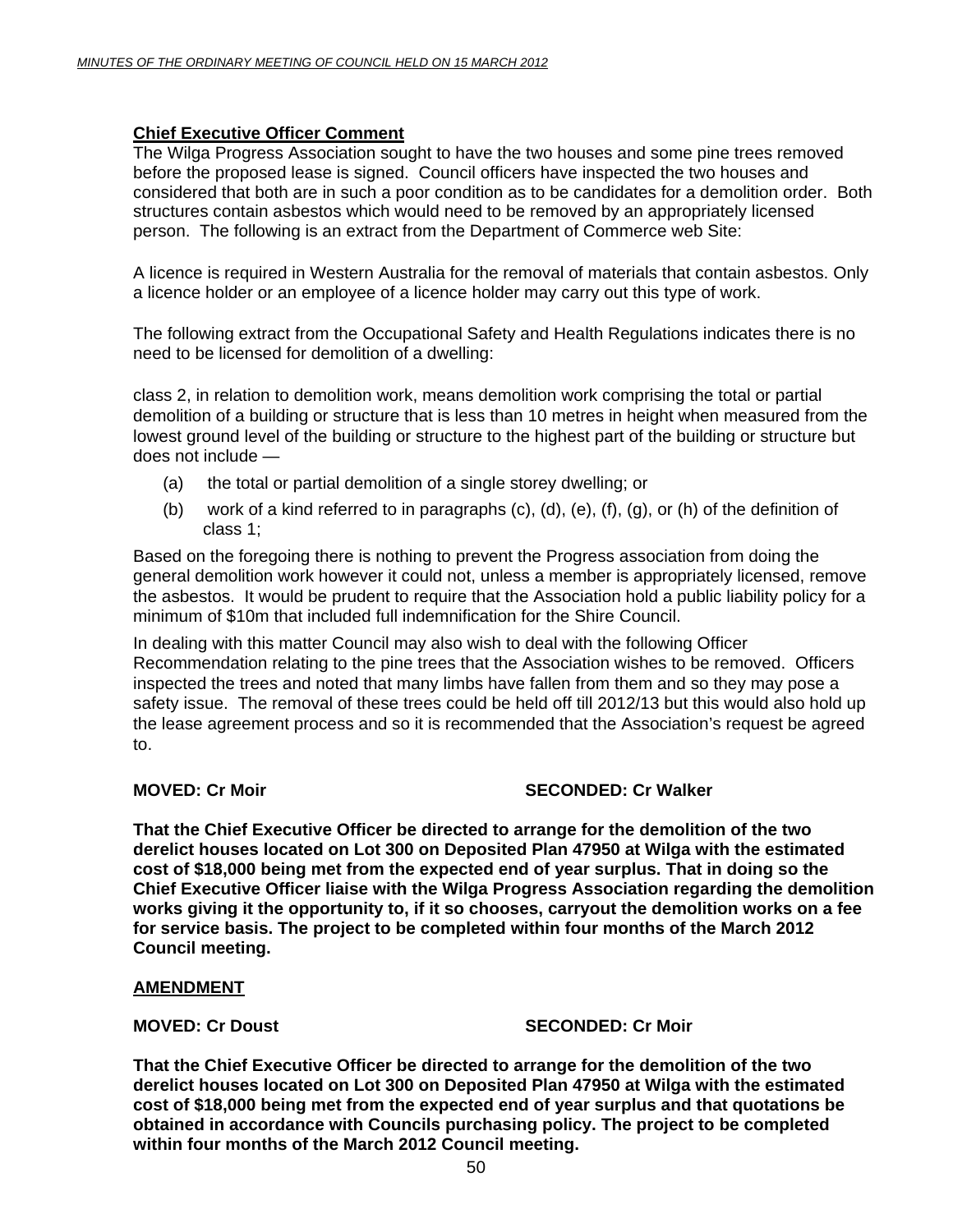# <span id="page-50-0"></span> **CARRIED 9/0 Res 038/12**

The amended motion became the substantive motion.

**That the Chief Executive Officer be directed to arrange for the demolition of the two derelict houses located on Lot 300 on Deposited Plan 47950 at Wilga with the estimated cost of \$18,000 being met from the expected end of year surplus and that quotations be obtained in accordance with Councils purchasing policy. The project to be completed within four months of the March 2012 Council meeting.** 

 **CARRIED BY ABSOLUTE MAJORITY 9/0 Res 039/12** 

### **COUNCIL DECISION & OFFICER RECOMMENDATION**

**MOVED: Cr Doust SECONDED: Cr Aird 3** 

**That Council authorise the removal of 4 pine trees on Lot 300 on Deposited Plan 47950 at Wilga with the estimated cost of \$3,000 being met from the expected end of year surplus.** 

**CARRIED BY ABSOLUTE MAJORITY 9/0 Res 040/12** 

# **11 URGENT BUSINESS BY APPROVAL OF THE PRESIDENT OR A MAJORITY OF COUNCILLORS PRESENT**

#### **11.1.1 Invitation to Hon Terry Redman**

The Shire President approved of this late item of business being dealt with.

 It was noted in the briefing session held prior to the Council meeting that changes made to TIRES funding would adversely impact on this and other Southwest Councils.

**MOVED: Cr Doust SECONDED: Cr Oversby** 

**That the CEO write to Hon Terry Redman inviting him to the next luncheon/Briefing**  Session held on 19<sup>th</sup> April 2012 to discuss TIRES funding and other matters.

**CARRIED 9/0 Res 041/12** 

#### **11.1.2 Cr Doust – Resignation**

**The Shire President acknowledged Cr Doust's resignation as a great loss to the Shire. The Shire President acknowledged the wealth of experience in Local Government, financial acumen and total contribution that Cr Doust had bought to the Shire.** 

**12 CONFIDENTIAL MATTERS – BEHIND CLOSED DOORS** 

Nil